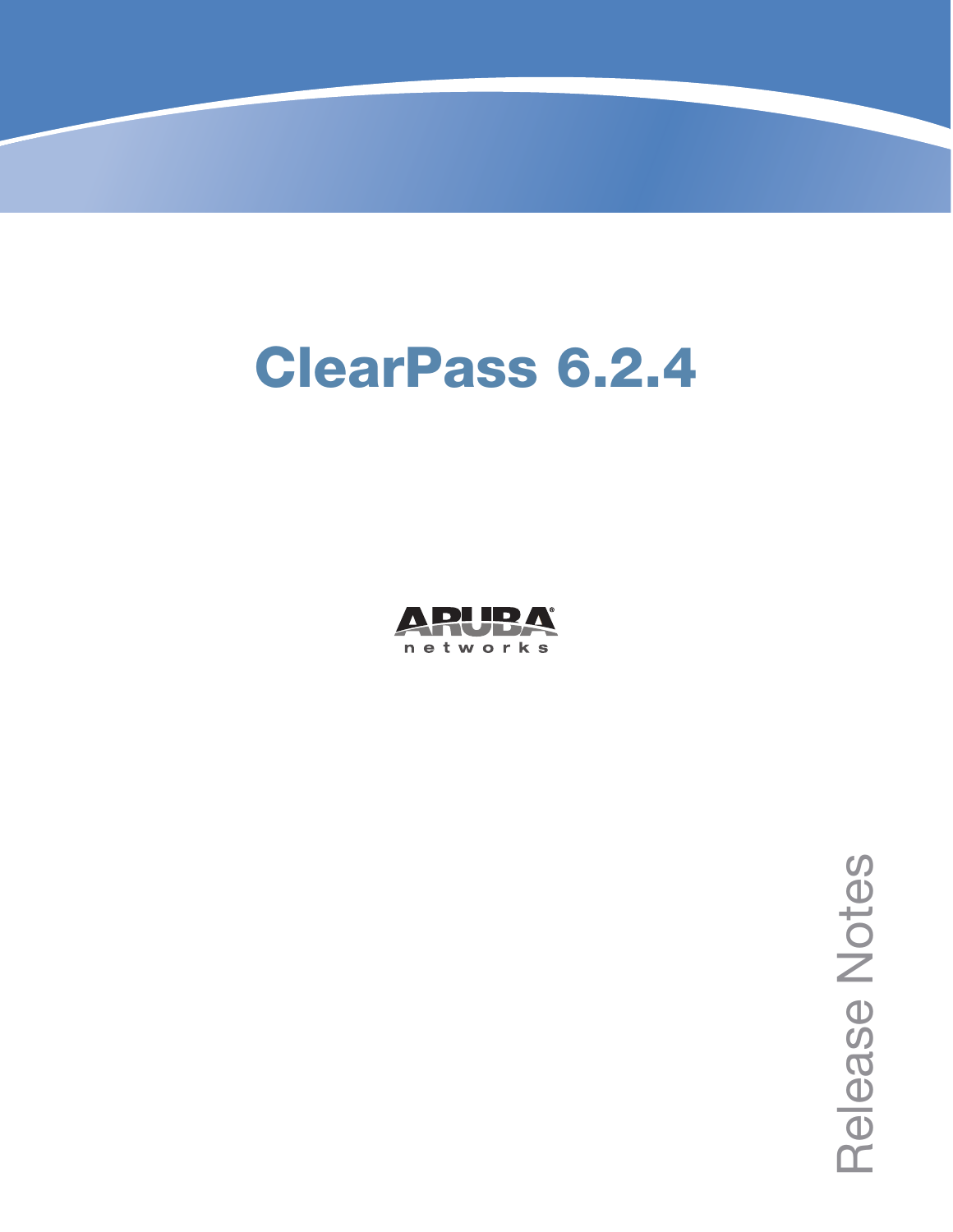#### **Copyright**

© 2013 Aruba Networks, Inc. Aruba Networks trademarks include <a>
O AITWAVE, Aruba Networks®, Aruba Wireless Networks®, the registered Aruba the Mobile Edge Company logo, Aruba Mobility Management System®, Mobile Edge Architecture®, People Move. Networks Must Follow<sup>®</sup>, RFProtect<sup>®</sup>, Green Island®. All rights reserved. All other trademarks are the property of their respective owners.

#### Open Source Code

Certain Aruba products include Open Source software code developed by third parties, including software code subject to the GNU General Public License (GPL), GNU Lesser General Public License (LGPL), or other Open Source Licenses. Includes software from Litech Systems Design. The IF-MAP client library copyright 2011 Infoblox, Inc. All rights reserved. This product includes software developed by Lars Fenneberg et al. The Open Source code used can be found at this site:

#### http://www.arubanetworks.com/open\_source

#### **Legal Notice**

The use of Aruba Networks, Inc. switching platforms and software, by all individuals or corporations, to terminate other vendors' VPN client devices constitutes complete acceptance of liability by that individual or corporation for this action and indemnifies, in full, Aruba Networks, Inc. from any and all legal actions that might be taken against it with respect to infringement of copyright on behalf of those vendors.

#### **Warranty**

This hardware product is protected by the standard Aruba warranty of one year parts/labor. For more information, refer to the ARUBACARE SERVICE AND SUPPORT TERMS AND CONDITIONS.

Altering this device (such as painting it) voids the warranty.



www.arubanetworks.com

1344 Crossman Avenue Sunnyvale, California 94089

Phone: 408.227.4500 Fax 408.227.4550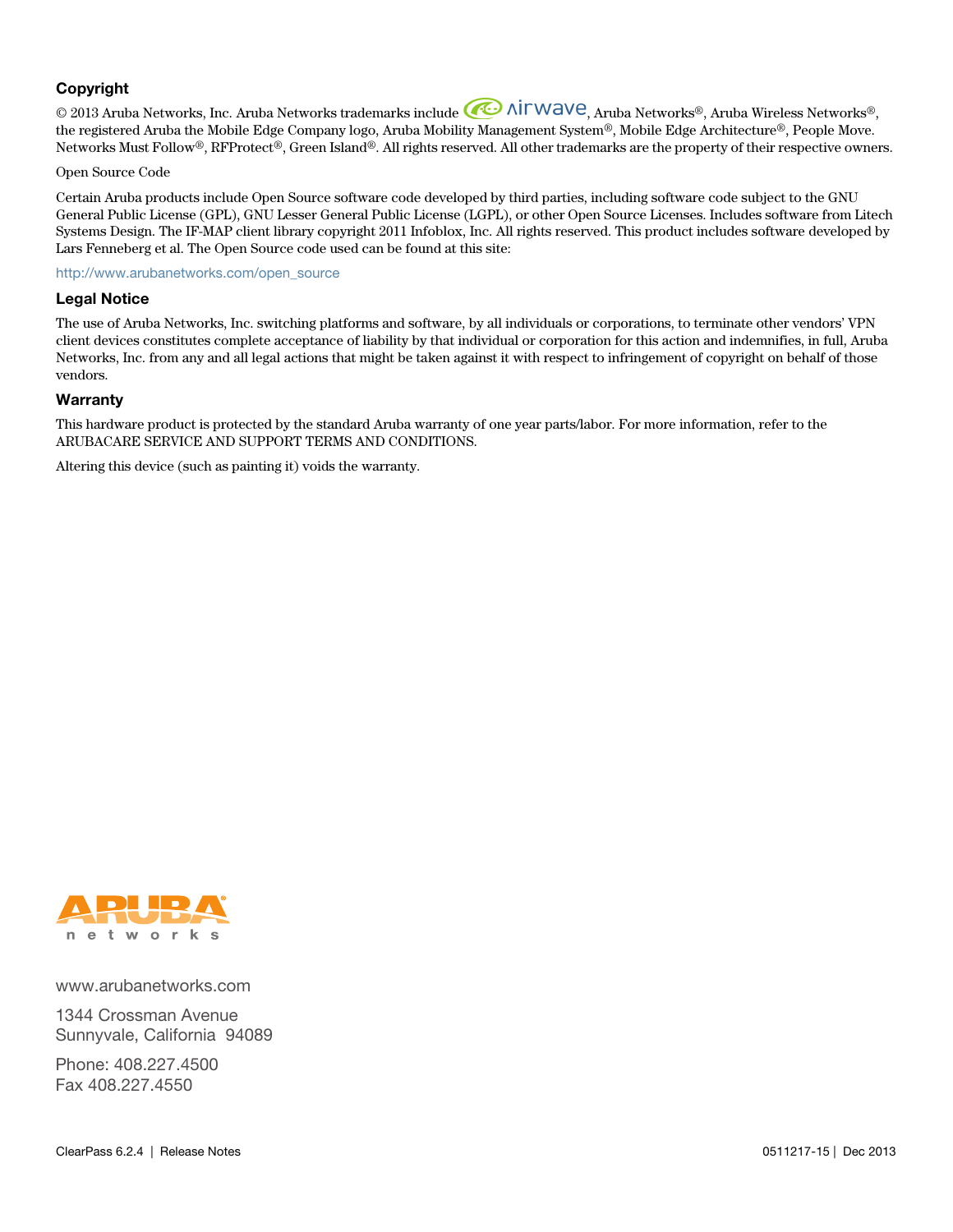| <b>Chapter 1</b> |                                                    |  |
|------------------|----------------------------------------------------|--|
|                  |                                                    |  |
|                  |                                                    |  |
|                  |                                                    |  |
|                  |                                                    |  |
|                  |                                                    |  |
|                  |                                                    |  |
|                  |                                                    |  |
|                  |                                                    |  |
|                  | Supported Antivirus and Browser Versions, OnGuard9 |  |
|                  |                                                    |  |
|                  |                                                    |  |
| <b>Chapter 2</b> |                                                    |  |
|                  |                                                    |  |
|                  |                                                    |  |
|                  |                                                    |  |
| <b>Chapter 3</b> |                                                    |  |
|                  |                                                    |  |
|                  |                                                    |  |
|                  |                                                    |  |
|                  |                                                    |  |
|                  |                                                    |  |
|                  |                                                    |  |
|                  |                                                    |  |
|                  |                                                    |  |
|                  |                                                    |  |
|                  |                                                    |  |
|                  |                                                    |  |
| <b>Chapter 4</b> |                                                    |  |
|                  |                                                    |  |
|                  |                                                    |  |
|                  |                                                    |  |
|                  |                                                    |  |
|                  |                                                    |  |
|                  |                                                    |  |
|                  |                                                    |  |
| <b>Chapter 5</b> |                                                    |  |
|                  |                                                    |  |
|                  |                                                    |  |
|                  |                                                    |  |
|                  |                                                    |  |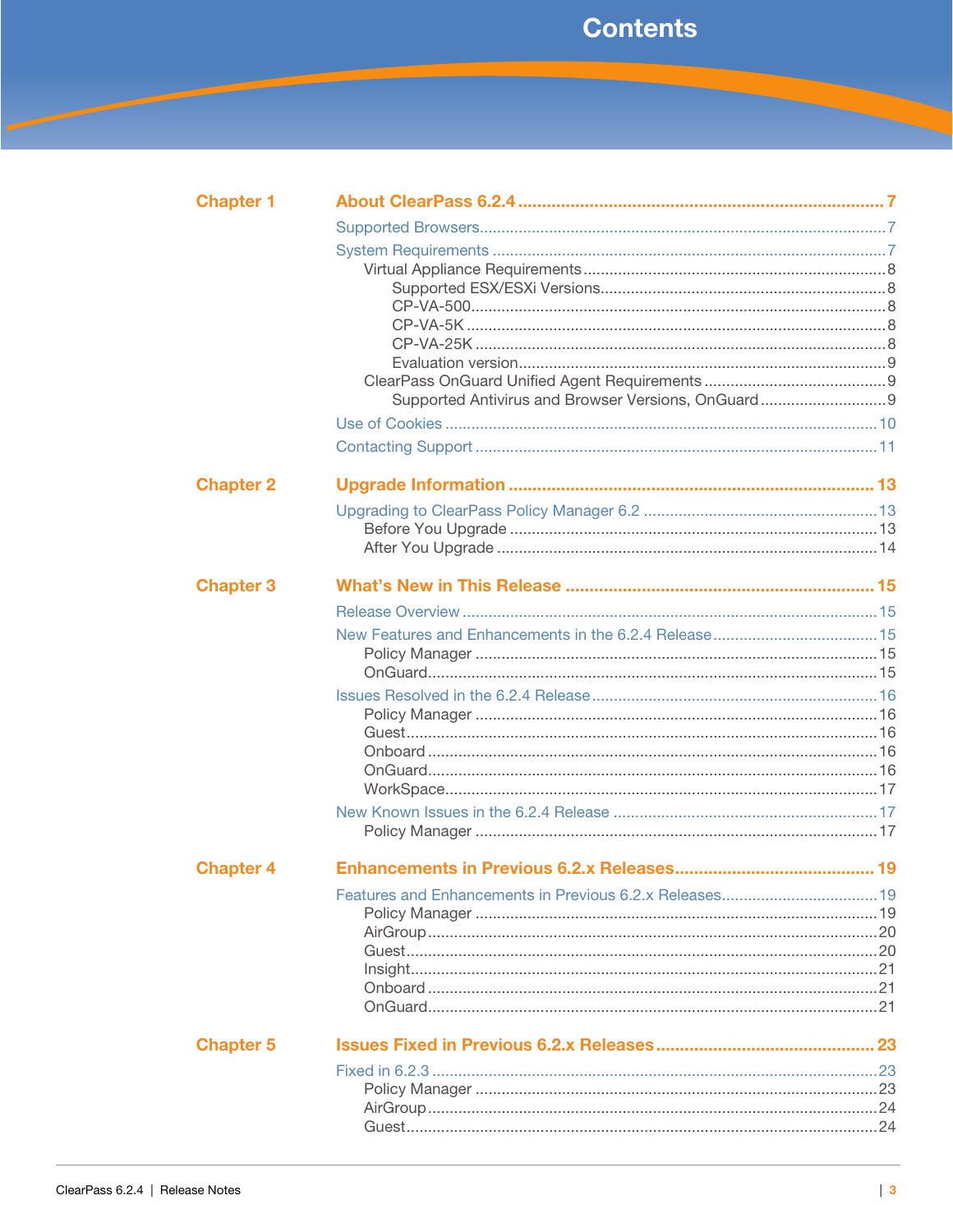| <b>Chapter 6</b> |                                                       |  |
|------------------|-------------------------------------------------------|--|
|                  |                                                       |  |
|                  |                                                       |  |
|                  |                                                       |  |
|                  |                                                       |  |
|                  |                                                       |  |
|                  |                                                       |  |
|                  |                                                       |  |
| <b>Chapter 7</b> |                                                       |  |
|                  |                                                       |  |
|                  |                                                       |  |
|                  |                                                       |  |
|                  |                                                       |  |
|                  | Can I Re-Image my 3.9 Hardware Appliance with 6.2? 42 |  |
|                  |                                                       |  |
|                  |                                                       |  |
|                  |                                                       |  |
|                  |                                                       |  |
|                  |                                                       |  |
|                  |                                                       |  |
|                  |                                                       |  |
|                  |                                                       |  |
|                  |                                                       |  |
|                  |                                                       |  |
|                  |                                                       |  |
|                  | Procedure Change: Creating a ClearPass Guest User 45  |  |
|                  |                                                       |  |
|                  |                                                       |  |
|                  | Procedure Change: Configuring SMTP Servers in CPPM 46 |  |
|                  |                                                       |  |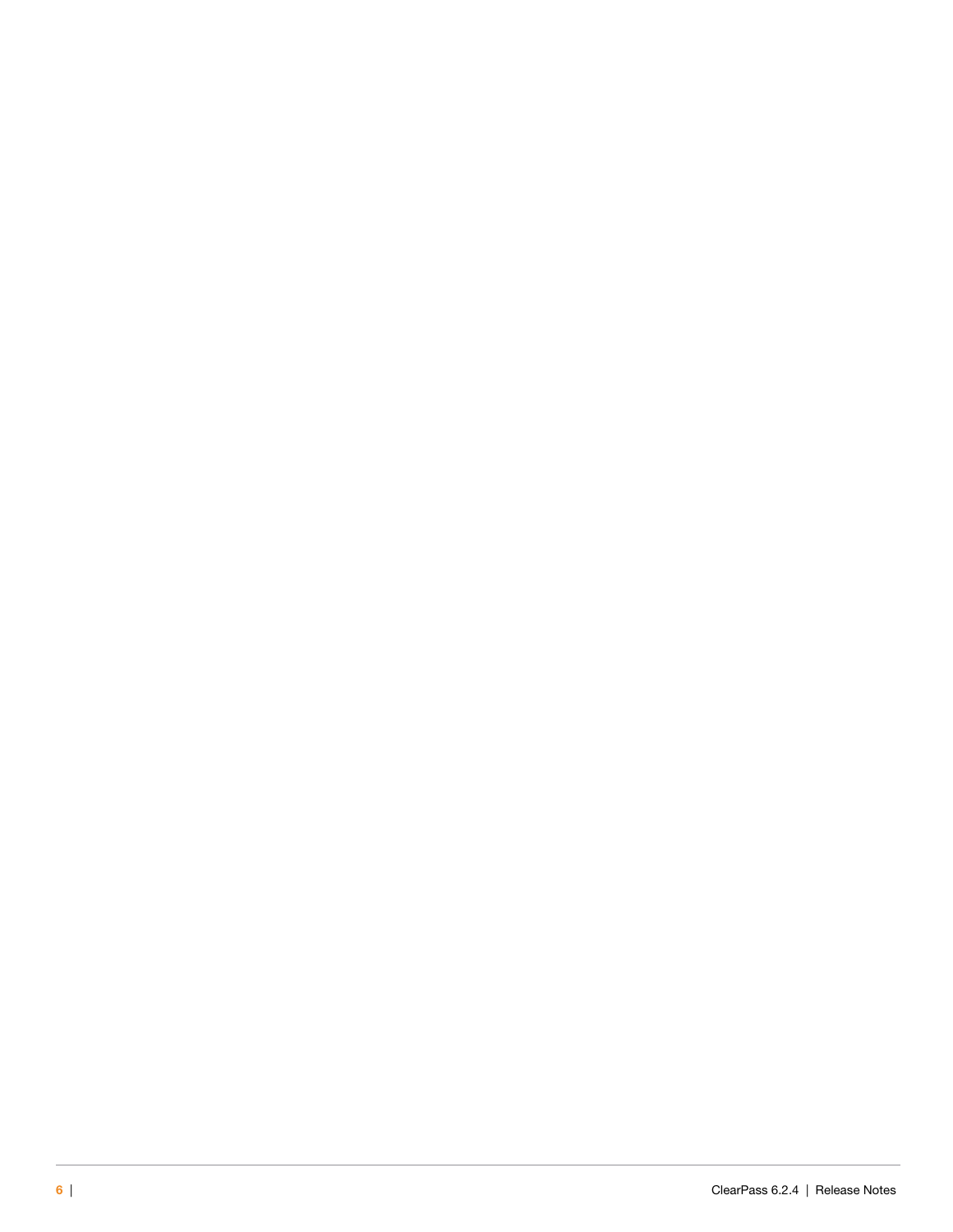# <span id="page-6-0"></span>**Chapter 1**

# <span id="page-6-4"></span><span id="page-6-1"></span>**About ClearPass 6.2.4**

ClearPass 6.2.4 is a monthly patch release that introduces new features and provides fixes to previously outstanding issues. These release notes contain the following chapters:

- [Chapter 2, "Upgrade Information" on page 13—](#page-12-4)**Provides upgrade instructions and considerations.**
- [Chapter 3, "What's New in This Release" on page 15](#page-14-6)—Describes new features and issues introduced in this 6.2.4 release as well as issues fixed in this 6.2.4 release.
- [Chapter 4, "Enhancements in Previous 6.2.x Releases" on page 19](#page-18-4)—Describes new features introduced in earlier 6.2 releases.
- Chapter 5, "Issues Fixed in Previous  $6.2 \text{ x}$  Releases" on page  $23$ —Lists issues fixed in previous  $6.2$ releases.
- [Chapter 6, "Known Issues Identified in Previous Releases" on page 33—](#page-32-3)Lists currently existing issues identified in previous releases.
- [Chapter 7, "Introducing Guest in the Integrated Platform" on page 41](#page-40-4)—Introduces the integrated ClearPass platform for users migrating from Amigopod 3.9.x.

# <span id="page-6-2"></span>**Supported Browsers**

For the best user experience, we recommend you update your browser to the latest version available. Supported browsers for ClearPass are:

- Mozilla Firefox on Windows XP, Windows Vista, Windows 7, and Mac OS
- Google Chrome for Mac OS and Windows
- Apple Safari 3.x and later on Mac OS
- Mobile Safari 5.x on iOS
- Microsoft Internet Explorer 7.0 and later on Windows XP, Windows Vista, Windows 7, Windows 8, and Windows 8.1.



The 6.2.3 patch cannot be uploaded on the Internet Explorer (IE) browser. For details, please see issue #19288 in ["New Known Issues in the 6.2.4 Release" on page 17](#page-16-3).



[IE 10 is supported only in compatibility mode. For details, please refer to h](http://windows.microsoft.com/en-US/internet-explorer/products/ie-9/features/compatibility-view)ttp://windows.microsoft.com/en-US/ internet-explorer/products/ie-9/features/compatibility-view.



Microsoft Internet Explorer 6.0 is now considered a deprecated browser. You might encounter some visual and performance issues when using this browser version.

# <span id="page-6-3"></span>**System Requirements**

ClearPass Guest and ClearPass Onboard are part of the ClearPass Policy Manager platform. ClearPass comes pre-installed when you purchase an appliance. ClearPass can also be installed on a virtual appliance.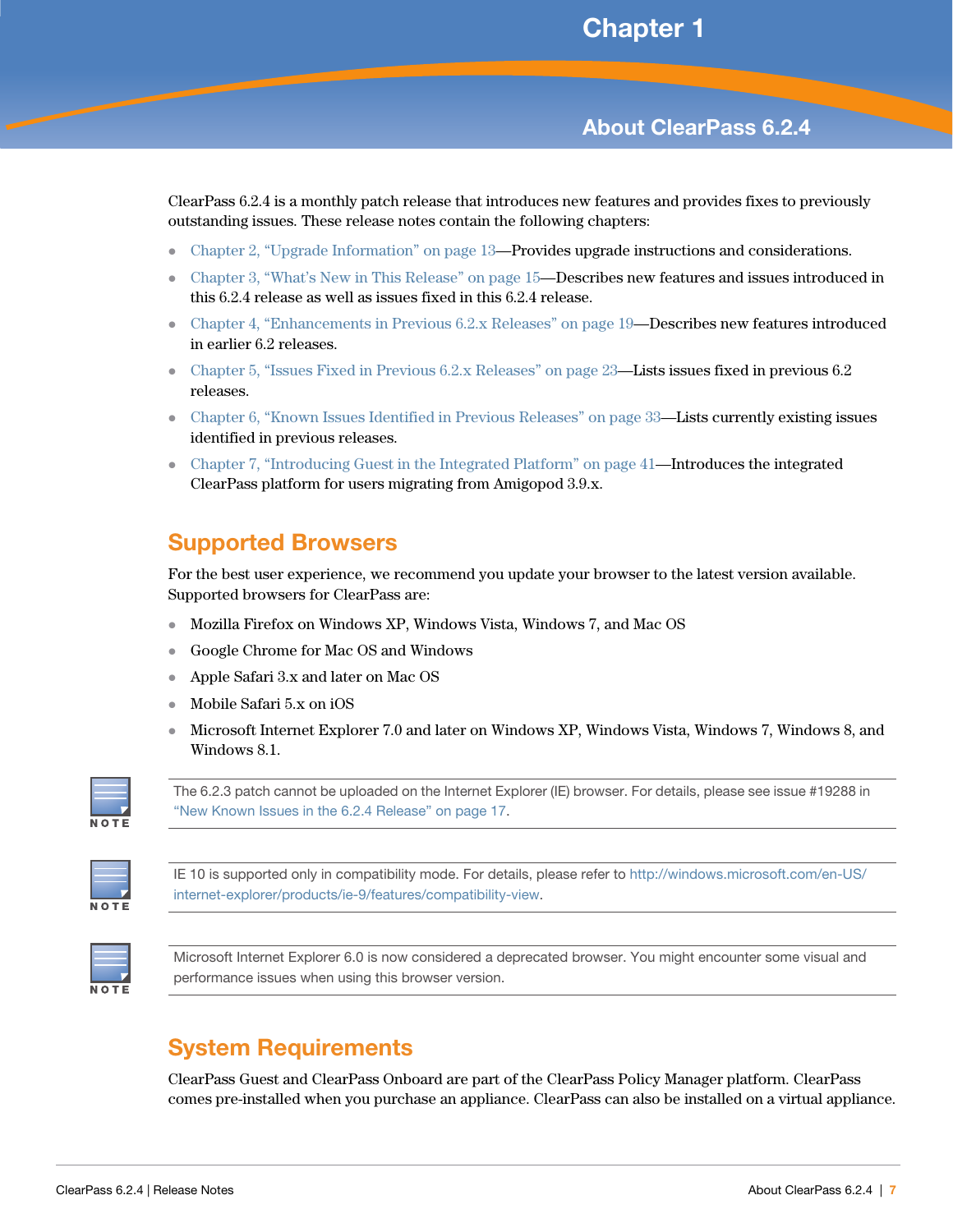### <span id="page-7-0"></span>**Virtual Appliance Requirements**

The following specifications are recommended in order to properly operate Aruba ClearPass Policy Manager in 64-bit VMware ESX or ESXi server environments. To ensure successful deployment and maintain sufficient performance, verify that your hardware meets the following minimum specifications.



ClearPass VMware ships with a 15 GB hard disk volume. This must be supplemented with an additional storage/ hard disk through the VMware's settings by adding a new hard disk before the VM is powered on. The additional space required depends on the ClearPass model purchased. Space requirements are described below.

#### <span id="page-7-1"></span>**Supported ESX/ESXi Versions**

- 4.0 (Recommended minimum version of software for CP-VA-500 and CP-VA-5K. It does not support greater than 8 virtual CPUs required for the CP-VA-25K.)
- 5.0
- 5.1
- 5.5

#### <span id="page-7-2"></span>**CP-VA-500**

- 2 Virtual CPUs
- 250 GB disk space (When you upgrade to a later version, a second drive of 250 GB will also be needed)
- 4 GB RAM
- 2 Gigabit virtual switched ports (Only one is needed if you do not use separate ports for data and management traffic)
- Functional IOP rating for a 40-60 read/write profile for 4K random read/write =  $75$



An additional hard disk equal to the size of the new hard disk is required in order to upgrade to future versions. For more information, please refer to the section on upgrading in the Tech Note "Installing or Upgrading on a Virtual Machine".

#### <span id="page-7-3"></span>**CP-VA-5K**

- 8 Virtual CPUs
- 250 GB disk space (When you upgrade to a later version, a second drive of 250 GB will also be needed)
- 8 GB RAM
- 2 Gigabit virtual switched ports (Only one is needed if you do not use separate ports for data and management traffic)
- Functional IOP rating for a 40-60 read/write profile for 4K random read/write =  $105$

#### <span id="page-7-4"></span>**CP-VA-25K**

- At least 12 Virtual CPUs (Aruba hardware appliances ship with 24 cores)
- 512 GB disk space (When you upgrade to a later version, a second drive of 512 GB will also be needed)
- At least 24 GB RAM (Aruba hardware appliances ship with 64 GB RAM)
- 2 Gigabit virtual switched ports (Only one is needed if you do not use separate ports for data and management traffic)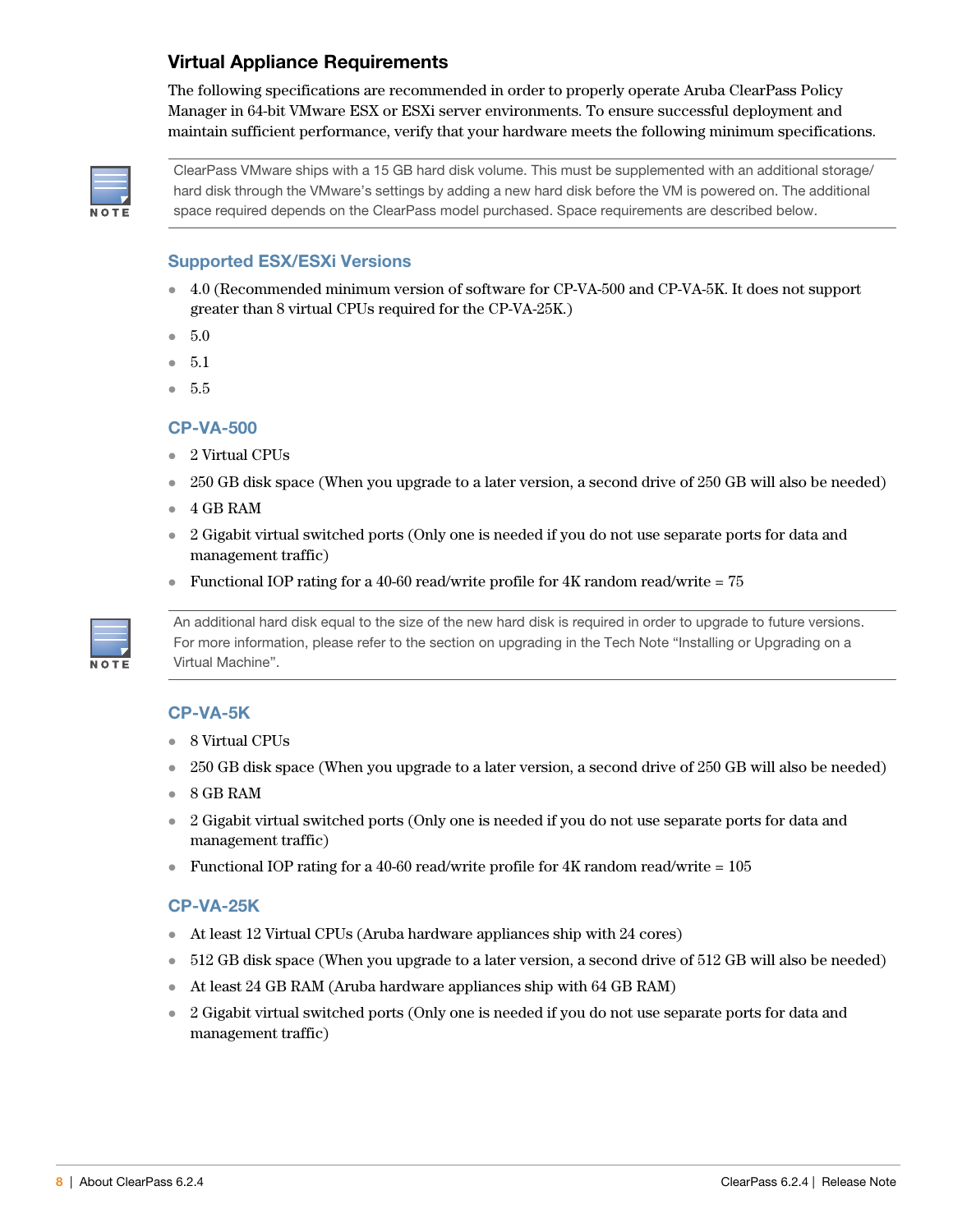#### Functional IOP rating for a 40-60 read/write profile for 4K random read/write =  $350$



In order for a CP-VA-25K virtual appliance to properly support up to 25,000 unique authentications with full logging capability, customers should configure additional hardware to match the number of CPUs and RAM that ship in our hardware appliances. If you do not have the VA resources to support a full workload, please consider ordering the ClearPass Policy Manager hardware appliance.

#### <span id="page-8-0"></span>**Evaluation version**

- 2 Virtual CPUs
- 40 GB disk space
- 4 GB RAM
- 2 Gigabit virtual switched ports (Only one is needed if you do not use separate ports for data and management traffic)

An evaluation version can be upgraded to a later evaluation version in a manner similar to a production upgrade. An evaluation version cannot be upgraded to a production version.



VMware Player is not supported. Please contact Aruba customer support at support@arubanetworks.com with any further questions or if you need additional assistance.

#### <span id="page-8-3"></span><span id="page-8-1"></span>**ClearPass OnGuard Unified Agent Requirements**

Be sure that your system meets the following requirements before installing the ClearPass OnGuard Agent:

- 1 GB RAM recommended, 512 MB RAM minimum
- 200 MB Disk Space
- Mac OS X: Version 10.6 or higher (64-bit only)
- Windows XP: Service Pack 3 or higher
- Windows 2003: Service Pack 2 or higher

Windows 7, Windows 8, Windows Vista, and Windows Server 2008 are all supported with no Service Pack requirements.



Installing the Unified Agent will remove an existing VIA installation. To continue using VPN functionality, log in to CPPM as the administrator, go to **Administration > Agents and Software Updates > OnGuard Settings**, and select **Install and enable Aruba VPN component** from the **Installer Mode** drop-down list.

#### <span id="page-8-2"></span>**Supported Antivirus and Browser Versions, OnGuard**

The browser and antivirus software versions shown in the following tables are supported for the ClearPass OnGuard Dissolvable Agent. Due to the large number of products available, this list may change at any time.

ClearPass OnGuard Dissolvable Agent Supports the Following Browsers:

- Firefox: 18 and above
- Chrome: 20 and above
- Internet Explorer (IE): 7 and above, but CPPM does not currently support IE 10
- Safari: 6 and above

In the lab, we use the following antivirus software for our validations.

- Kaspersky: IS-11 and above
- Sopho's: 9 and above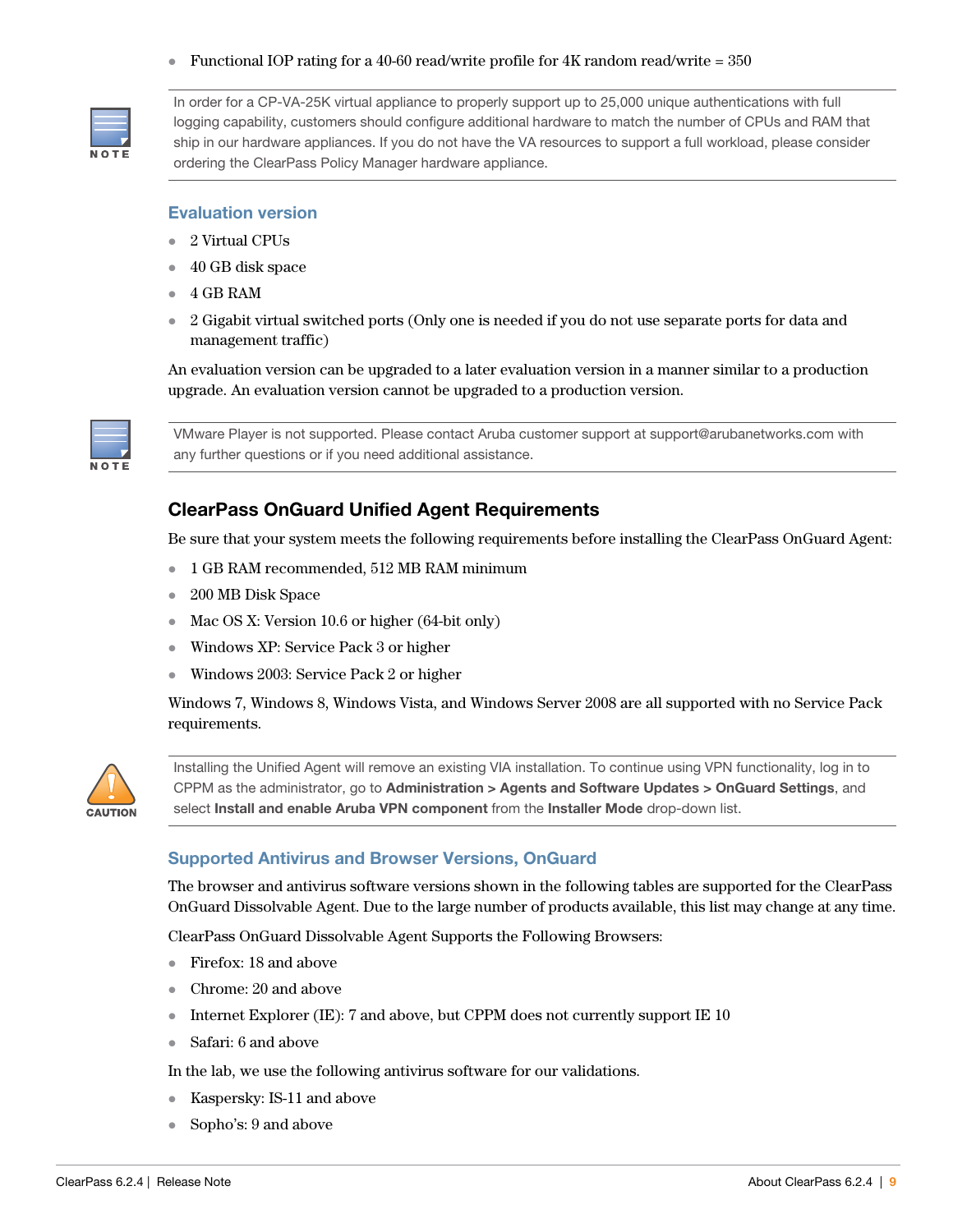- Avast
- COMODO
- MacAfee
- Microsoft Security Essentials
- Microsoft Forefront Endpoint Protection-2008
- AVG
- Trend Micro
- Windows Defender Firewall
- Microsoft Windows Firewall



Some third-party anti-malware products are not supported by ClearPass OnGuard. For a complete list of supported third-party products, in CPPM go to **Administration > Agents and Software Updates > OnGuard Settings**, click the **Help** link, and then click the **OnGuard Agent Support Charts** link.

# <span id="page-9-0"></span>**Use of Cookies**

Cookies are small text files that are placed on a user's computer by Web sites the user visits. They are widely used in order to make Web sites work, or work more efficiently, and to provide information to the owners of a site. Session cookies are temporary cookies that last only for the duration of one user session.

When a user registers or logs in via an Aruba captive portal, Aruba uses session cookies solely to remember between clicks who a guest or operator is. Aruba uses this information in a way that does not identify any user-specific information, and does not make any attempt to find out the identities of those using its ClearPass products. Aruba does not associate any data gathered by the cookie with any personally identifiable information (PII) from any source. Aruba uses session cookies only during the user's active session and does not store any permanent cookies on a user's computer. Session cookies are deleted when the user closes the browser.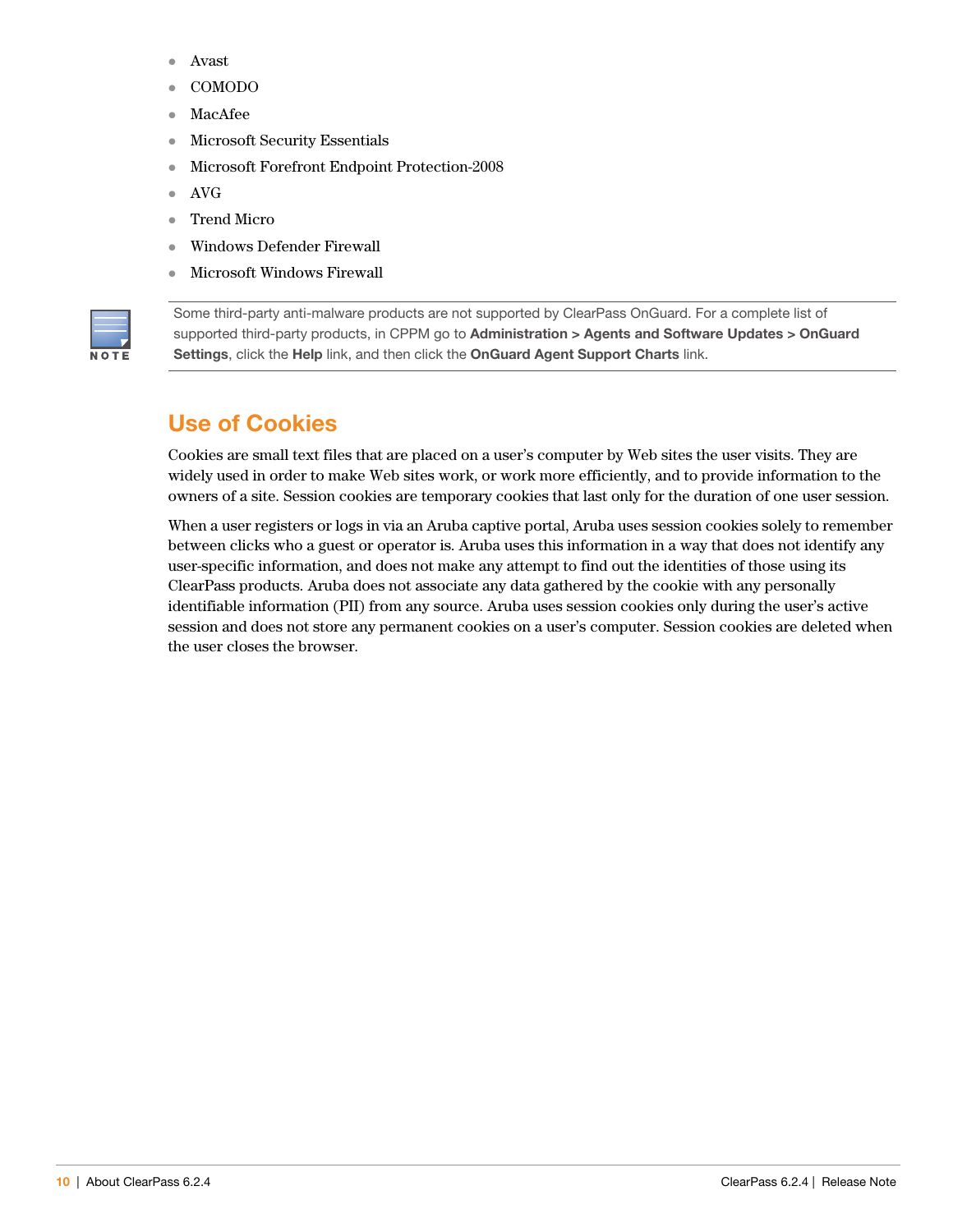# <span id="page-10-0"></span>**Contacting Support**

| Main Site                                                                                           | arubanetworks.com                                                                   |
|-----------------------------------------------------------------------------------------------------|-------------------------------------------------------------------------------------|
| <b>Support Site</b>                                                                                 | support.arubanetworks.com                                                           |
| Airheads Social Forums and<br>Knowledge Base                                                        | community.arubanetworks.com                                                         |
| North American Telephone                                                                            | 1-800-943-4526 (Toll Free)<br>1-408-754-1200                                        |
| International Telephones                                                                            | arubanetworks.com/support-services/aruba-support-program/contact-<br>support/       |
| Software Licensing Site                                                                             | licensing.arubanetworks.com                                                         |
| End of Support information                                                                          | www.arubanetworks.com/support-services/end-of-life-products/end-of-<br>life-policy/ |
| <b>Wireless Security Incident</b><br>Response Team (WSIRT)                                          | arubanetworks.com/support/wsirt.php                                                 |
| <b>Support Email Addresses</b>                                                                      |                                                                                     |
| Americas and APAC                                                                                   | support@arubanetworks.com                                                           |
| <b>EMEA</b>                                                                                         | emea_support@arubanetworks.com                                                      |
| <b>WSIRT Email</b><br>Please email details of any<br>security problem found in an<br>Aruba product. | wsirt@arubanetworks.com                                                             |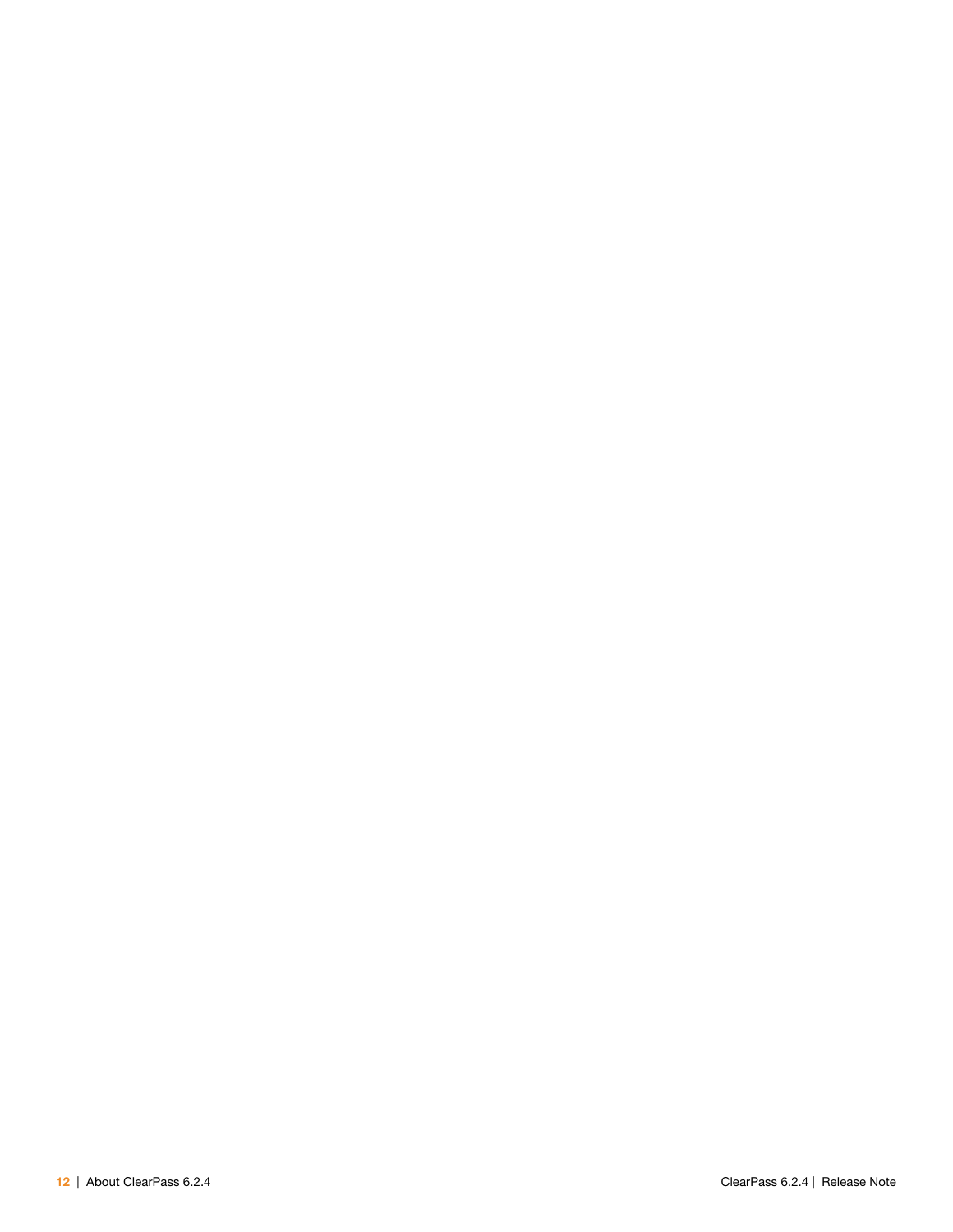# <span id="page-12-4"></span><span id="page-12-1"></span><span id="page-12-0"></span>**Upgrade Information**

This chapter provides instructions and considerations for upgrading to the 6.2 release.

# <span id="page-12-2"></span>**Upgrading to ClearPass Policy Manager 6.2**

You can upgrade to ClearPass Policy Manager 6.2 from ClearPass Policy Manager 5.2.0 (non-VM), 6.0.x, or 6.1.x.

- Upgrade images are available within ClearPass Policy Manager from the Software Updates Portal at **Administration > Agents and Software Updates > Software Updates**.
- For appliance upgrades from  $5.2.0$ , the upgrade image is available on the Support site.
- Direct upgrades from versions prior to CPPM 5.2.0 are not supported. Customers with earlier versions of 5.x must upgrade to either ClearPass Policy Manager 5.2.0 or 6.x first before upgrading to 6.2.
- Direct upgrades from CPPM 5.2.0 VM are not supported. Customers must install the 6.2.x VM version and then migrate their data to this new version.

#### <span id="page-12-3"></span>**Before You Upgrade**

Before you begin the upgrade process, please review the following important items:

- User modifications on default services (dynamically received data such as Guest SSIDs) will not be carried forward after the upgrade. You must configure these inputs again after you upgrade.
- Data filter and Syslog Export filter configurations will be removed after the upgrade. You may have to reconfigure them.
- If you are upgrading a ClearPass Policy Manager 6.1.2 production virtual machine, you must add an additional hard disk (SCSI 0:2) to the VM before you upgrade. Please refer to the ClearPass VMware installation instructions Tech Note available in the Deployment Guides section at support.arubanetworks.com.
- Any log settings that were modified prior to the upgrade are not retained, and are reset to the default. The administrator should configure any custom log settings again after the upgrade.
- If you upgrade to ClearPass 6.2 after installing the 6.1.3 patch:
	- For offline upgrades from 6.1.3 to 6.2, please use the 6.2 signed upgrade image posted on the Support Web site.
	- For upgrading to 6.2 from versions  $prior$  to 6.1.3, please use the 6.2 unsigned upgrade image.



MySQL is supported in CPPM 6.0.x and greater. Aruba does not ship drivers for MySQL by default. Customers who require MySQL can contact Aruba support to get the required patch. Users should be aware that this patch does not persist across upgrades, so customers using MySQL should contact support before they upgrade.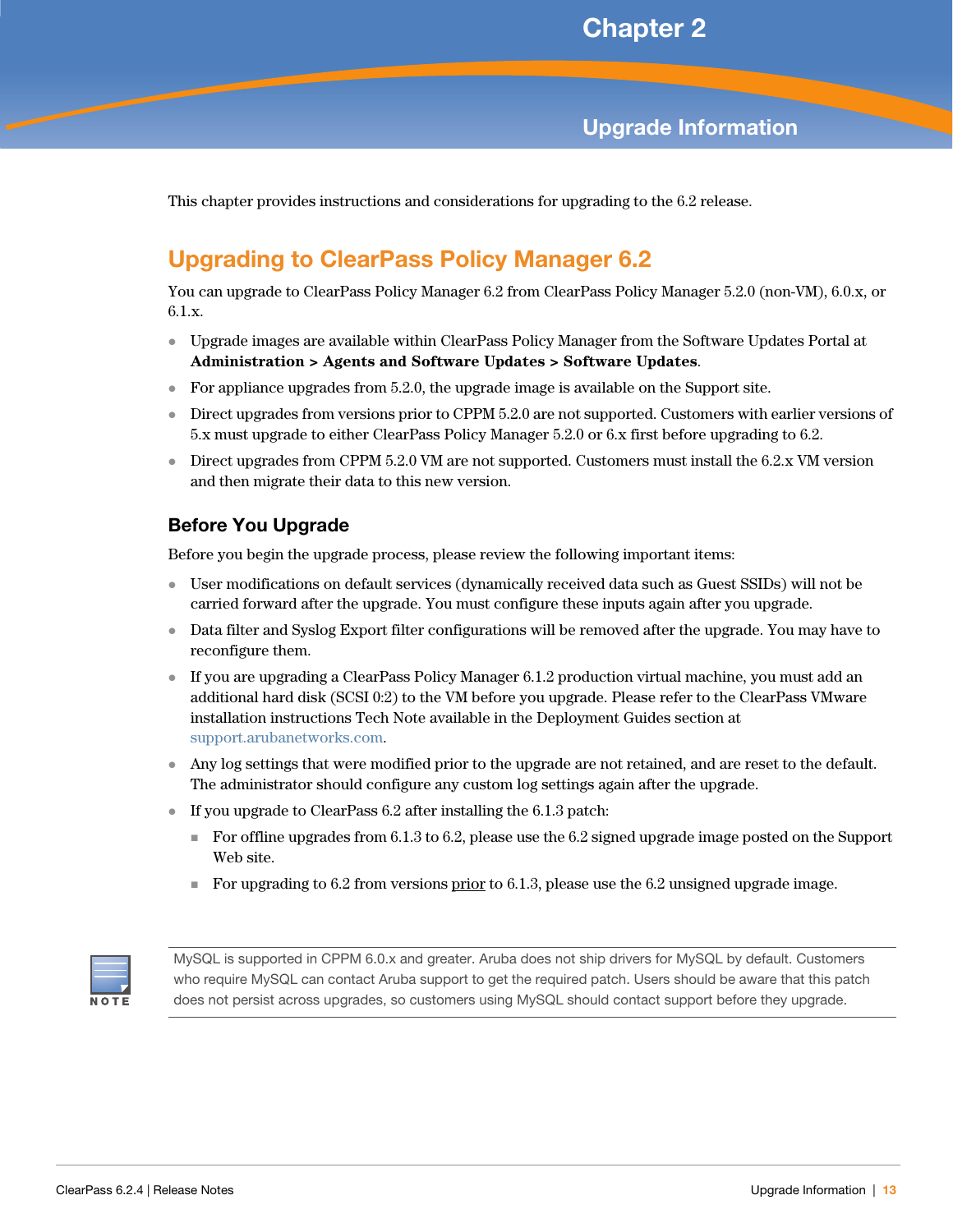# <span id="page-13-0"></span>**After You Upgrade**

The following actions might be required after upgrading to Policy Manager 6.2.0:

- If Guest Access with MAC caching service was configured prior to the 6.2 or 6.1 release, then after upgrading to the current release, the service must be recreated from the Service Template "Guest MAC Authentication". The new enforcement profiles "Guest Expire Post Login" and "Guest Do Expire" will then be included in the enforcement policies. (#16270)
- The **Configuration > Authentication > Sources** filters might show duplicate filters. This may be seen after migration or upgrade if the backup included user-modified attributes. To ensure that user-modified attributes are not overwritten during the upgrade, both the default attributes and the modified attributes in the backup are loaded during the migration/upgrade. Users should manually remove the unused attributes after the migration/upgrade. (#16430)
- System Monitoring Information is not migrated when upgrading from previous versions of 6.X to 6.2, and the system monitoring node table will be empty after the upgrade. Users should manually add these values. (#16431)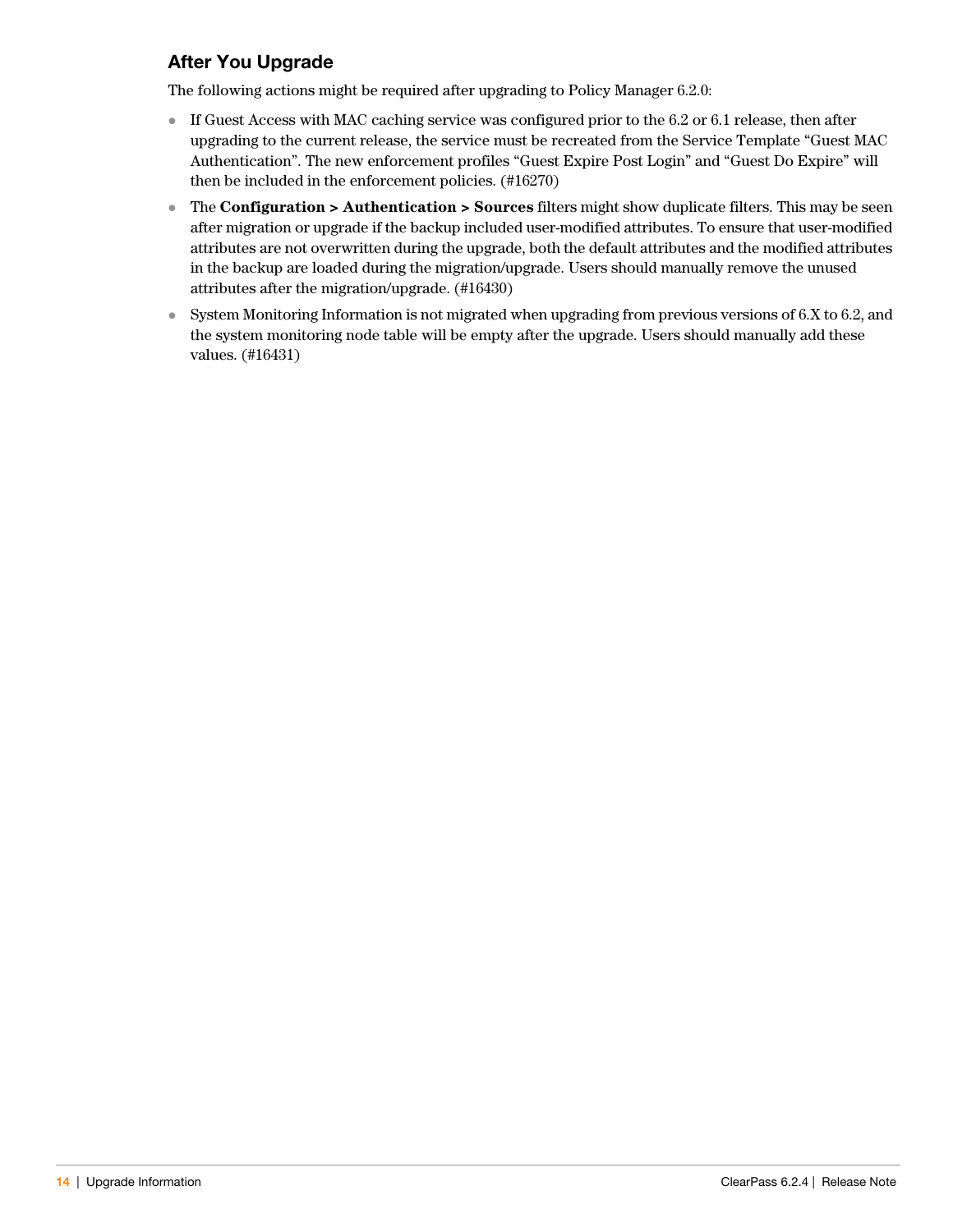# <span id="page-14-6"></span><span id="page-14-1"></span><span id="page-14-0"></span>**What's New in This Release**

This chapter provides a summary of the new features and changes in the ClearPass 6.2.4 release.

This chapter contains the following sections:

- ["Release Overview" on page 15](#page-14-2)
- ["New Features and Enhancements in the 6.2.4 Release" on page 15](#page-14-3)
- ["Issues Resolved in the 6.2.4 Release" on page 16](#page-15-0)
- ["New Known Issues in the 6.2.4 Release" on page 17](#page-16-1)

# <span id="page-14-2"></span>**Release Overview**

ClearPass 6.2.4 is a monthly patch release that offers new features and provides fixes for known issues. The 6.2.4 cumulative update patch is available in ClearPass Policy Manager under **Administration > Agents and Software Updates > Software Updates**.

# <span id="page-14-3"></span>**New Features and Enhancements in the 6.2.4 Release**

#### <span id="page-14-4"></span>**Policy Manager**

- Support was added for handling bulk imports for Endpoints. (#19254)
- Additional database indexes were added, improving loading times for pages when listing guest users. (#19453)
- Audit records older than 30 days or the configured number of days are now automatically deleted, improving efficiency when performing administrator operations. (#17330)

#### <span id="page-14-5"></span>**OnGuard**

Support was added for the following new products: (#17996)

- Quick Heal AntiVirus Pro 15.x
- Avast! Premier Antivirus 9.x
- Avira Free Antivirus 14.x
- avast! Internet Security 9.x
- avast! Free Antivirus 9.x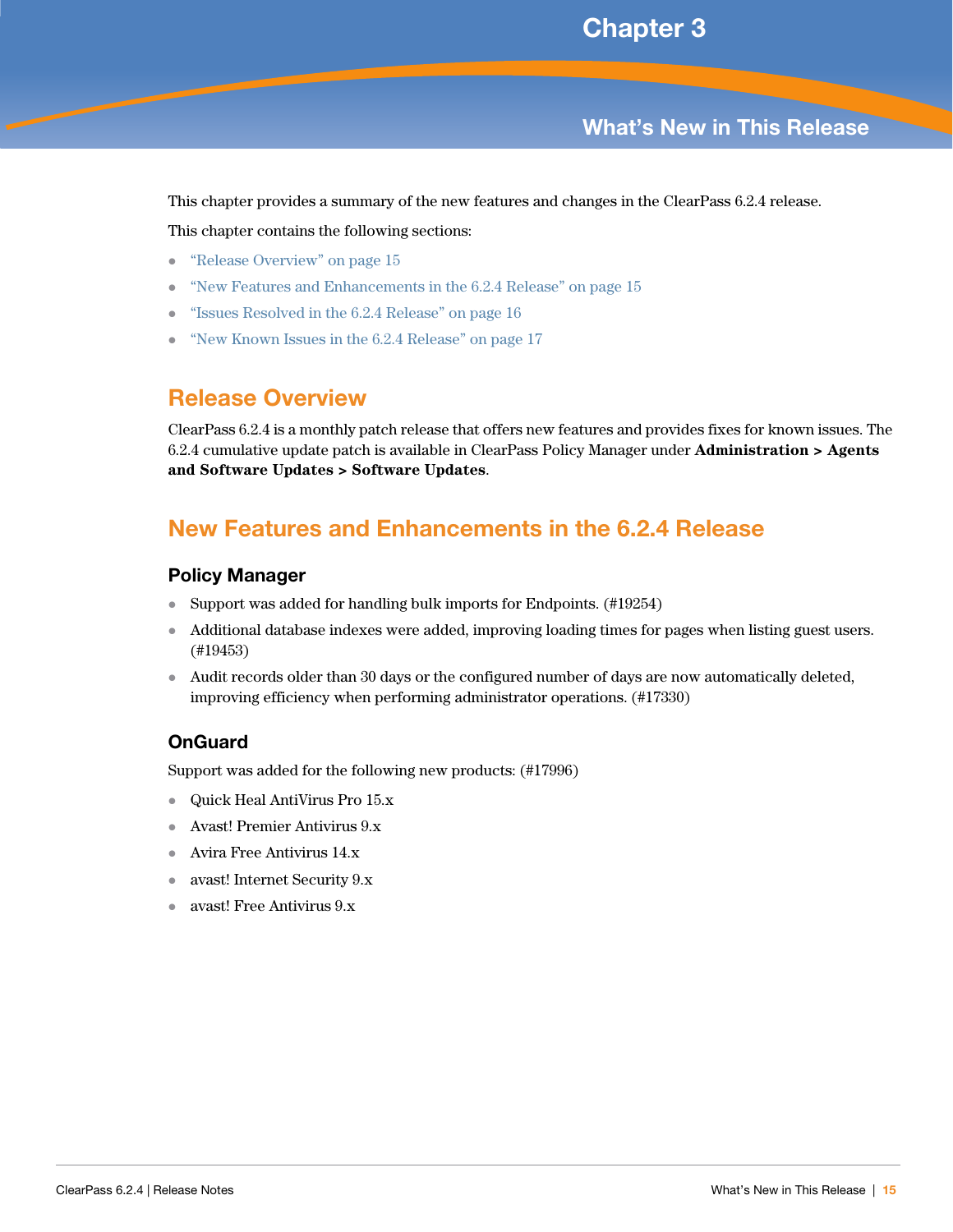# <span id="page-15-0"></span>**Issues Resolved in the 6.2.4 Release**

The following issues have been fixed in the ClearPass 6.2.4 release.

# <span id="page-15-1"></span>**Policy Manager**

|  | Table 1 Policy Manager Issues Fixed in 6.2.4 |  |
|--|----------------------------------------------|--|
|--|----------------------------------------------|--|

| <b>Bug ID</b>    | <b>Description</b>                                                                                                                                                                                                                                                                       |
|------------------|------------------------------------------------------------------------------------------------------------------------------------------------------------------------------------------------------------------------------------------------------------------------------------------|
| #18350<br>#19229 | EAP-TLS with OCSP authentication failed if a certificate revocation list existed in the system.                                                                                                                                                                                          |
| #18967           | The values provided by the MDM servers were not as expected. This caused issues with determining<br>device profile information, and the warning message "Ignore incomplete Profile entry" was displayed in<br>the mdm.log file. All device profile details are now correctly discovered. |
| #19024           | CPPM lost the PostgreSQL database connection if the cluster password included any of the following<br>special characters:<br>!@#<br>The following special characters are now supported:<br>$!@#$%^0@*?/- _+ = .$                                                                         |

#### <span id="page-15-2"></span>**Guest**

#### **Table 2** Guest Issues Fixed in 6.2.4

| <b>Bug ID</b> | <b>Description</b>                                                                                                                                                                                                                                                           |
|---------------|------------------------------------------------------------------------------------------------------------------------------------------------------------------------------------------------------------------------------------------------------------------------------|
| #19248        | Corrected an issue where Xirrus could not be properly configured as a vendor for a self-registration.                                                                                                                                                                        |
| #19249        | Corrected an issue with the Account Expiration Time field's calendar button when the browser's<br>language settings were set to Japanese or Korean.                                                                                                                          |
| #19270        | Connecting to an LDAP server from ClearPass Guest failed with an error such as 'certificate verify failed<br>(unable to get local issuer certificate)'. SSL connections to LDAP servers from Guest now use the CPPM<br>Trust List to verify the identity of the LDAP server. |
|               | Users should be aware that for correct validation of the LDAP server's identity, all certificates from the<br>LDAP server – including the server's certificate, any intermediate certificates and the root CA certificate<br>- must be present in the CPPM trust list.       |
| #19405        | Corrected a performance issue where user-list searches were slow if multiple fields were enabled for<br>searching.                                                                                                                                                           |

### <span id="page-15-3"></span>**Onboard**

**Table 3** Onboard Issues Fixed in 6.2.4

|        | <b>Bug ID Description</b>                                                                                                                                                              |
|--------|----------------------------------------------------------------------------------------------------------------------------------------------------------------------------------------|
| #19474 | When onboarding for secure wired access, the client machine had to be unplugged and then<br>reconnected after onboarding in order to use the onboarded credentials for network access. |

### <span id="page-15-4"></span>**OnGuard**

#### **Table 4** OnGuard Issues Fixed in 6.2.4

|        | <b>Bug ID Description</b>                                                                   |
|--------|---------------------------------------------------------------------------------------------|
| #11319 | Live updates for Windows Defender Antivirus software are now supported on the Windows 8 OS. |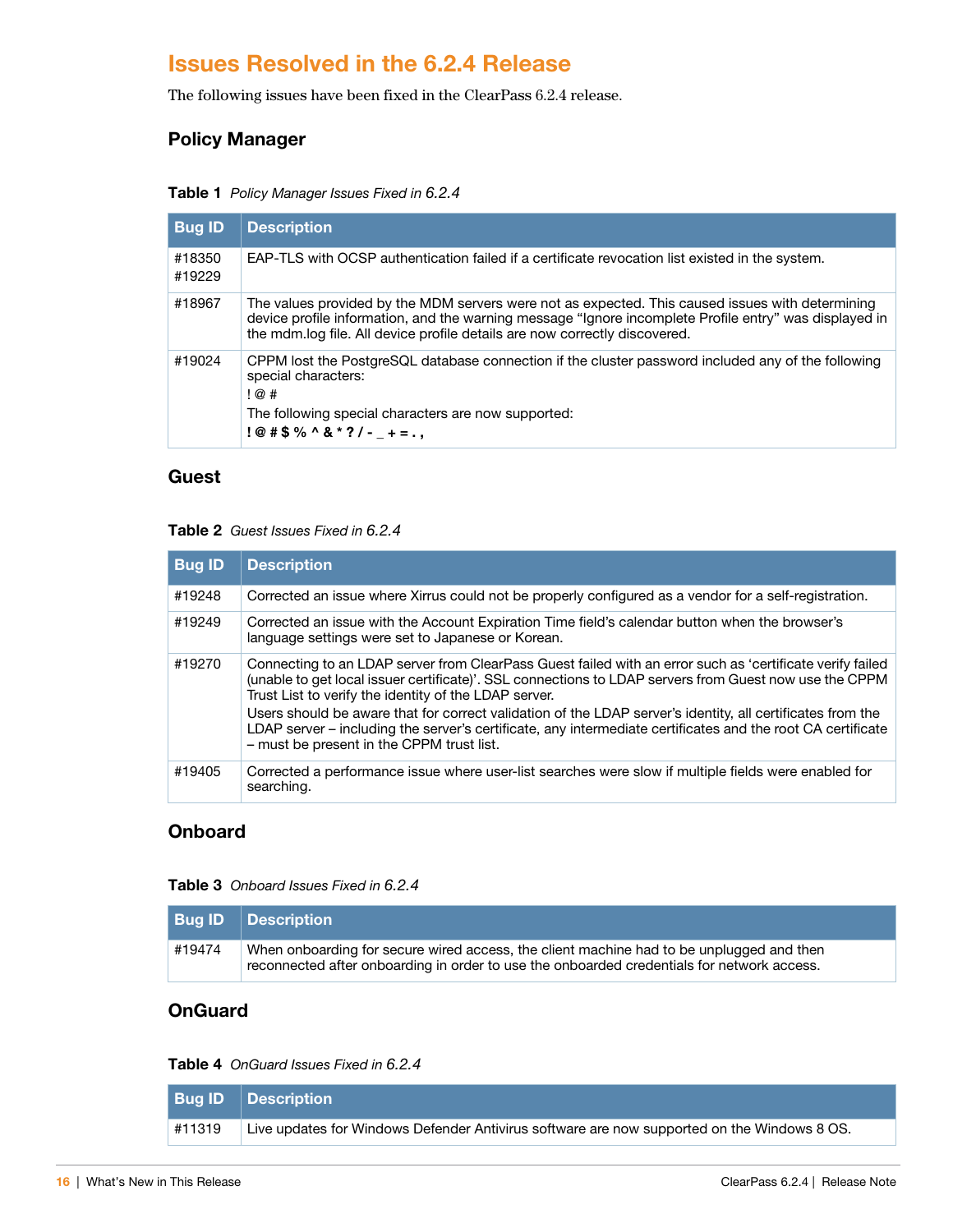#### **Table 4** OnGuard Issues Fixed in 6.2.4 (Continued)

| <b>Bug ID</b> | <b>Description</b>                                                                                                                                                                                                                                                                |
|---------------|-----------------------------------------------------------------------------------------------------------------------------------------------------------------------------------------------------------------------------------------------------------------------------------|
| #15360        | ClearPass OnGuard Unified Agent for Mac OS X reported BitTorrent 7.x Peer To Peer Application as<br>Running even after terminating/closing BitTorrent 7.x.                                                                                                                        |
| #18427        | The ClearPass OnGuard dissolvable agent selected the Virtual Network Interface's MAC address as the<br>username in a WebAuth request.                                                                                                                                             |
| #18904        | When the ClearPass OnGuard Web agent applet was launched, the Java plugin on the client browser<br>displayed the warning message "This application will be blocked in a future Java security update<br>because the JAR file manifest does not contain the permissions attribute". |
| #18924        | Corrected an issue where, on a Mac OS with the .DAT file's update interval configured, the ClearPass<br>OnGuard Unified Agent failed to print AntiVirus remediation messages.                                                                                                     |
| #18960        | If both wired and wireless interfaces were managed, OnGuard did not trigger WebAuth when a system<br>came out of hibernation on a wired interface.                                                                                                                                |
| #19456        | If a Mac OS X with a wireless connection lost that connection immediately after establishing a wired<br>connection, OnGuard could not send a soft reauthorization and displayed the message "sending<br>WebAuth request failed".                                                  |
| #19457        | The link to Java Installer download page now works correctly. This link is displayed on the WebAgent<br>help page if Java is not installed on the machine.                                                                                                                        |

### <span id="page-16-0"></span>**WorkSpace**

#### **Table 5** WorkSpace Issues Fixed in 6.2.4

|        | <b>Bug ID Description</b>                                                                                                                 |
|--------|-------------------------------------------------------------------------------------------------------------------------------------------|
| #19115 | Corrected an issue where MDM Profile installation failed with certain Certificate Authorities if there were<br>i18n characters in the CA. |

# <span id="page-16-3"></span><span id="page-16-1"></span>**New Known Issues in the 6.2.4 Release**

The following known issues were identified in the ClearPass 6.2.4 release.



The 6.2.3 patch cannot be uploaded on the Internet Explorer (IE) browser. For details, please refer to #19288.

#### <span id="page-16-2"></span>**Policy Manager**

#### **Table 6** Policy Manager Known Issues in 6.2.4

| <b>Bug ID</b> | <b>Description</b>                                                                                                                                                                                                                                                                                                         |
|---------------|----------------------------------------------------------------------------------------------------------------------------------------------------------------------------------------------------------------------------------------------------------------------------------------------------------------------------|
| #18947        | <b>Symptom:</b> During a patch installation, CPPM might hang for a long time when the installation is almost<br>complete, and the "need to restart" message is not displayed.                                                                                                                                              |
|               | <b>Scenario:</b> This can occur during a patch installation through the user interface. This issue only happens<br>occasionally.                                                                                                                                                                                           |
|               | Workaround: Refresh the user interface, or log out and then log in again. This issue does not block the<br>patch installation.                                                                                                                                                                                             |
| #19288        | <b>Symptom:</b> The 6.2.3 patch cannot be uploaded on the Internet Explorer (IE) browser.<br>Scenario: On Internet Explorer, uploading the 6.2.3 patch through the Admin UI fails with the message<br>"Content-Type "Text/plain" is not supported".<br><b>Workaround:</b> Use the Firefox or Chrome browser instead of IE. |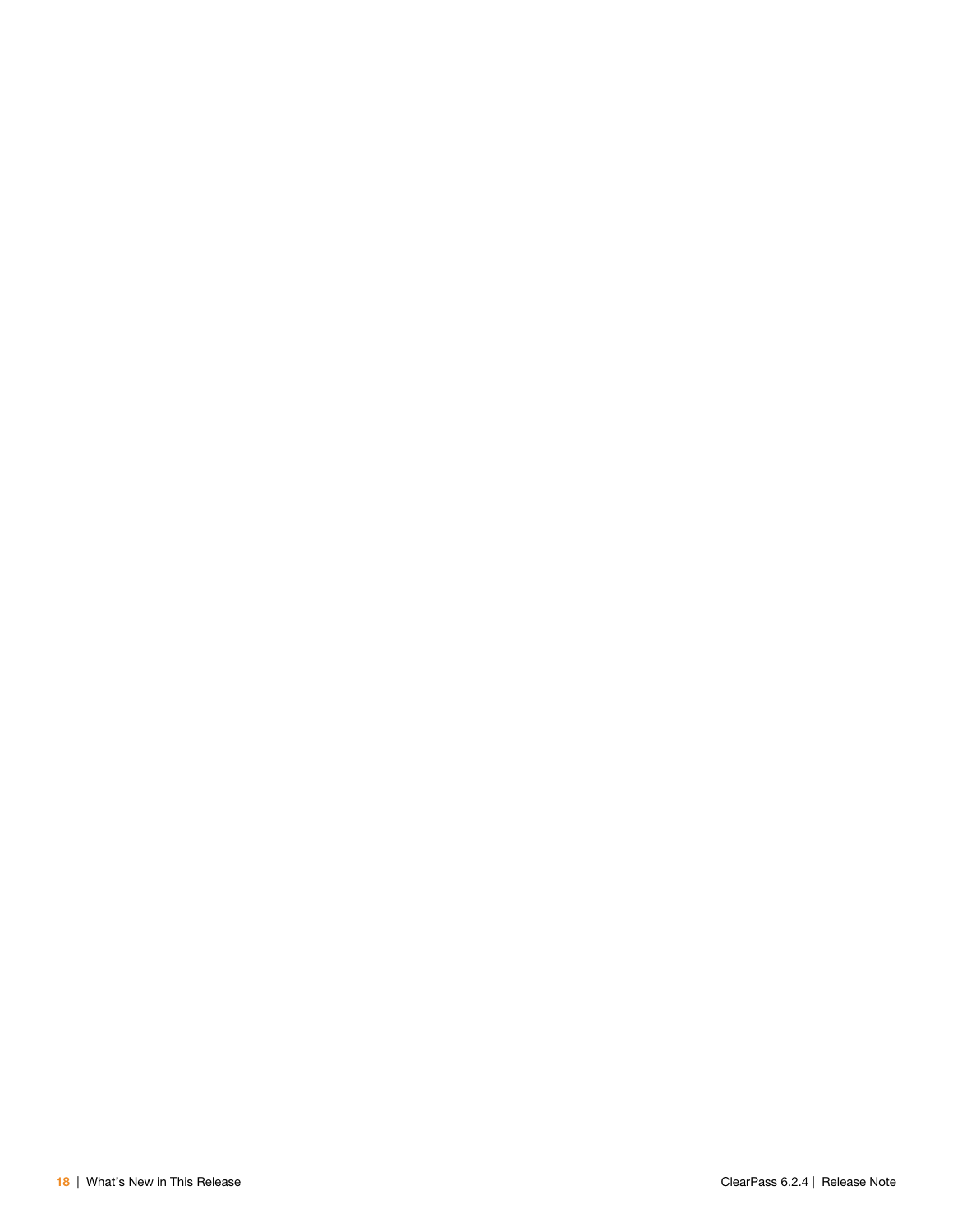<span id="page-18-4"></span><span id="page-18-1"></span><span id="page-18-0"></span>**Enhancements in Previous 6.2.x Releases**

This chapter provides a brief summary of the features and enhancements introduced in previous ClearPass 6.2.x releases.

# <span id="page-18-2"></span>**Features and Enhancements in Previous 6.2.x Releases**

This section provides detailed information about changes to each functionality area. Issue tracking IDs are included when available.

#### <span id="page-18-3"></span>**Policy Manager**

- Support was added for detecting the iOS 7 Captive Network Assistant. This capability may be required in certain circumstances, especially if a captive portal is used for onboarding iOS 7 devices. For full details, see the App Note "Apple Captive Network Assistant Bypass with Guest" in the Tech Notes section of the Support site. The App Note includes instructions for successfully implementing the Guest captive portal instead of the Apple Captive Network Assistant to onboard iOS 7 devices. (#17749, #17820)
- A "Monitor Mode" option was added for the Windows Hotfixes health class. When Monitor Mode is enabled, the health status of the Windows Hotfixes health class is always set to Healthy. This allows administrators to collect information related to missing hotfixes but not have the client treated as unhealthy if some hotfixes are missing. The option is similar to the Monitor Mode option for Service. After the Monitor Mode option is enabled, the **Output** tab for a session on the **Monitoring > Live Monitoring > Access Tracker** list will display the list of missing hotfixes, and will also display "Hotfixes:MonitorMode = Enabled" to indicate why the client is marked Healthy.
- ClearPass WorkSpace lets IT secure, distribute, and manage enterprise apps on mobile devices. A companion WorkSpace mobile app enforces policies, encrypts data, and provides a single sign-on for all work apps. WorkSpace supports an ecosystem of enterprise mobile apps and application partners across key categories. An organization's IT department can use WorkSpace to easily secure, distribute, and manage more than 40 leading third-party enterprise productivity apps as well as internallydeveloped apps. WorkSpace features are part of ClearPass Onboard, which is now labeled **Onboard + WorkSpace** in the left navigation.
- CPPM can now send syslog messages to the Syslog server over TCP. (#11755)
- New ClearPass WorkSpace licensing was implemented in ClearPass. Starting with the 6.2.0 release, ClearPass includes a production WorkSpace license for 25 endpoints by default. Users should be aware that to run WorkSpace, a corresponding Onboard or Enterprise license is required.(#12639)
- Users can configure a downloadable access control list (dACL) through the new **Role Configuration** tab in the Aruba Downloadable Role Enforcement Profile for Aruba Mobility Access switches. (#12825)
- The Clearpass OnGuard Unified Agent now supports health checks over VPN connections (IPSec) terminated on the Aruba Controller. (#13010)
- ClearPass now supports a framework for sending outbound http based enforcement actions to external context servers. This could include sending a message to an MDM server to trigger a remote wipe or remote lock. Example enforcement actions are listed for the various endpoint context servers supported and will be updated in future releases. (#13450)
- On the **Administration> Create Certificate Signing Request** form, the **Common Name** (CN) is now prepopulated with the fully-qualified domain name, and the default value for **Key Length** is increased to 2048. (#13551)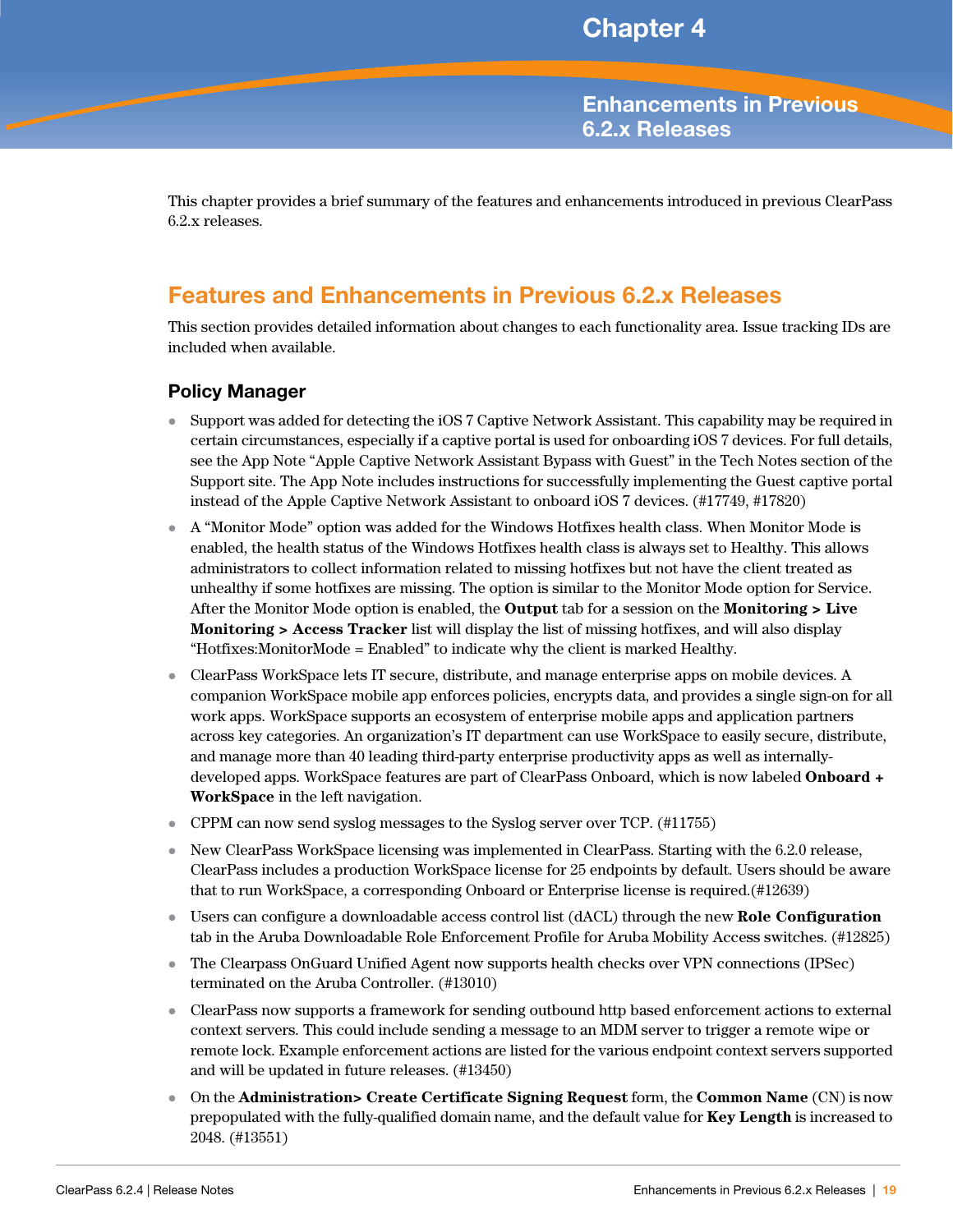- CPPM can now make authorization decisions using the **Enhanced Key Usage** (EKU) field. (#14183)
- CPPM's integration with Palo Alto Networks firewall is enhanced to reduce the delay in notification updates. The polling timeout interval may now be set to a default value of as little as 30 seconds, supporting near-realtime updates of external entities. (#14270, 15194)
- CPPM's integration with Active Directory (AD) servers is enhanced. This also corrects an issue where, under certain conditions, a winbind/AD connection caused Active Directory authentications to fail. (#14273)
- CPPM now supports sending logs to multiple syslog servers. (#14391)
- CPPM's external context server (MDM) integration is enhanced to support the following operations, strengthening the ability to fetch data from MDM vendors for use in ClearPass policies (#14392):
	- Data retrieval via paging
	- Ability to change URLs used for API calls to MDM vendors (already supported in 6.1)
	- Ability to "refresh" data from a specific MDM vendor
- CPPM now supports Citrix XenMobile as an external context server. (#14511)
- CPPM can now make authorization decisions based on the "Not Valid After" attribute in a certificate. This enables ClearPass to put up a captive portal page that warns the user that their Onboarded client certificate is about to expire. (#14772)
- CPPM now has Cisco NCS (Prime) TACACS Service Dictionary included. (#15082)
- The new VSA "Aruba-AP-IP-Address" was added to the Aruba RADIUS dictionary. This VSA downloads the IP address from the RADIUS server to be used as a static inner IP for the RAP. (#15371)
- Support was added for the Windows 8.1 Network Access Protection (NAP) Agent. RADIUS requests from the Windows 8.1 NAP Agent are now categorized as Windows 8. (#18775)

#### <span id="page-19-0"></span>**AirGroup**

 A new configuration option for the AirGroup controller allows the timeout value to be specified when getting configuration information from the device. The default value is 15 seconds (increased from 5 seconds in previous releases). If the controller is a master controller with many APs configured, or if network conditions require an additional delay, you might need to further increase the value. (#18454)

#### <span id="page-19-1"></span>**Guest**

- Updated French translation packs are available. (#16634)
- Support was added to allow Web logins and guest registrations behind wired Cisco switches. Guests can also log in via server-initiated RFC-3576 calls in addition to the standard HTTP POST. (#17175)
- Auto-complete options for sponsor lookups were added to guest self-registrations. (#9446)
- ClearPass Guest now supports HigherOne CASHnet as a credit card transaction processor. (#9363)
- Support for Meru Networks controllers was added to Web Login pages. (#10480)
- The sponsorship confirmation email now includes the ability to let the sponsor change the account expiration time.(#11292)
- The application log viewer is enhanced to allow viewing of logs for other servers in a cluster. (#12044)
- When customizing forms, you can now add static text rather than having to base the addition on an existing field. (#13514)
- The **Translation** section in ClearPass Guest's Configuration module, in conjunction with Translation Assistant plugins, let you define and edit language translation packs and enable application features that provide assistance with translation. (#15998, #15102)
- The Japanese translations language pack is updated. (#16266)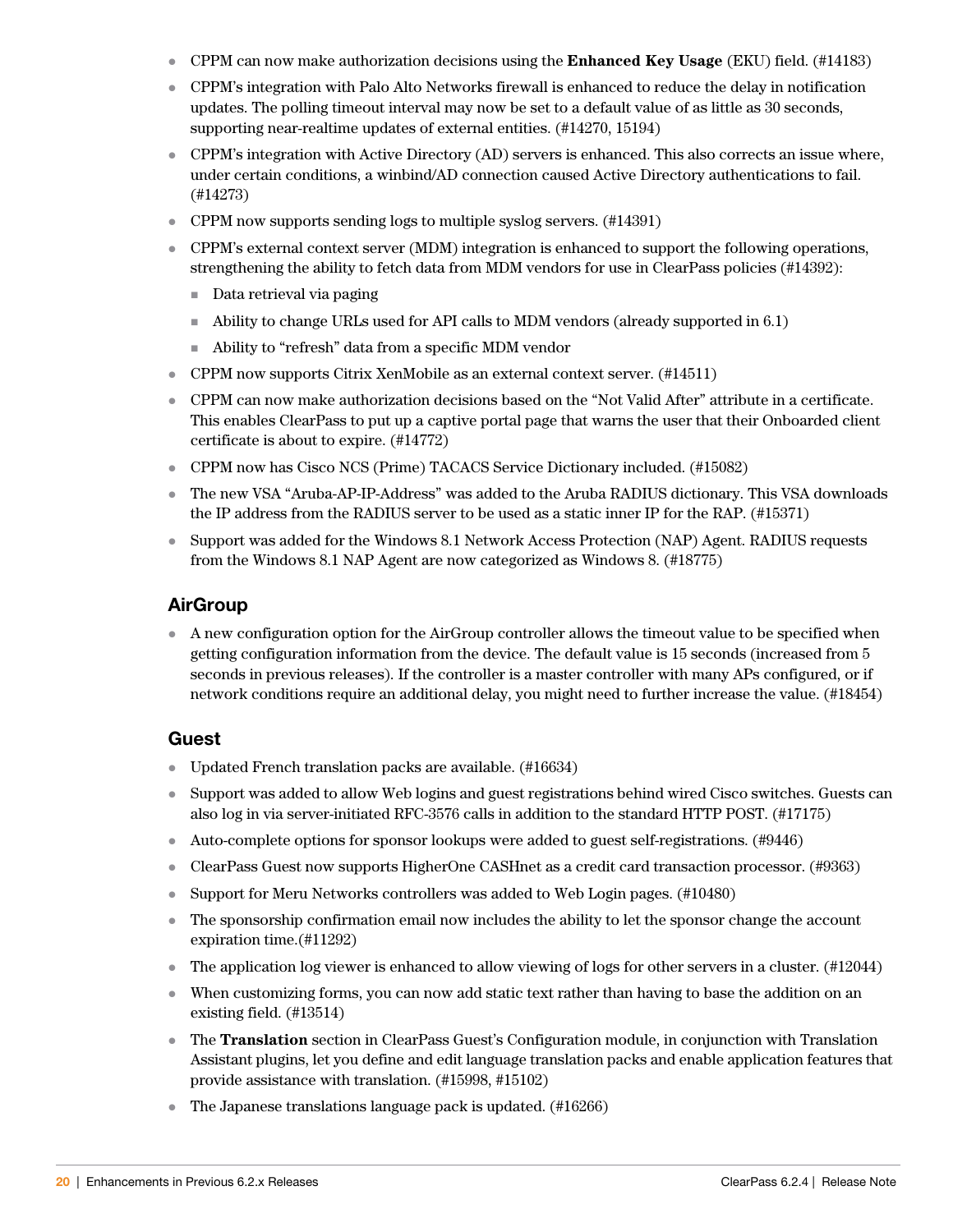### <span id="page-20-0"></span>**Insight**

- Clearpass Insight now has two new templates (#15032):
	- Endpoint—New template to generate reports on endpoints
	- Unique sessions—New template to generate unique mac and user details
- The Session and NAS template has been modified to include session statistics, such as Average Session and Average Traffic.

# <span id="page-20-1"></span>**Onboard**

- Onboard includes the ability to provision a TLS certificate in the Windows computer store. (#12166)
- For OS X and iOS, added the ability to define custom fields that appear in Onboard device provisioning login forms and are included in TLS client certificates. This feature is not supported on Windows or Android yet. (#14327)
- Added the ability for the configuration profile provisioned to devices to be dynamically specified via returned RADIUS attributes. (#14357)
- Added an option to have device TLS certificates issued by Active Directory Certificate Services. (#14492)
- SHA 256 is now supported as a digest algorithm for the Onboard Certificate Authority. (#14565)
- Added a BYOD self-service portal through which users can view, enable, disable, and delete their own Onboard devices. (#14911)
- Support was added for onboarding devices running Mac Mavericks (OS X 10.9). (#18630)

### <span id="page-20-2"></span>**OnGuard**

- The Clearpass OnGuard Unified Agent for MAC OS X now supports Patch Management application checks. (#7161)
- The Clearpass OnGuard Unified Agent now has a new health class to check disk encryption on MAC OS X. (#14025)
- The Clearpass OnGuard Unified Agent now has a new health class to check running/stopped processes on MAC OS X. (#14026)
- The Clearpass OnGuard Unified Agent now has a new health class to check running/stopped services on MAC OS X. (#14028)
- The Clearpass OnGuard Unified Agent now has a new health class to check Peer to Peer (P2P) applications on MAC OS X. (#14029)
- The Clearpass OnGuard Unified Agent now has a new health class to check USB mass storage devices on MAC OS X. (#14031)
- The Clearpass OnGuard Unified Agent now has a new health class to check disk encryption on Windows OS. This feature has been tested using BitLocker Drive Encryption, and is supported for Windows 7, and Windows 8 Pro and Enterprise editions. (#14035)
- The Clearpass OnGuard Unified Agent now supports Active Directory Single Sign On (SSO) on Windows Platforms. (#14421)
- Clearpass administrators can now configure a default email address on Clearpass OnGuard settings. This email address will be used by clients to send the logs when user clicks Send Logs. (#14917)



Installing Unified Client will remove an existing VIA installation. To continue using VPN functionality, log in to CPPM as the administrator, go to **Administration > Agents and Software Updates > OnGuard Settings**, and select **Install and enable Aruba VPN component** from the **Installer Mode** drop-down list.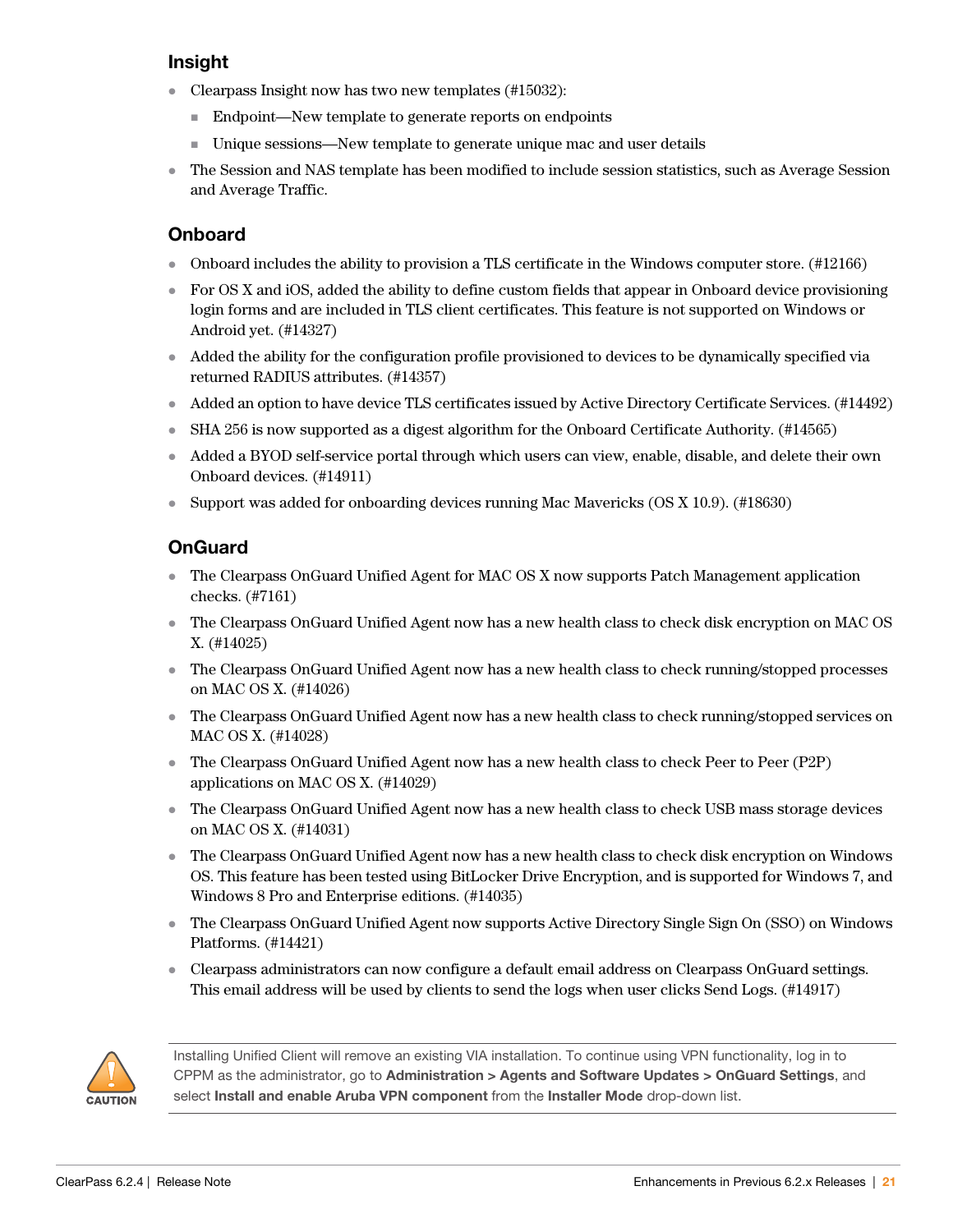- Support was added for non-English characters in usernames and passwords for the Clearpass OnGuard Unified Agent running on MAC OSX. (#13840, #13841)
- Support was added for Data File Time check for antivirus and antispyware health classes for Mac OS X. (#17532)
- Support was added for Mac Mavericks (OS X 10.9). (#18614)
- Support was added for detecting newer antivirus and antispyware products on Windows OS using Windows Security Center (WSC). (#18582)
- The logic for selecting an antivirus/antispyware application was changed to 'Any Supported Product'. An antivirus/antispyware application that has RTP Enabled is now given higher preference than one that has RTP disabled. (#18208)
- Support was added for the following new products: (#17996, #18381)

| <b>Product Category</b> | <b>Product</b>                                                                                                                                                                                                                                                                                                                                                                 |
|-------------------------|--------------------------------------------------------------------------------------------------------------------------------------------------------------------------------------------------------------------------------------------------------------------------------------------------------------------------------------------------------------------------------|
| Anti-Virus/Anti-Spyware | Panda Antivirus Pro 13.x (Windows)<br>Quick Heal Total Security 15.x (Windows)<br>avast! Pro Antivirus 9.x (Windows)<br>avast! Free Antivirus 8.x (Mac)<br>Malwarebytes Anti-Malware 1.x (Windows)<br>Malwarebytes Anti-Malware Pro 1.x (Windows)<br>AVG AntiVirus Free Edition 2014.x (Windows)<br>AVG AntiVirus 2014 x<br>(Windows)<br>AVG Premium Security 2014.x (Windows) |
| Firewall                | Mac OS X Builtin Firewall 10.9.x (Mac)                                                                                                                                                                                                                                                                                                                                         |
| Disk Encryption         | FileVault 10.9.x (Mac)                                                                                                                                                                                                                                                                                                                                                         |
| Patch Management        | DELL Kace Agent 5.x (Mac and Windows)<br>Software Update 10.9.x (Mac)                                                                                                                                                                                                                                                                                                          |

#### **Table 7** OnGuard Added Product Support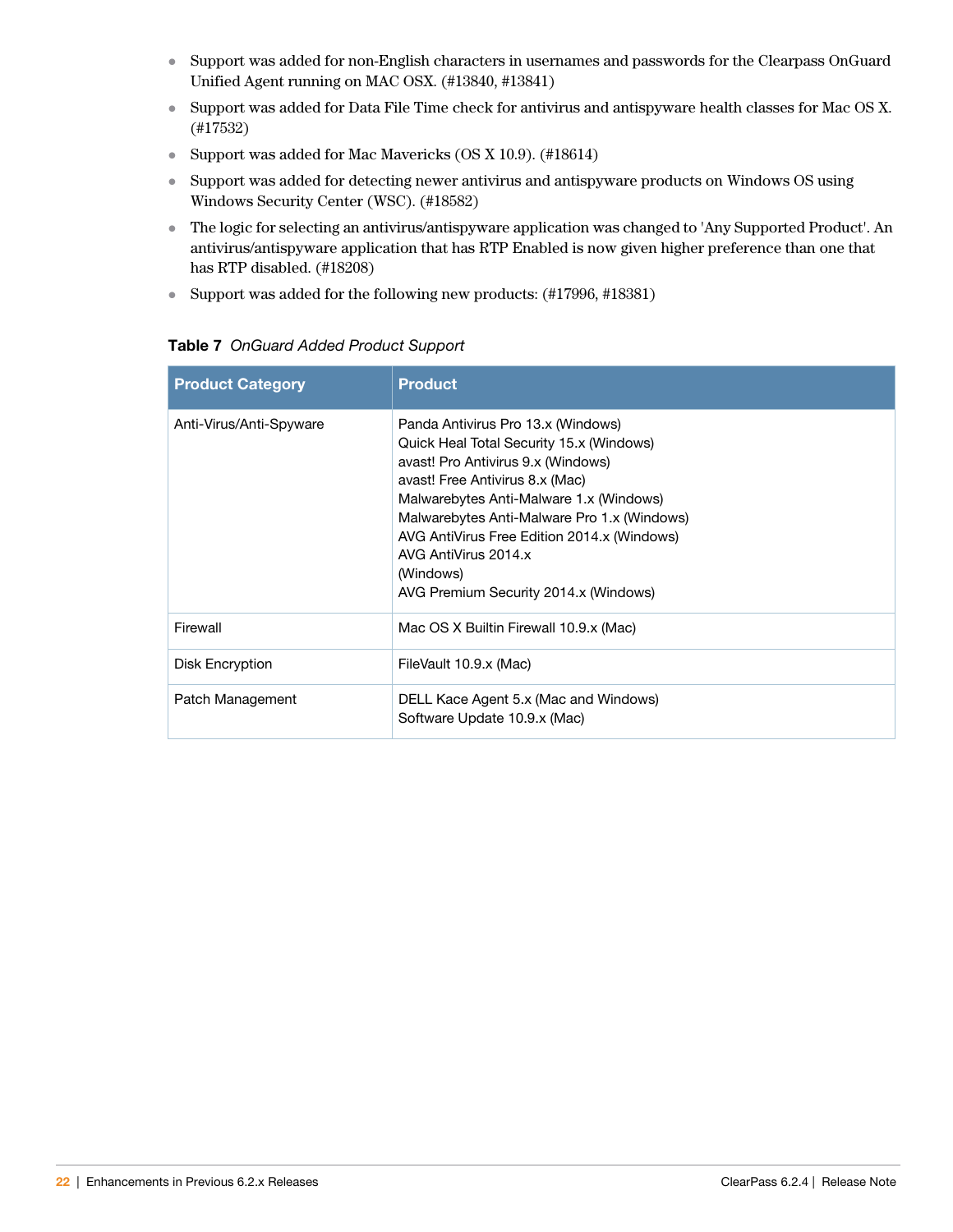<span id="page-22-4"></span><span id="page-22-1"></span><span id="page-22-0"></span>**Issues Fixed in Previous 6.2.x Releases** 

The following issues were fixed in previous 6.2.x releases. For a list of issues resolved in the 6.2.4 release, see the [What's New in This Release](#page-14-6) chapter.

# <span id="page-22-2"></span>**Fixed in 6.2.3**

# <span id="page-22-3"></span>**Policy Manager**

|  |  | Table 8 Policy Manager Issues Fixed in 6.2.3 |  |
|--|--|----------------------------------------------|--|
|--|--|----------------------------------------------|--|

| <b>Bug ID</b> | <b>Description</b>                                                                                                                                                                                                                                                                       |
|---------------|------------------------------------------------------------------------------------------------------------------------------------------------------------------------------------------------------------------------------------------------------------------------------------------|
| #17331        | High memory usage of the Admin UI occurred when there was a continuous heavy load of TipsAPI<br>requests, which resulted in errors in Access Tracker and in Analysis and Trending.                                                                                                       |
| #17743        | CPPM did not send a RADIUS CoA when changes were made to an AirGroup shared device.                                                                                                                                                                                                      |
| #18153        | The WorkSpace license count in a cluster is now shown correctly. Before the fix, for a two-node cluster<br>with default licenses, the Enterprise license count correctly showed 50 (25 per node) but only 25 were<br>shown for the WorkSpace license.                                    |
| #18185        | Access Tracker was hanging and not showing information from the subscriber CPPM node. This<br>occurred on nodes where there were multiple syslog queries that each took hours to complete. The fix<br>now ensures that syslog queries never scan more than 10 minutes of data at a time. |
| #18216        | Restoring the database from 6.2.1 to 6.2.2 produced a migration error for Policy Manager.                                                                                                                                                                                                |
| #18380        | A failed publisher would re-acquire the VIP in the case of a split-brain network condition. The failed<br>publisher now correctly releases the VIP and stops its VIP service when it detects that the secondary<br>has taken over as publisher.                                          |
| #18477        | In some cases, Access Tracker requests were not seen in the Admin UI if multiple requests were made<br>while loading was in progress.                                                                                                                                                    |
| #18595        | Upgrading VMware tools from the vSphere console made CPPM unusable.<br>Note: Although the issue is fixed, we recommend that customers do not update VMware tools without<br>confirming compatibility with Aruba documentation/support.                                                   |
| #18620        | Security enhancements ensure that no Admin user can view users' credentials. Prior to the fix,<br>passwords could be shown in clear text to some Admin users if inspected through browser developer<br>tools.                                                                            |
| #18639        | The CLI commands krb auth and krb list now work correctly. Prior to the fix, some clients were<br>unable to authenticate users across a Kerberos authentication source.                                                                                                                  |
| #18699        | Corrected an issue with the Direct Web Remoting (DWR) interface in CPPM that made it possible for an<br>authenticated user to reuse the session cookie of another authenticated user.                                                                                                    |
| #18898        | Optimized the SQL query used in the Post Authentication module to fetch the list of active users.                                                                                                                                                                                        |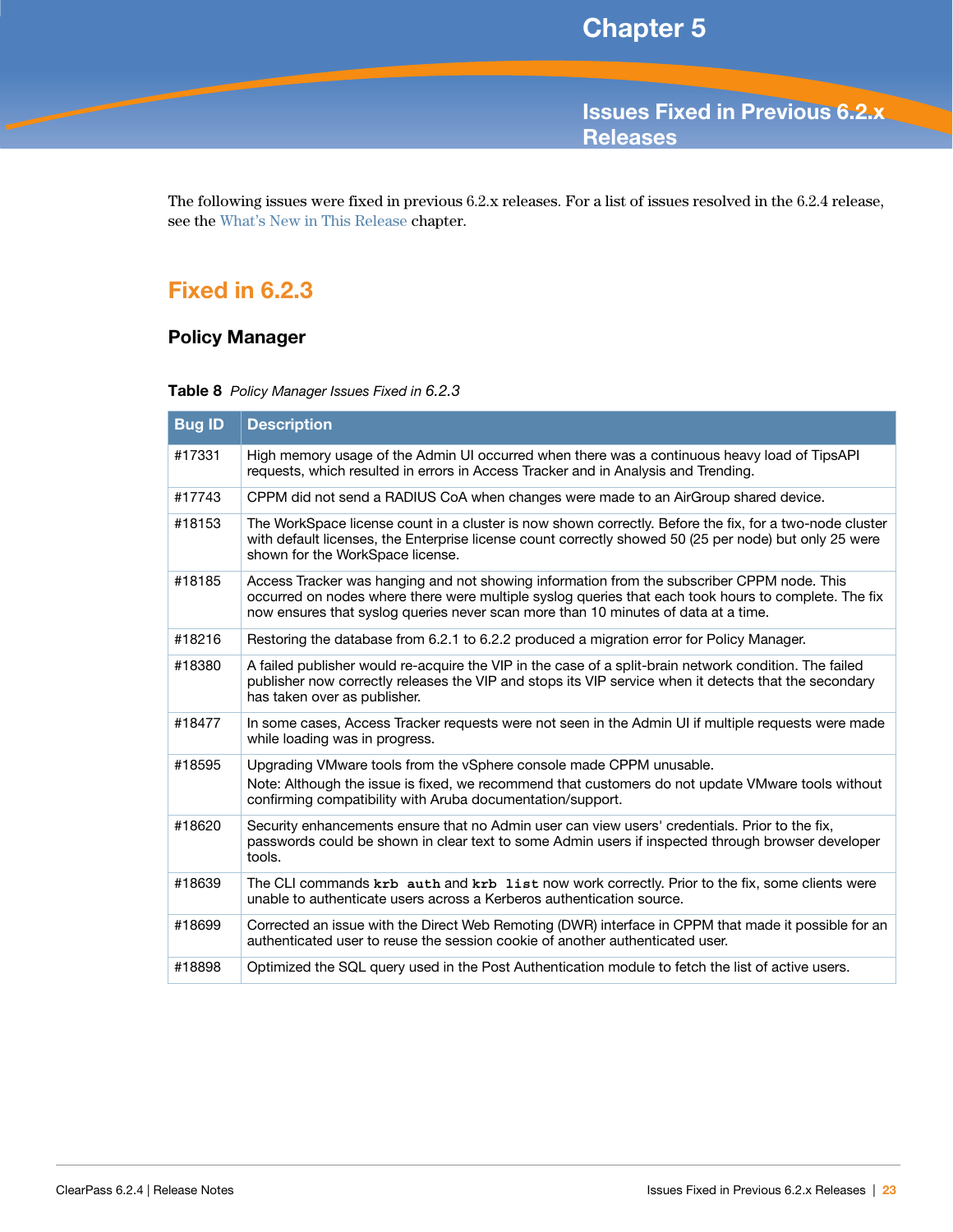# <span id="page-23-0"></span>**AirGroup**

#### **Table 9** AirGroup Issues Fixed in 6.2.3

| <b>Bug ID</b> | <b>Description</b>                                                                                                                                                                                                                                                                                                                                                                                                       |
|---------------|--------------------------------------------------------------------------------------------------------------------------------------------------------------------------------------------------------------------------------------------------------------------------------------------------------------------------------------------------------------------------------------------------------------------------|
| #18454        | A new configuration option for the AirGroup controller allows the timeout value to be specified when<br>getting configuration information from the device. The default value is 15 seconds (increased from 5<br>seconds in previous releases). If the controller is a master controller with many APs configured, or if<br>network conditions require an additional delay, you might need to further increase the value. |

#### <span id="page-23-1"></span>**Guest**

#### **Table 10** Guest Issues Fixed in 6.2.3

| <b>Bug ID</b> | Description                                                                                                                                                                                             |
|---------------|---------------------------------------------------------------------------------------------------------------------------------------------------------------------------------------------------------|
| #18455        | The plain text format used when exporting the application log is updated. In addition to the existing<br>fields, the generated text file now includes any arguments that were logged.                   |
| #18457        | Creating multiple quest accounts now attempts to find a username that isn't in use when it generates an<br>existing username. Prior to the fix, multiple account creation would stop before completing. |

#### <span id="page-23-2"></span>**Onboard**

#### **Table 11** Onboard Issues Fixed in 6.2.3

|        | <b>Bug ID Description</b>                                                       |
|--------|---------------------------------------------------------------------------------|
| #18922 | Onboard was not recording multiple MAC addressed in the TLS client certificate. |

#### <span id="page-23-3"></span>**OnGuard**

#### **Table 12** OnGuard Issues Fixed in 6.2.3

| <b>Bug ID</b> | <b>Description</b>                                                                                                                                                                                                                                                                                                                                                                                                                                                                 |
|---------------|------------------------------------------------------------------------------------------------------------------------------------------------------------------------------------------------------------------------------------------------------------------------------------------------------------------------------------------------------------------------------------------------------------------------------------------------------------------------------------|
| #13841        | Non-English characters are now supported in usernames and passwords for the Clearpass OnGuard<br>Unified Agent running on MAC OSX.                                                                                                                                                                                                                                                                                                                                                 |
| #15176        | Remediation tasks for Set RTP now work correctly in AVG Free Antivirus (2013).                                                                                                                                                                                                                                                                                                                                                                                                     |
| #17193        | An issue caused the ClearPass Unified OnGuard Agent service to crash. The issue was rare, and<br>occurred when the backend service attempted to contact the front end before it was running.                                                                                                                                                                                                                                                                                       |
| #17489        | An issue caused the Clearpass OnGuard Unified Agent to be displayed every 5-10 seconds.                                                                                                                                                                                                                                                                                                                                                                                            |
| #18180        | Windows 8 clients sometimes took too long to submit health information (5 to 6 minutes) or would fail to<br>submit it, although on retry the information was submitted and the client was marked healthy.                                                                                                                                                                                                                                                                          |
| #18430        | On slower systems, the OnGuard health check took two or three hours to run. Slow systems sometimes<br>caused the backend service to take more than three minutes to perform the health check. This in turn<br>caused the OnGuard Agent to time out, and the health check would run for two or three hours. The<br>health collection timeout limit is now increased from three minutes to 20 minutes to accommodate slow<br>conditions, and the cache is not automatically cleared. |
| #18459        | Starting Onguard would open two instances of OnGuard on the same client. This was observed on MAC<br>OSX.                                                                                                                                                                                                                                                                                                                                                                          |
| #18849        | The warning message ""ClearPassOnGuard.pkg" is from an unidentified developer" was displayed<br>when the user tried to open the ClearPass Unified OnGuard installer package on a Mac OS X.                                                                                                                                                                                                                                                                                         |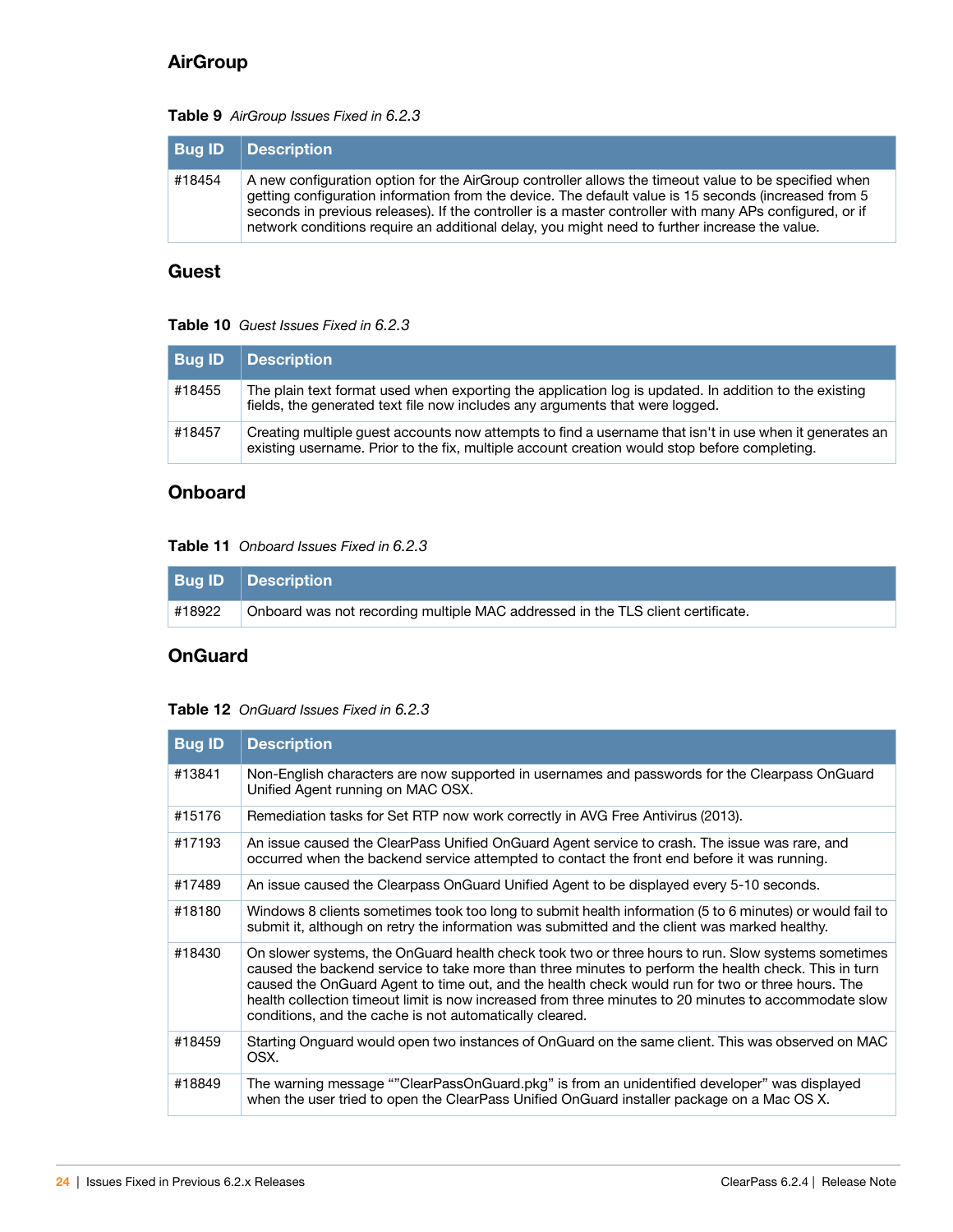### <span id="page-24-0"></span>**WorkSpace**

| <b>Bug ID</b> | <b>Description</b>                                                                                                                                                                                                                                                                                      |
|---------------|---------------------------------------------------------------------------------------------------------------------------------------------------------------------------------------------------------------------------------------------------------------------------------------------------------|
| #15126        | Enforcement of an app's geo-fencing policy is now immediate. Prior to the fix, when a geo-fencing<br>policy was enabled for an app and that app (instead of WorkSpace) was active, enforcement of the geo-<br>fencing policy was sometimes delayed until the next WorkSpace configuration poll was run. |
| #18846        | The latest WorkSpace dylib-1.2.57770 was updated with fixes.                                                                                                                                                                                                                                            |
| #18847        | The Aruba new overlay icon was updated.                                                                                                                                                                                                                                                                 |

#### **Table 13** WorkSpace Issues Fixed in 6.2.3

# <span id="page-24-1"></span>**Fixed in 6.2.2**

# <span id="page-24-2"></span>**Policy Manager**

#### **Table 14** Policy Manager Issues Fixed in 6.2.2

|       | <b>Bug ID Description</b>                                                                |
|-------|------------------------------------------------------------------------------------------|
| 17938 | Airgroup MAC Auth against Guest devices was counted towards the ClearPass Guest License. |

#### <span id="page-24-3"></span>**Guest**

#### **Table 15** Guest Issues Fixed in 6.2.2

| <b>Bug ID</b> | <b>Description</b>                                                                                                                                                                               |
|---------------|--------------------------------------------------------------------------------------------------------------------------------------------------------------------------------------------------|
| 17817         | Corrected a potential security issue regarding the redirect functionality of the "target" field in Amigopod<br>login page authentication. Redirect behavior is restricted to internal addresses. |
| 17820         | Added support for iOS 7 to the Apple Captive Network Assistant bypass feature (landing.php). Refer to<br>the App Note "Apple Captive Network Assistant Bypass with Amigopod" for details.        |

### <span id="page-24-4"></span>**Onboard**

**Table 16** Onboard Issues Fixed in 6.2.2

|       | <b>Bug ID Description</b>                                                                         |
|-------|---------------------------------------------------------------------------------------------------|
| 17980 | Mac OS X "System" profiles did not keep the 802.1X connection alive when no users were logged in. |

#### <span id="page-24-5"></span>**OnGuard**

#### **Table 17** OnGuard Issues Fixed in 6.2.2

|                | <b>Bug ID Description</b>                                                 |
|----------------|---------------------------------------------------------------------------|
| 17688<br>17712 | The Onguard Process Check on Windows failed for a non-English Windows OS. |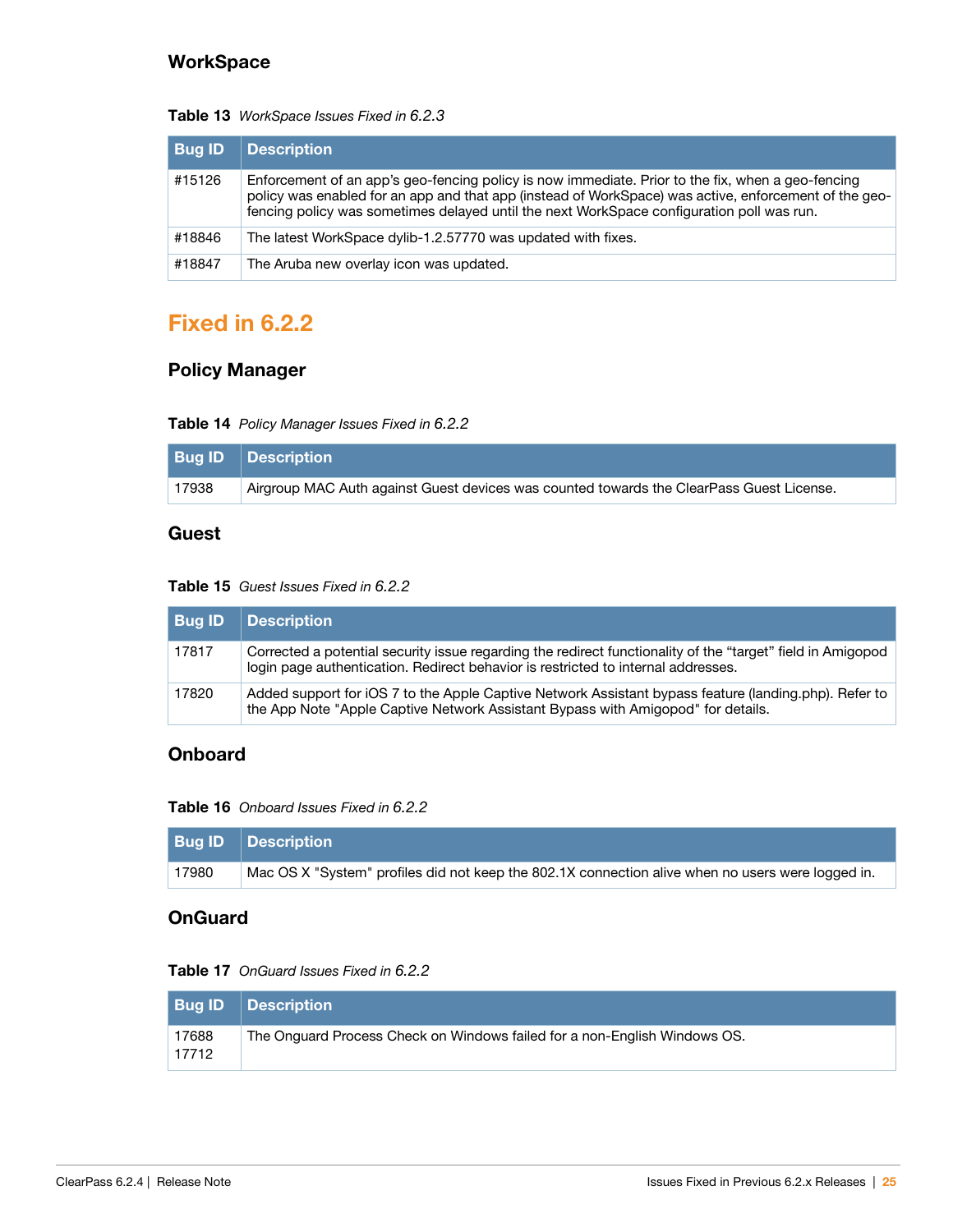# <span id="page-25-0"></span>**WorkSpace**

#### **Table 18** WorkSpace Issues Fixed in 6.2.2

| <b>Bug ID</b> | <b>Description</b>                                                                                                                    |
|---------------|---------------------------------------------------------------------------------------------------------------------------------------|
| 17881         | The "role enforcement based on WS app auth" functionality was added.                                                                  |
| 17903         | The WorkSpace dylib-1.2.56304 was updated.                                                                                            |
| 17953         | Users were not able to reinstall the configuration profile.                                                                           |
| 18032         | The error message "Invalid Client Certificate" was displayed when provisioning the workspace with<br>certain certificate authorities. |

# <span id="page-25-1"></span>**Fixed in 6.2.1**

# <span id="page-25-2"></span>**Policy Manager**

#### **Table 19** Policy Manager Issues Fixed in 6.2.1

| <b>Bug ID</b> | <b>Description</b>                                                                                                                                                                                                          |
|---------------|-----------------------------------------------------------------------------------------------------------------------------------------------------------------------------------------------------------------------------|
| 15382         | The 6.2.1 patch addressed a known vulnerability in Struts CVE-2013-2251 that could be introduced by<br>manipulating parameters prefixed with "action:"/"redirect:"/"redirectAction:", allowing remote command<br>execution. |
| 16498         | Support was added for the vendor-specific attribute Aruba-Essid-Name.                                                                                                                                                       |
| 16586         | Corrected an issue with netevents generation where more than 10,000 audit entries within two minutes<br>would cause high CPU and memory usage, affecting CPPM functionality.                                                |
| 16712         | The CPPM 6.2 Dissolvable Agent did not work if a Virtual IP FQDN was used to load the Clearpass<br>Onguard portal.                                                                                                          |
| 16803         | After upgrading to 6.2.0, a configuration file was deleted. This caused the Dissolvable Agent to not load<br>the Clearpass Onguard portal page, and a "Cache entry not found" Java error was displayed.                     |
| 16825         | VIP service restart on the nodes is no longer required when VIP failover wait time is changed in<br>cluster-wide parameters.                                                                                                |
| 17130         | The cpass-async-netd service sometimes failed to start. This issue was seen on low-power virtual<br>machines (VMs) when most of the services were activated, causing a high load.                                           |
| 17145         | The AD recovery section of Radius Service Parameters now includes an option to restart Winbind<br>Service.                                                                                                                  |
| 17280         | When installing certificates in the machine store, onboarding did not work for usernames that contained<br>a period character (.).                                                                                          |
| 17283         | The MaxClients limit for the Apache httpd Web server could not be set to a value greater than 256.                                                                                                                          |
| 17321         | CPPM now supports using Radius CoA for Network Access Devices (NAD) that use Classless<br>Inter-Domain Routing (CIDR) addresses.                                                                                            |
| 17531         | The "Not Valid After" attribute did not return a proper value. This caused authorization decisions based<br>on that attribute in a certificate to not work properly.                                                        |
| 17645         | The HTTP authorization source feature now supports talking to HTTPS servers and servers that require<br>authentication. Nested elements in the JSON payload returned by the server are ignored.                             |
| 17648         | Disabled support for AECDH ciphers to prevent a possible man-in-the-middle attack against the SSL<br>protocol.                                                                                                              |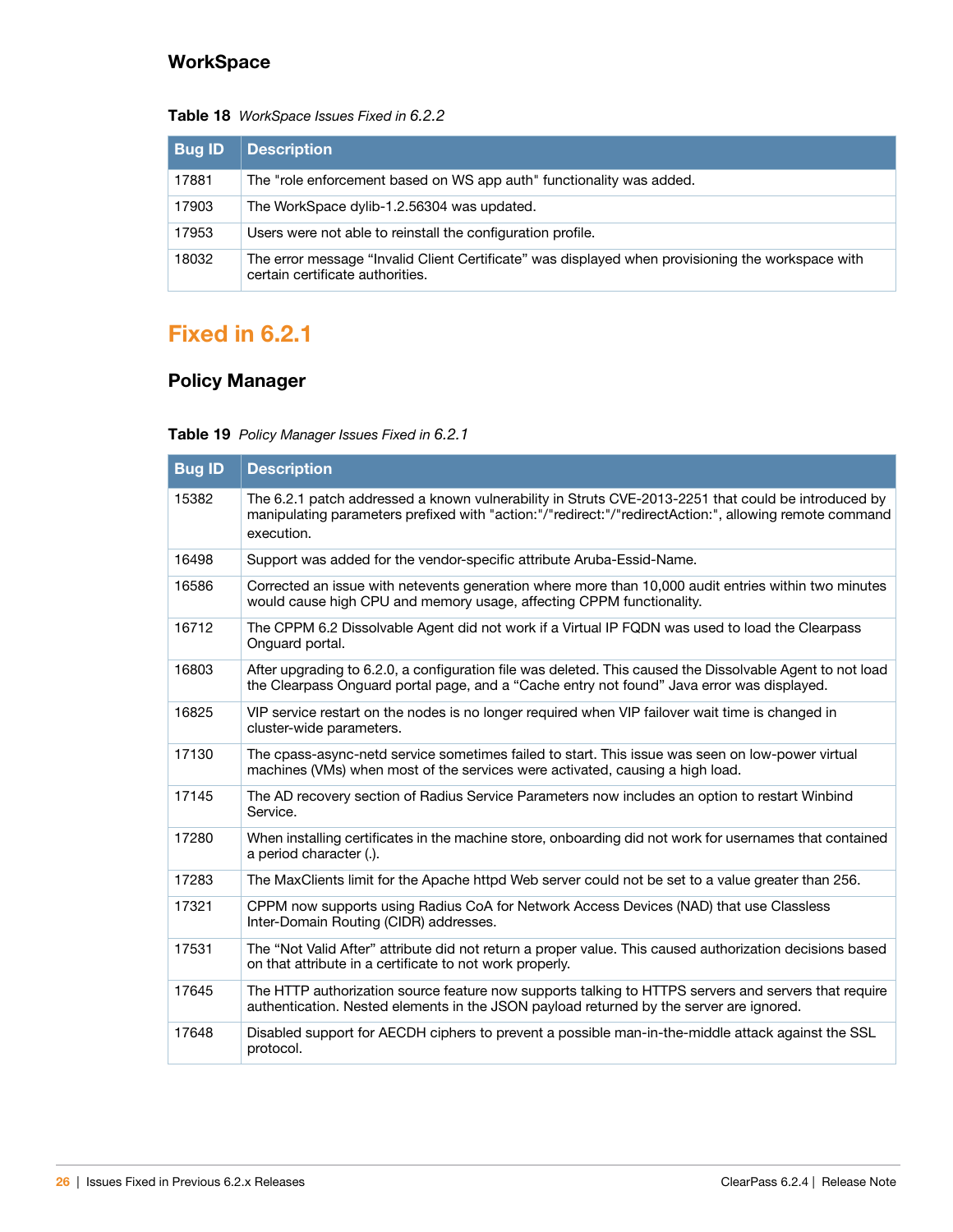# <span id="page-26-0"></span>**Guest**

#### **Table 20** Guest Issues Fixed in 6.2.1

| <b>Bug ID</b> | <b>Description</b>                                                                                                                                                                                                                                                                                                                             |
|---------------|------------------------------------------------------------------------------------------------------------------------------------------------------------------------------------------------------------------------------------------------------------------------------------------------------------------------------------------------|
| 17132         | Corrected an issue in self-registrations where, if the user logged in after looking up a sponsor, the error<br>message "NwaLdapSponsorUserSearchAjax not callable" was displayed.                                                                                                                                                              |
| 17165         | Users were able to log in without sponsor approval if MAC caching was enabled.                                                                                                                                                                                                                                                                 |
| 17173         | The custom CSS Class field was ignored when rendering the Submit button on a registration form. The<br>class is now included as expected.                                                                                                                                                                                                      |
| 17188         | Corrected the import of Amigopod 3.9 "Network Login Access Setup" settings. Operator login<br>"allowed" and "denied" networks are now ignored as they are obsolete.                                                                                                                                                                            |
| 17190         | The list of accounts and devices shown on the List Accounts and List Devices pages became faulty<br>whenever an invalid condition was added to the "[Guest Roles]" role mapping policy. Invalid conditions<br>in the "[Guest Roles]" role mapping policy are now ignored and they no longer affect the List Accounts<br>or List Devices pages. |
| 17204         | User search and autocomplete in the <b>LDAP Sponsor Lookup</b> field failed with a JavaScript error for<br>certain skins.                                                                                                                                                                                                                      |
| 17211         | Onboard device provisioning pages were imported as Web login pages.                                                                                                                                                                                                                                                                            |
| 17242         | Added reporting capabilities for up to 20 custom fields defined in Guest.                                                                                                                                                                                                                                                                      |
| 17302         | The PHP version was upgraded to 5.4.19. This version includes fixes for the CVE-2013-4248,<br>CVE-2013-4113, CVE-2013-2110, CVE-2013-1635, CVE-2013-1643, CVE-2013-1824 vulnerability<br>issues.                                                                                                                                               |

# <span id="page-26-1"></span>**Insight**

#### **Table 21** Insight Issues Fixed in 6.2.1

|       | <b>Bug ID Description</b>                                                                                                                |
|-------|------------------------------------------------------------------------------------------------------------------------------------------|
| 17150 | The message "Internal Server Error" was displayed when the user tried to log in to Insight after Network<br>Restrictions was configured. |

# <span id="page-26-2"></span>**Onboard**

#### **Table 22** Onboard Issues Fixed in 6.2.1

| <b>Bug ID</b> | <b>Description</b>                                                                                                                     |
|---------------|----------------------------------------------------------------------------------------------------------------------------------------|
| 16707         | Corrected an issue that prevented migrating Onboard backups that contain multiple copies of the same<br>certificate.                   |
| 17177         | In cases where the profile signing certificate trust chain is incomplete, the error message now more<br>clearly describes the problem. |
| 17210         | Corrected an issue that prevented signing a previously-created certificate signing request (CSR).                                      |
| 17658         | A "profile installation failed" error was displayed when retrieving certificates that were generated by<br>ADCS during enrollment.     |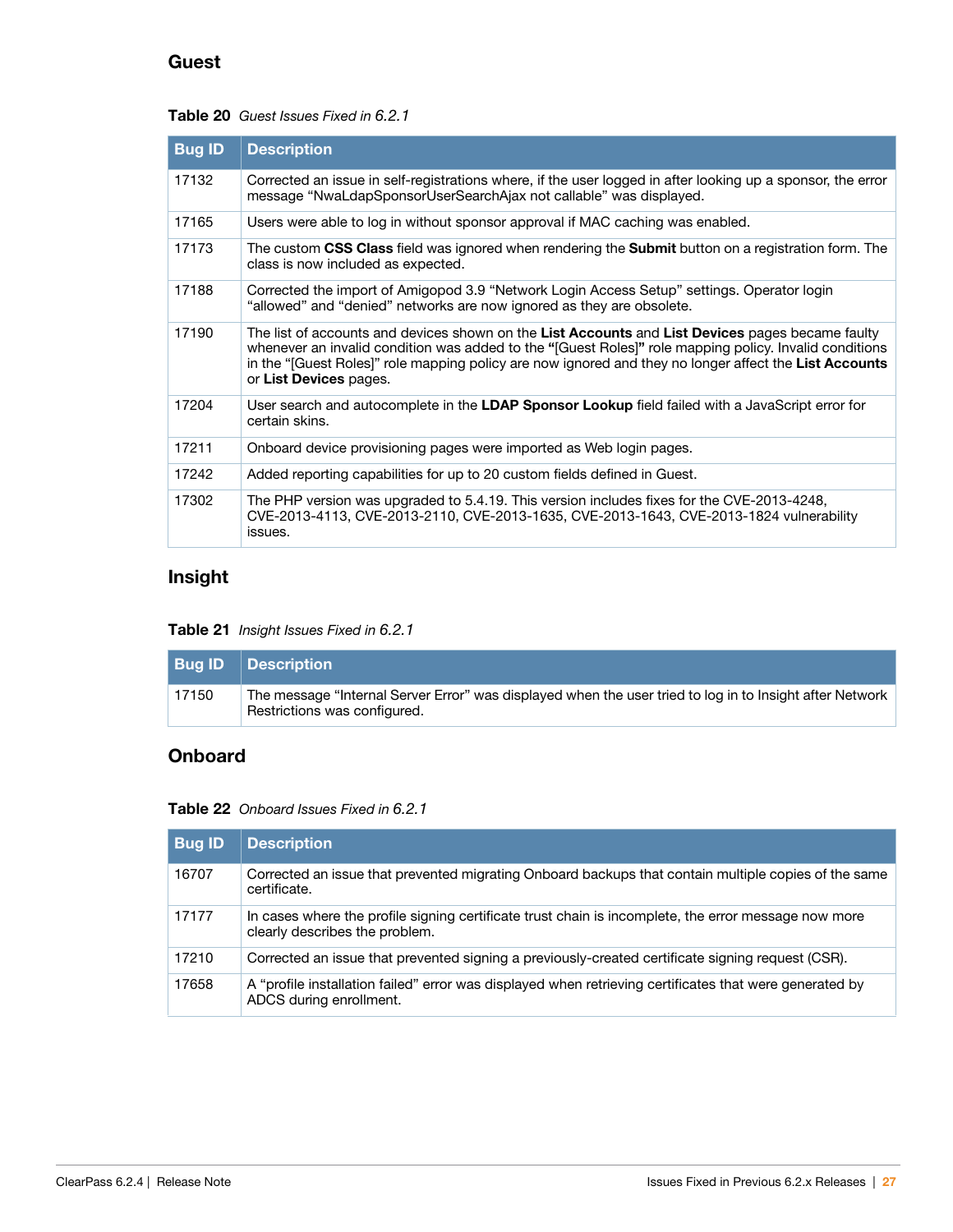# <span id="page-27-0"></span>**OnGuard**

#### **Table 23** OnGuard Issues Fixed in 6.2.1

| <b>Bug ID</b> | <b>Description</b>                                                                                                                                                                       |
|---------------|------------------------------------------------------------------------------------------------------------------------------------------------------------------------------------------|
| 16032         | ClearPass OnGuard failed to read the encryption state of drives using Symantec Endpoint Encryption<br>8.2.1 (Full Disk).                                                                 |
| 16829         | The Windows update check failed on a Windows XP non-English system, and displayed the error<br>message "The periodic scan of this system for security updates failed. Please try again." |
| 17313         | Support was added for the Clearpass Onguard Unified Agent to detect Virtual Machine checks for<br>Hyper-V Manager.                                                                       |
| 17357         | The Dissolvable Agent did not work on client machines that had Java 6 installed, and the error message<br>"Starting applet clearpass OnGuard" was displayed.                             |
| 17582         | Support was added for Kaspersky Internet Security 14.0.                                                                                                                                  |

# <span id="page-27-1"></span>**WorkSpace**

#### **Table 24** WorkSpace Issues Fixed in 6.2.1

| <b>Bug ID</b>  | <b>Description</b>                                                                                                                                                                                           |
|----------------|--------------------------------------------------------------------------------------------------------------------------------------------------------------------------------------------------------------|
| 16479          | The WorkSpace banner was not shown on the iPhone or iPod, and the <b>WorkSpace &gt; Preferences &gt;</b><br><b>Notifications From Admin page was blank.</b>                                                  |
| 17268          | After the user upgraded, a License error message was displayed on the <b>Onboard + WorkSpace &gt;</b><br><b>WorkSpace Configuration pages.</b>                                                               |
| 17269<br>17270 | The database query error "invalid input syntax" was displayed if the user tried to save an App Set or an<br>App Policy Template without a name.                                                              |
| 17271          | The Application Log displayed the error message "Invalid argument supplied for foreach ()" if the user<br>tried to add "Device Restrictions" to a configuration profile after migrating from 6.1.2 to 6.2.0. |
| 17272          | The WorkSpace Dynamic Library (dylib) file was updated to version 1.1.54873.                                                                                                                                 |
| 17273          | WorkSpace authentication failed if the password included an ampersand character (&).                                                                                                                         |
| 17274          | If a user initiated the MDM "wipe device" Option, it remained stuck in the queue and subsequent MDM<br>actions were also queued and not sent to the device.                                                  |

# <span id="page-27-2"></span>**Fixed in 6.2.0**

### <span id="page-27-3"></span>**Policy Manager**

#### **Table 25** Policy Manager Issues Fixed in 6.2.0

| <b>Bug ID</b> | <b>Description</b>                                                                                                                                                                                                                                                                                                 |
|---------------|--------------------------------------------------------------------------------------------------------------------------------------------------------------------------------------------------------------------------------------------------------------------------------------------------------------------|
| 11593         | After a restore operation, the EAP-FAST master keys are generated and updated in 30 minutes on the<br>restored machine. Corrected an issue where, during this period, authentications using EAP-FAST<br>mechanism might fail.                                                                                      |
| 14297         | When a cluster password was changed, users had to restart the async-netd service in order to start<br>sending events to Insight.                                                                                                                                                                                   |
| 14448         | The list of IdP Certificates on the <b>Configuration &gt; Identity &gt; SSO</b> page included certificates which were<br>not enabled in the trust list. A note was added with an alert stating that only trusted certificates which<br>are enabled in the trust list will be shown under the IdP certificate List. |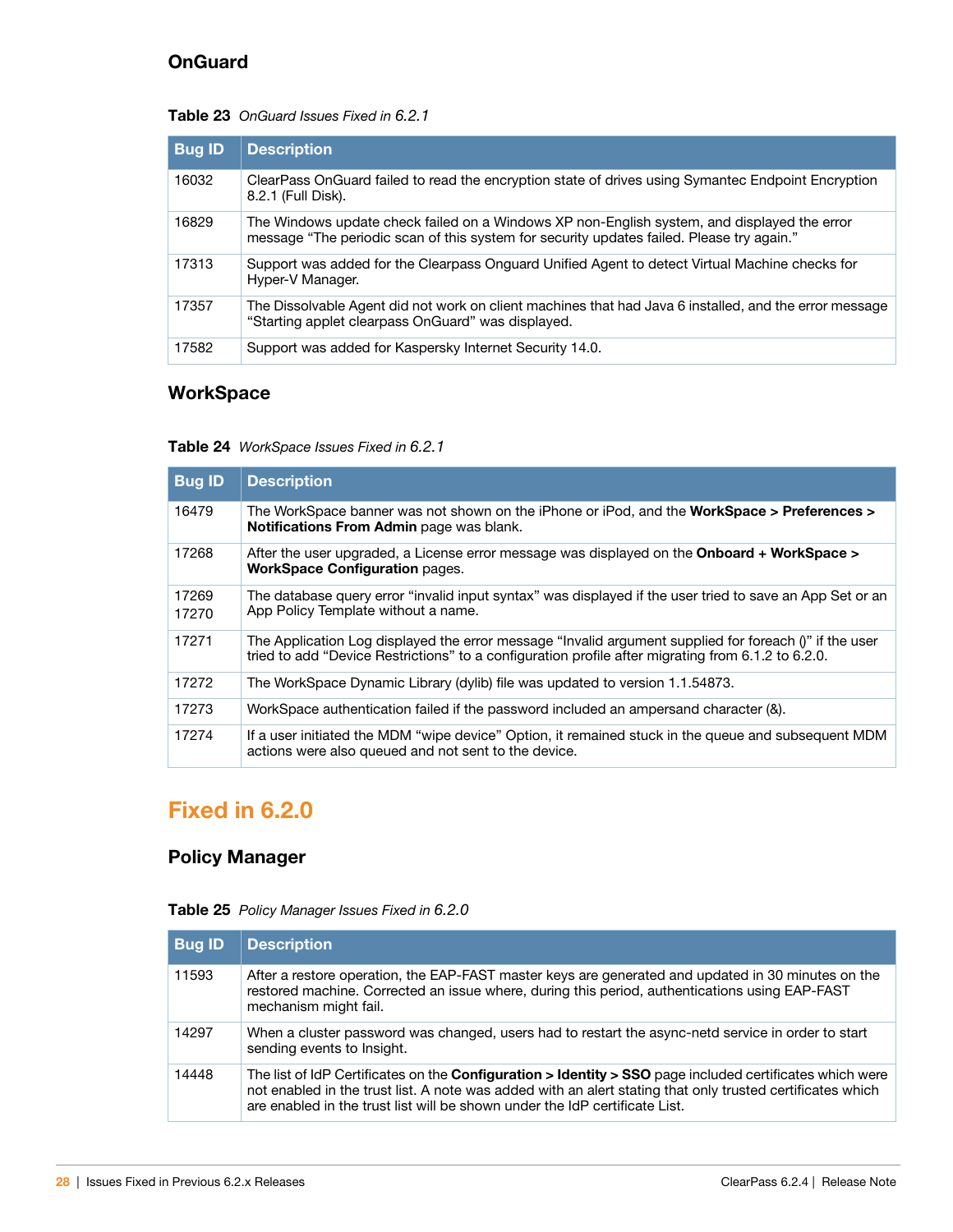# <span id="page-28-0"></span>**AirGroup**

#### **Table 26** AirGroup Issues Fixed in 6.2.0

| <b>Bug ID</b> | <b>Description</b>                                                                                                                                                                        |
|---------------|-------------------------------------------------------------------------------------------------------------------------------------------------------------------------------------------|
| 14342         | Adding an Aruba Instant AP to the list of AirGroup Controllers failed with a message similar to "Could<br>not read configuration from controller (error 4: State not matched in expect)". |
| 14771         | Added support for reading roles from Aruba Instant access points when using the <b>AirGroup</b><br><b>Controllers &gt; Read Configuration command.</b>                                    |
| 15472         | Reading the configuration from an AirGroup Controller would not read the details of more than 32<br>access points.                                                                        |
| 15656         | Using the Read Configuration command with an AirGroup controller did not always obtain the list of AP<br>Groups and the list of access points.                                            |

#### <span id="page-28-1"></span>**Guest**

#### **Table 27** Guest Issues Fixed in 6.2.0

| <b>Bug ID</b> | <b>Description</b>                                                                                                                                                                                                                                                                                         |
|---------------|------------------------------------------------------------------------------------------------------------------------------------------------------------------------------------------------------------------------------------------------------------------------------------------------------------|
| 13876         | If the sponsor overrode the guest's role with a new setting, after the guest logged in with the new role<br>and logged out again, Active Sessions still showed the original role instead of the expected role.                                                                                             |
| 14207         | After migrating from 6.0.1 or 6.0.2 to 6.1, users that were created in 6.0.x with "No Expiry" showed an<br>expiration date in 2038.                                                                                                                                                                        |
| 14274         | Users could not be disconnected from the Guest > Active Sessions page when using Cisco WLC.                                                                                                                                                                                                                |
| 14426         | Selecting specific guest roles in the operator profile caused a "Database query error" on the <b>Guest</b> ><br><b>Active Sessions list view.</b>                                                                                                                                                          |
| 15057         | If the language was set to certain European languages, hotspot signups displayed values in Euros<br>instead of US dollars.                                                                                                                                                                                 |
| 15213         | SMS notification email messages were sent using the SMTP settings configured for email notifications,<br>instead of the SMS notification settings, when the CPPM > Administration > External Servers ><br><b>Messaging</b> option "Use the same settings for sending both emails and SMSes" was unchecked. |
| 15427         | A trailing space was added to the MAIL FROM: header line in an outbound SMTP connection, even<br>when no mail parameters were specified. This behavior was in violation of the SMTP protocol specified<br>in RFC 2821 and could lead to issues with certain SMTP gateways.                                 |
| 15473         | Disabling or deleting a guest account did not always generate a corresponding RFC 3576 Disconnect-<br>Request for other active sessions associated with the guest account using MAC caching.                                                                                                               |
| 15545         | A guest form configured with a Captcha field displayed the message "The security code is incorrect" on<br>a ClearPass server configured as a subscriber node.                                                                                                                                              |

# <span id="page-28-2"></span>**Insight**

**Table 28** Insight Issues Fixed in 6.2.0

|       | <b>Bug ID Description</b>                                                            |
|-------|--------------------------------------------------------------------------------------|
| 11818 | PDF and HTML data tables were not created when a CSV file size was greater than 1MB. |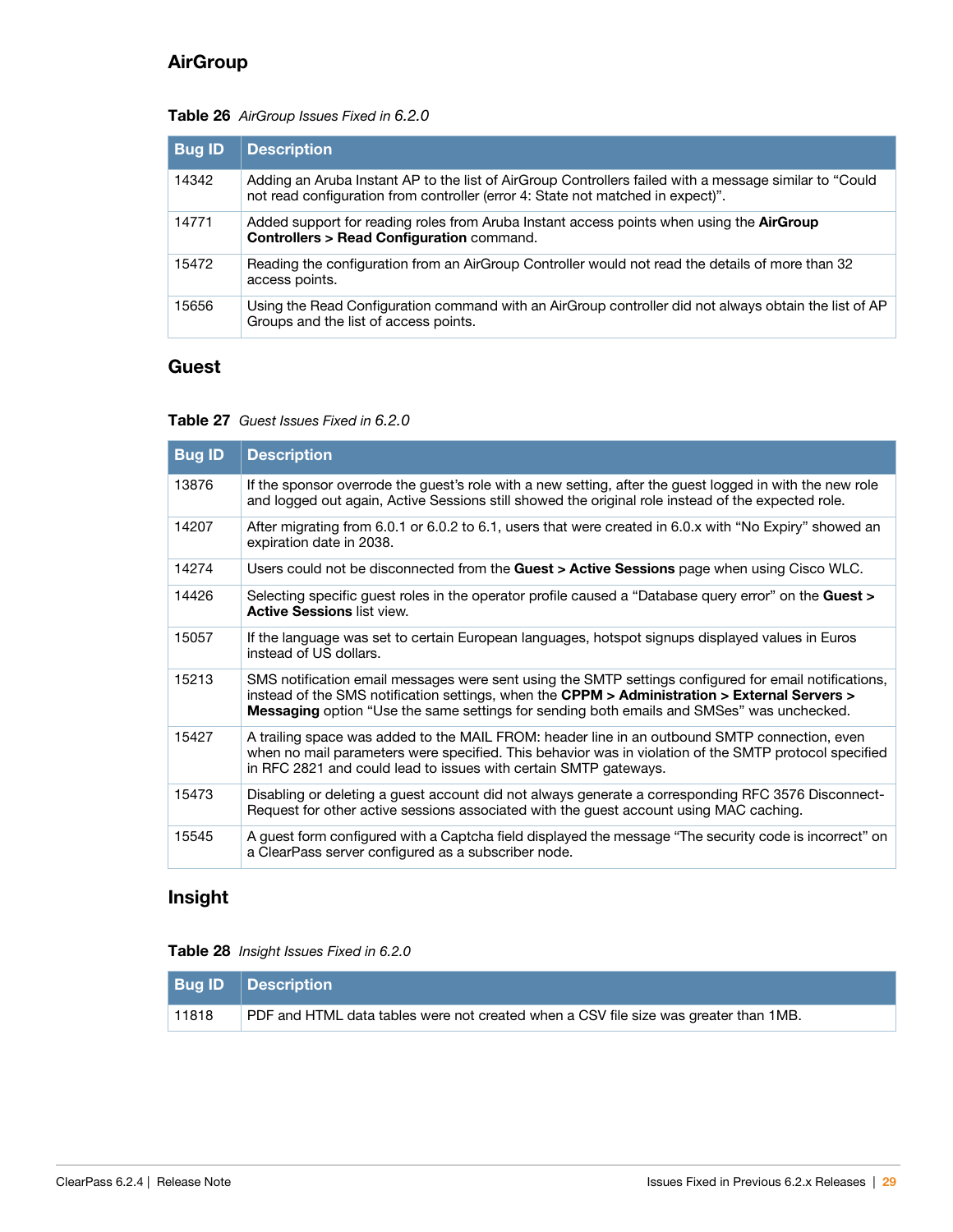# <span id="page-29-0"></span>**Onboard**

#### **Table 29** Onboard Issues Fixed in 6.2.0

| <b>Bug ID</b> | <b>Description</b>                                                                                                                                                                                                                                                                                                                                                                    |
|---------------|---------------------------------------------------------------------------------------------------------------------------------------------------------------------------------------------------------------------------------------------------------------------------------------------------------------------------------------------------------------------------------------|
| 14244         | Clicking the <b>Cancel</b> button of an export certificate form on the subscriber threw an exception. Also<br>fixed the issue where on the trust chain page of a certificate, clicking the Cancel button of an export<br>certificate form would log out the user.                                                                                                                     |
| 14249         | A new TLS client certificate is generated for devices that re-enroll when their previous certificate has<br>less than 25% of its lifetime remaining. This corrects an issue where the existing client certificate was<br>reissued to a device that re-enrolled even if the certificate was about to expire.                                                                           |
| 14305         | Corrected the default reconnect settings for iOS devices when importing a version 3.9 backup. The<br>Allow Automatic Reconnect and Allow Manual Reconnect check boxes under Provisioning<br>Settings > iOS and OS X are now selected by default.                                                                                                                                      |
| 14312         | For wired configurations, the client did not respond to a new authorization attempt and remained in<br>MAC or EAP-PEAP instead of switching over to EAP-TLS. The wired zero configuration is now correctly<br>restarted and the role authorized.                                                                                                                                      |
| 14363         | Trying to provision Android 4.2.2 produced the error "There was a problem in connecting to the network,<br>please retry".                                                                                                                                                                                                                                                             |
| 14364         | Android devices could not be connected after provisioning if there was a period character ( . ) in the<br>SSID.                                                                                                                                                                                                                                                                       |
| 14677         | Corrected errors in migration of Onboard configuration from 6.0.2 and earlier systems.                                                                                                                                                                                                                                                                                                |
| 14932         | Corrected an issue that could result in the message "Onboard provisioning can not be performed at this<br>host address. If you were redirected here, please contact a network administrator" when attempting to<br>provision a device.                                                                                                                                                |
| 14965         | Increased the default "Reconnect Timeout" used by iOS and OS X devices during Onboard device<br>provisioning from 15 seconds to 20 seconds. Also fixed an issue where the administrator-specified<br>"Reconnect Timeout" was being ignored. These changes will reduce the likelihood of a "Failed to<br>connect to" error message being shown to the user during device provisioning. |
| 15443         | Corrected the auto-reconnect when "switchip" and "mac" are provided to an earlier login page in a<br>multi-page sequence.                                                                                                                                                                                                                                                             |
| 15486         | The per-user limit for the number of Onboard devices was only applied using case-sensitive matching.<br>This allowed users to bypass the limit by specifying usernames that varied only by case.                                                                                                                                                                                      |
| 15522         | Onboard error messages for iOS/OS X were not displayed to the client on the provisioning page.                                                                                                                                                                                                                                                                                        |
| 15598         | Corrected an issue that could cause the root certificate download link to not display even when the user<br>required the root certificate for the profile to show as Trusted.                                                                                                                                                                                                         |
| 15652         | Corrected the device password generation for repeat enrollments when using certificates created by the<br>device.                                                                                                                                                                                                                                                                     |
| 15681         | Automatic reconnect after device provisioning failed if multiple links were used to reach the device<br>provisioning page.                                                                                                                                                                                                                                                            |
| 15891         | The Delete Client Certificates option on a Certificate Authority did not delete the corresponding device<br>accounts under Onboard Devices in Policy Manager.                                                                                                                                                                                                                         |
| 16075         | Removed hostname checking in Onboard that could result in "Onboard provisioning can not be<br>performed at this host address" error being displayed.                                                                                                                                                                                                                                  |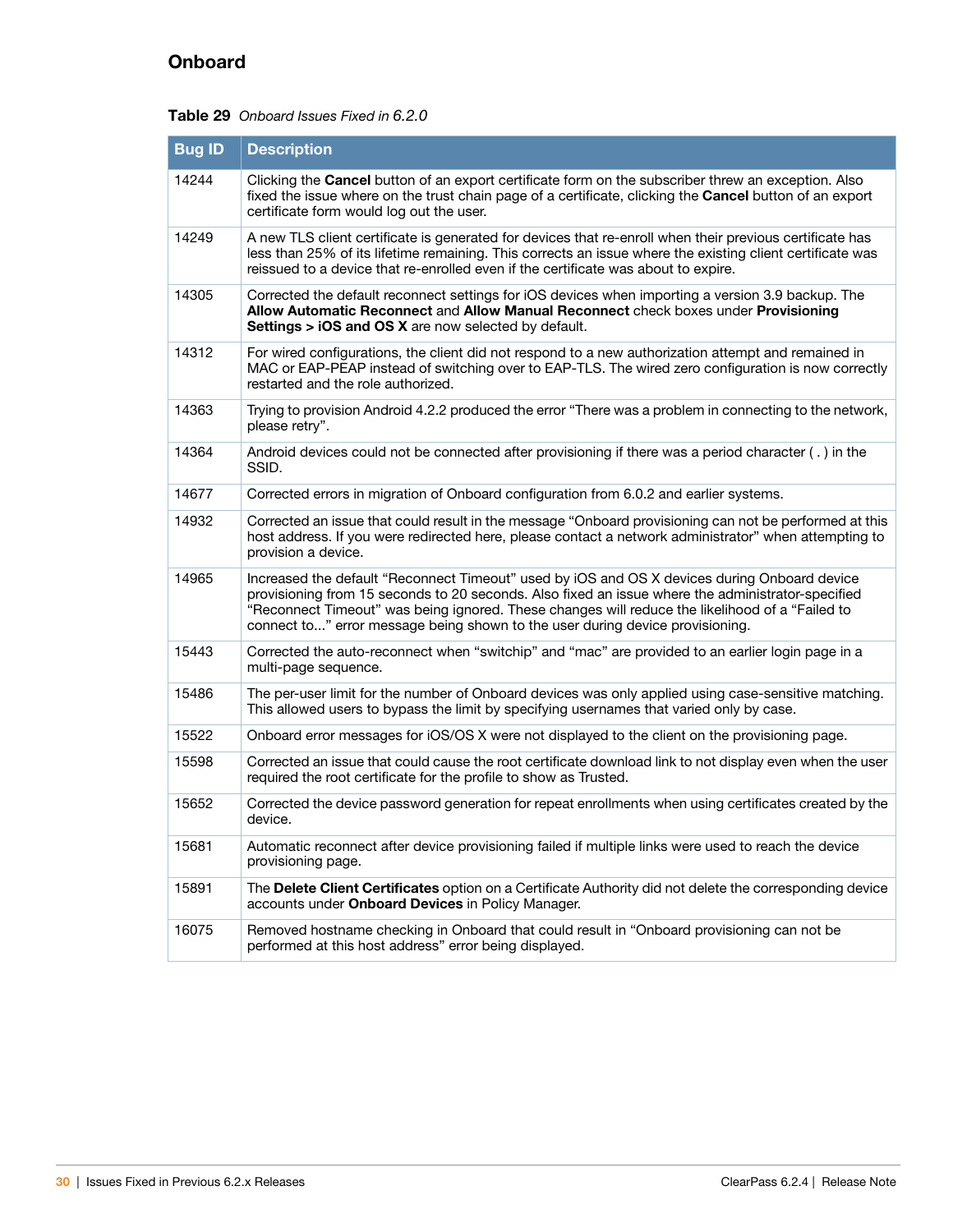# <span id="page-30-0"></span>**OnGuard**

#### **Table 30** OnGuard Issues Fixed in 6.2.0

| <b>Bug ID</b> | <b>Description</b>                                                                                                                                                                                                                                                                               |
|---------------|--------------------------------------------------------------------------------------------------------------------------------------------------------------------------------------------------------------------------------------------------------------------------------------------------|
| 10671         | The HideLogoutButton parameter for OnGuard only applied to the Windows OS. The HideLogoutButton<br>parameter now applies to all operating systems, and is included in the global settings options at<br>Administration > Agents and Software Updates > OnGuard Settings > Global Agent Settings. |
| 13508         | OnGuard did not support the Cache Credentials For Days option under Global Agent Settings.                                                                                                                                                                                                       |
| 14279         | Mac OS X ClearPass OnGuard categorized 3G USB Data Cards as VPN type instead of OTHERS.                                                                                                                                                                                                          |
| 14886         | OnGuard failed to enable RTP of Malwarebytes Anti-Malware Pro (1.75.0.1300) anti-spyware application<br>on Windows.                                                                                                                                                                              |
| 15259         | High memory usage was seen on the Clearpass OnGuard Unified Agent if the client PC had AVG<br>Antivirus.                                                                                                                                                                                         |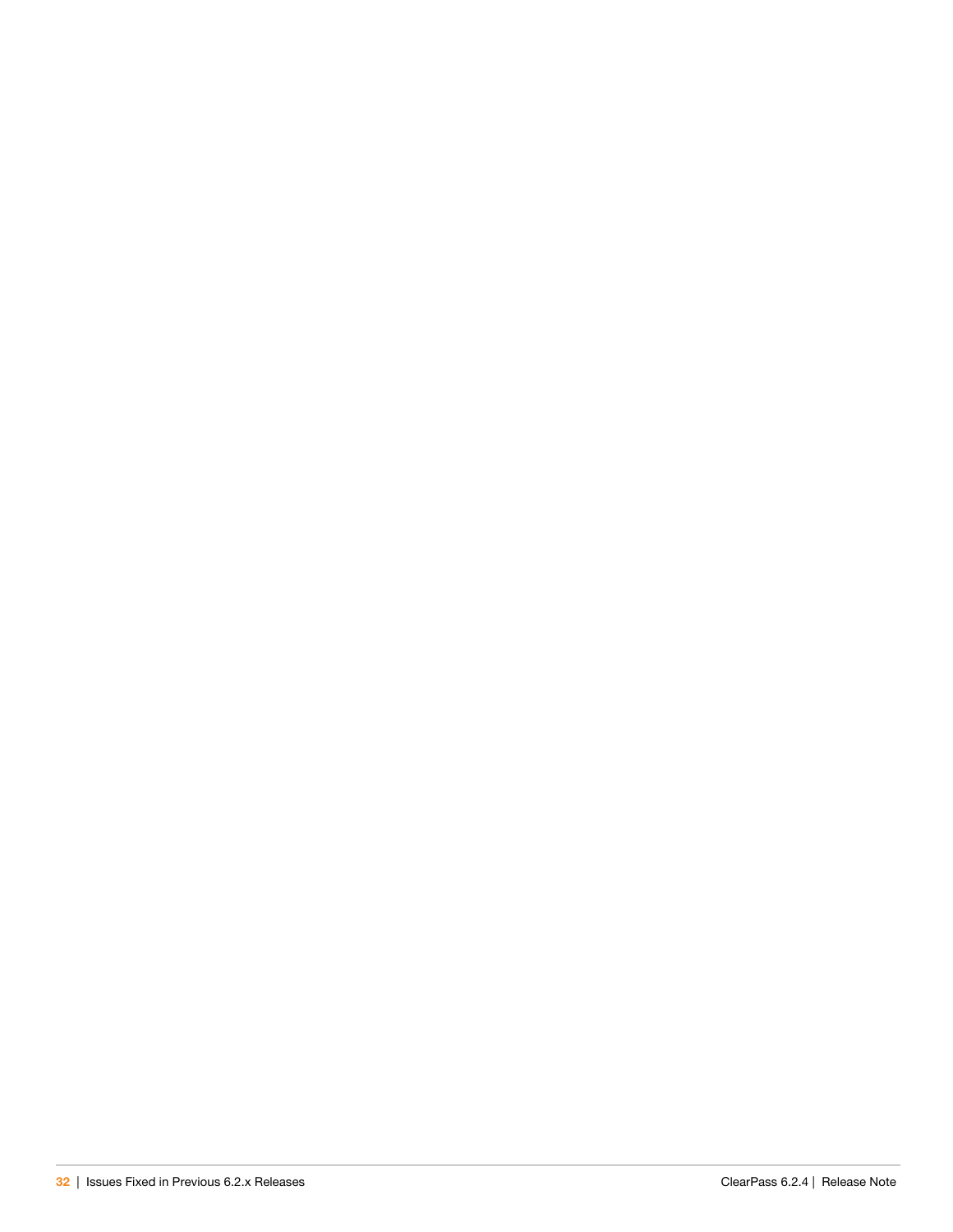<span id="page-32-3"></span><span id="page-32-1"></span><span id="page-32-0"></span>**Known Issues Identified in Previous Releases**

The following known issues for this release were identified in previous releases. Workarounds are included when possible. For a list of known issues identified in the 6.2.4 release, see the [What's New in This Release](#page-14-6) chapter.

# <span id="page-32-2"></span>**Policy Manager**

|  |  |  | Table 31 Known Issues in Policy Manager |
|--|--|--|-----------------------------------------|
|--|--|--|-----------------------------------------|

| <b>Bug ID</b>  | <b>Description</b>                                                                                                                                                                                                                                                                                                         |
|----------------|----------------------------------------------------------------------------------------------------------------------------------------------------------------------------------------------------------------------------------------------------------------------------------------------------------------------------|
|                | The subscription ID is not retained when you upgrade to CPPM 6.0.2. After you upgrade, you must re-<br>enter the subscription ID at Administration > Agents and Software Updates > Software Updates.<br>This is the same subscription ID that was used for 6.0.1, and is required in order to receive software<br>updates. |
|                | Alert messages in the access tracker might be missing for some failed RADIUS authentication requests.                                                                                                                                                                                                                      |
|                | OCSP URLs cannot be accessed through HTTP proxy from CPPM.                                                                                                                                                                                                                                                                 |
|                | Upgrading from previous versions to 6.0.1 will fail if ClearPass Policy Manager is already joined to the<br>domain.<br>Workaround: Perform a "leave domain" before starting an upgrade.                                                                                                                                    |
|                | If Profile is enabled, cleanup intervals for Known/Unknown/Disabled endpoints in the Cluster Wide<br>Parameters must not be configured. This is known to cause issues with the cleanup process.                                                                                                                            |
|                | Domain join operations will fail if the domain password contains special characters such as a space,<br>quotation marks, or a "\$" symbol.                                                                                                                                                                                 |
| 10447          | Internet Explorer 10 is supported only in compatibility mode. For details, please refer to http://<br>windows.microsoft.com/en-US/ internet-explorer/products/ie-9/features/compatibility-view.                                                                                                                            |
| 10881          | Entity updates with PostAuth enforcement fail if publisher is down.                                                                                                                                                                                                                                                        |
| 11744          | Upgrading from 5.2 to 6.x will fail if CPPM is joined to a domain. This issue does not exist for customers<br>who have installed the latest cumulative patch.                                                                                                                                                              |
| 11906          | The Aruba dictionary becomes disabled by default after upgrading from Policy Manager 4.x to 6.0.1.<br>Workaround: Customers who run into this issue must enable the Aruba dictionary manually from the<br><b>Administration &gt; Dictionaries page.</b>                                                                    |
| 12316          | Syslog Filters and Data Filters configuration will be removed after an upgrade. Policy Manager does not<br>carry forward Syslog Filters and Data Filters configuration. Only default data is migrated.                                                                                                                     |
| 13645          | Authorization attributes are not cached for the Okta authentication source.                                                                                                                                                                                                                                                |
| 13781          | In the 6.1 release, the default unit for the CRL update interval is now "hours" instead of "days." When<br>restoring a 5.x backup on 6.x CPPM, this default unit will update to "hours."                                                                                                                                   |
| 13999<br>13975 | In order to add or update a PostAuth profile configuration, the admin must first delete old profiles from<br>CPPM, and then add the new/updated profiles.                                                                                                                                                                  |
| 14186          | PostAuth will fail in MAB flow if a user tries to connect using an endpoint that is UNKNOWN to CPPM.                                                                                                                                                                                                                       |
| 14190          | In order for PostAuth to work in MAC Authentication Bypass (MAB) flow, users must add a new blacklist<br>repository with a custom filter.                                                                                                                                                                                  |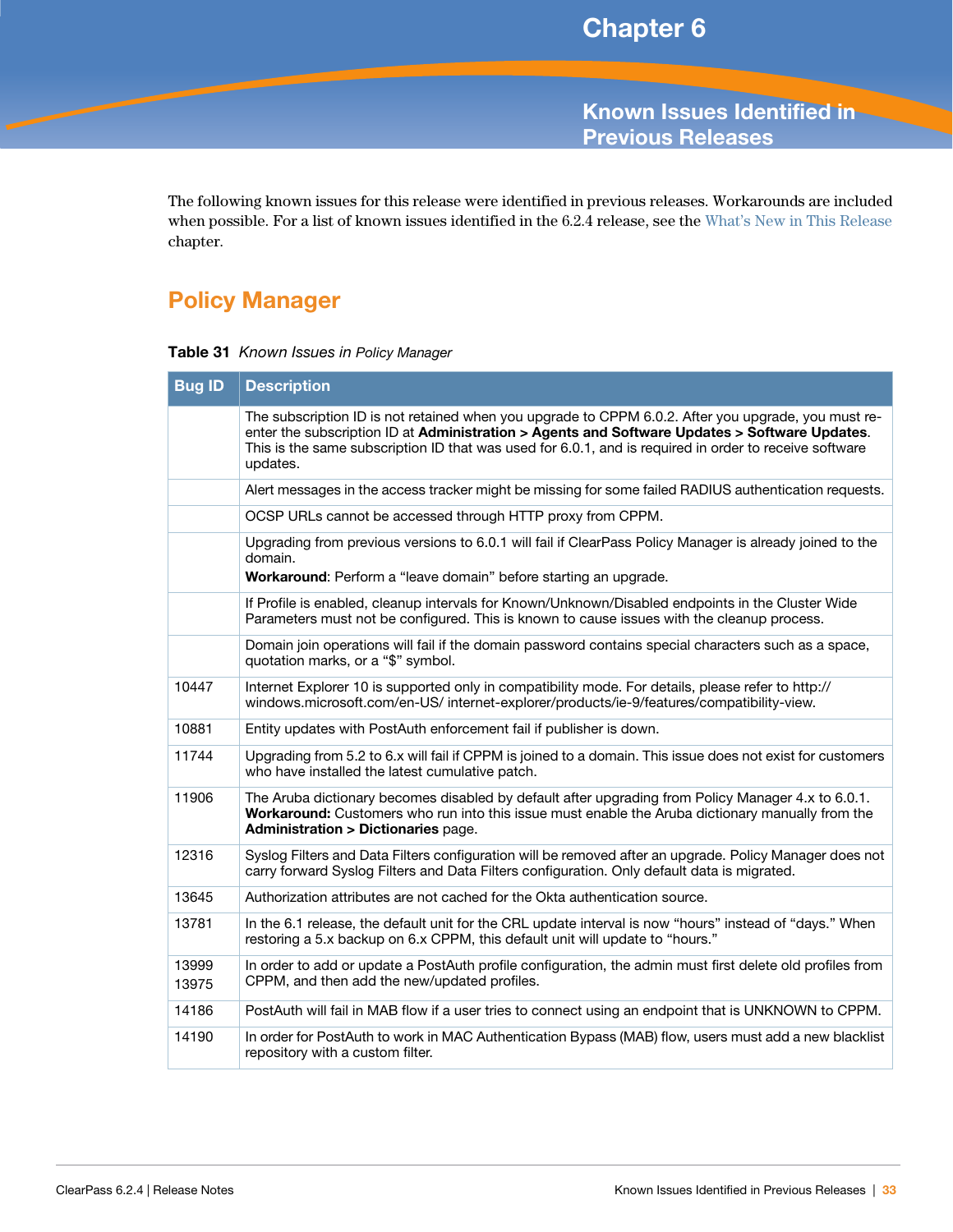#### **Table 31** Known Issues in Policy Manager (Continued)

| <b>Bug ID</b> | <b>Description</b>                                                                                                                                                                                                                                                                                                                                                                                                                                       |
|---------------|----------------------------------------------------------------------------------------------------------------------------------------------------------------------------------------------------------------------------------------------------------------------------------------------------------------------------------------------------------------------------------------------------------------------------------------------------------|
| 17769         | <b>Symptom:</b> During installation of the 6.2.3 patch, the <b>Clear and Close</b> button is enabled before the<br>installation is complete. If this button is clicked, then the log file is not displayed when the Needs<br><b>Restart</b> link is clicked, and the error message "Install Error - Object Object" is displayed instead.                                                                                                                 |
|               | Scenario: This happens when the 6.2.x monthly patch is installed through the user interface.<br><b>Workaround:</b> Do not click the Clear and Close button; only use the <b>Close</b> button. You can then click<br>the Needs Restart link to access the Reboot button. If the Clear and Close button is clicked by<br>mistake, you can reboot the server from the <b>Administration &gt; Server Manager &gt; Server</b><br><b>Configuration</b> screen. |

# <span id="page-33-0"></span>**Guest**

#### **Table 32** Known Issues in Guest

| <b>Bug ID</b> | <b>Description</b>                                                                                                                                                                                                                                                                                                                                                                                                                                                                                             |
|---------------|----------------------------------------------------------------------------------------------------------------------------------------------------------------------------------------------------------------------------------------------------------------------------------------------------------------------------------------------------------------------------------------------------------------------------------------------------------------------------------------------------------------|
| 9967          | Unicode SMS messages are limited to 70 Unicode characters. The ClearPass Guest user interface still<br>displays 160 characters as the limit. Sending a Unicode SMS message over 70 characters may fail if the<br>SMS service provider does not support multi-part SMS messages.<br>Workaround: If you plan to use Unicode SMS messages, check your SMS receipt carefully to ensure it<br>is not over 70 characters in length.                                                                                  |
| 10334         | Filtering on the Guest Manager List Accounts page (guest_users) might not work when non-standard<br>columns are displayed. You might see the message "Internal error: NwaClearPassApi does not support<br>this query: Complex queries using _Build are not supported".<br>Workaround: Use default columns, or disable searching on additional columns that are added to the<br>view (customize the view, edit the column, and deselect the <b>Include values when performing a quick</b><br>search check box). |
| 10613         | Advertising Services is not available in this version of ClearPass Guest.                                                                                                                                                                                                                                                                                                                                                                                                                                      |
| 15684         | Symptom/Scenario: If the MAC delimiter for the Mac Auth profile is not set to "dash" (-) in the<br>controller, CoA is not sent to the active MAC connection.<br><b>Workaround:</b> Ensure that the MAC delimiter character for the Aruba controller's Mac Auth profile is set<br>to "dash" $(-)$ .                                                                                                                                                                                                             |
| 15809         | User names are treated case-sensitively by ClearPass Policy Manager.<br><b>Workaround:</b> Be aware that authentication is always case-sensitive and enter your username<br>accordingly.                                                                                                                                                                                                                                                                                                                       |

# <span id="page-33-1"></span>**Insight**

### **Table 33** Known Issues in Insight

| <b>ID</b> | <b>Description</b>                                                                                                                                                                          |
|-----------|---------------------------------------------------------------------------------------------------------------------------------------------------------------------------------------------|
|           | The previous configuration for the Report Analytics selection is not retained when a report is edited.<br>Workaround: Select the appropriate Analytics columns again before you click Save. |
| 11696     | Generated reports for missing hotfixes do not display properly.                                                                                                                             |
| 11827     | Insight is not supported in Internet Explorer 8 (IE8).                                                                                                                                      |
| 12096     | Editing a report to select some columns for analytics overwrites/replaces the chosen columns for the<br>corresponding report.                                                               |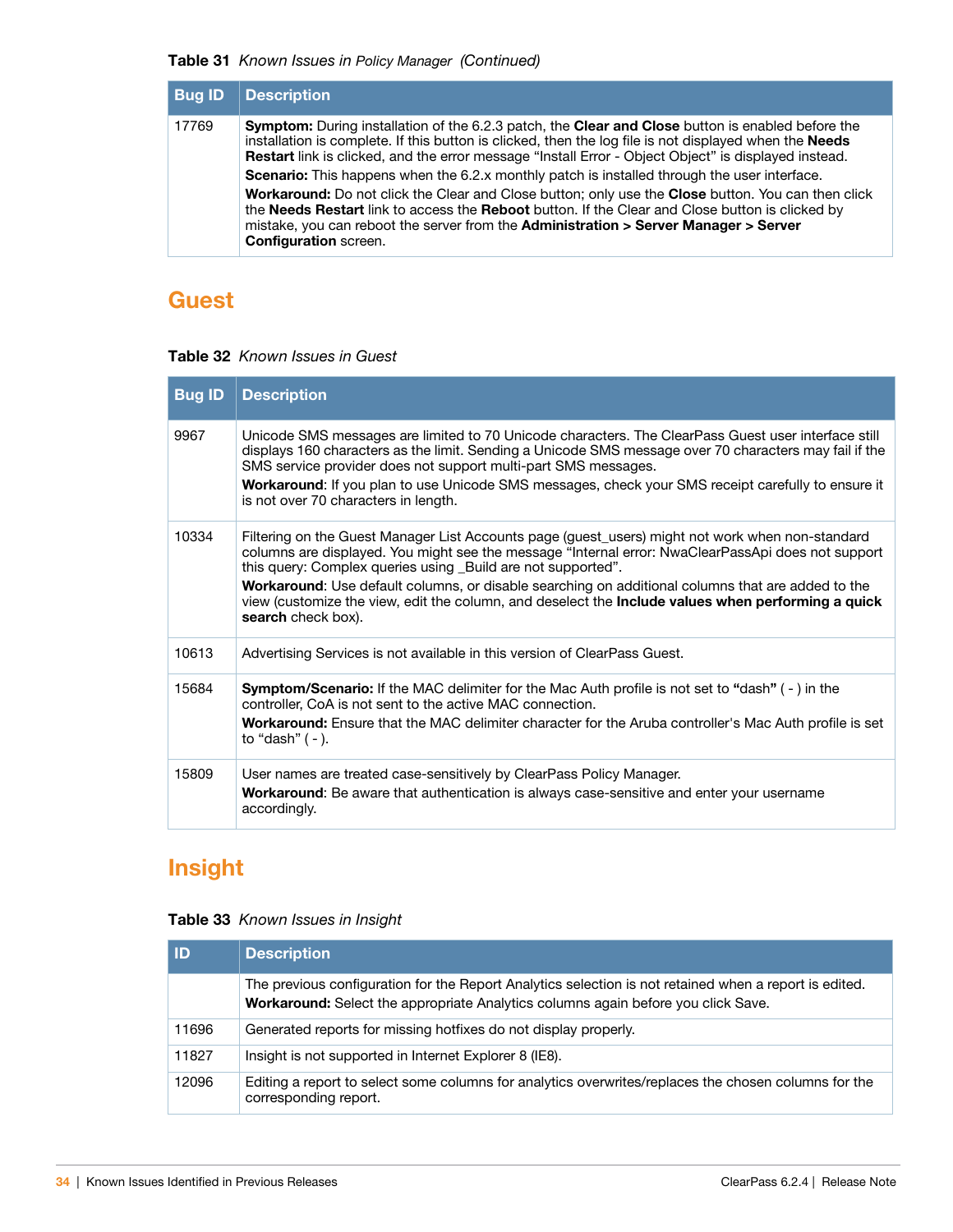#### **Table 33** Known Issues in Insight (Continued)

| ID    | <b>Description</b>                                                                                                                                                                                                                                                                                                                                           |
|-------|--------------------------------------------------------------------------------------------------------------------------------------------------------------------------------------------------------------------------------------------------------------------------------------------------------------------------------------------------------------|
| 12159 | Insight reports do not immediately display License changes. These changes may take up to 24 hours,<br>depending on when the changes were completed.                                                                                                                                                                                                          |
| 12315 | When editing a report, the new report does not retain the previously configured Report Analytics<br>selection.                                                                                                                                                                                                                                               |
| 12414 | Insight HTML reports that are accessed from inside the Insight UI do not show images that are attached<br>to the report. Note that PDF reports correctly display the images.                                                                                                                                                                                 |
| 13980 | Columns with non-ascii values do not display in PDF reports.                                                                                                                                                                                                                                                                                                 |
| 14420 | In 6.1, Insight is disabled by default. New customers as well as customers who upgrade must enable<br>Insight on the desired server. To enable Insight, navigate to the Policy Manager Administration ><br>Server Manager > Server Configuration page, select the server on which to enable Insight, and then<br>select the <b>Enable Insight</b> check box. |

# <span id="page-34-0"></span>**Onboard**

#### **Table 34** Known Issues in Onboard

| <b>Bug ID</b> | <b>Description</b>                                                                                                                                                                                                                                                                                                                                                                                                                           |
|---------------|----------------------------------------------------------------------------------------------------------------------------------------------------------------------------------------------------------------------------------------------------------------------------------------------------------------------------------------------------------------------------------------------------------------------------------------------|
| 9897          | ClearPass Onboard does not update the Policy Manager endpoints table with an endpoint record when<br>provisioning an iOS 5 device. This is because the iOS 5 device does not report its MAC address to<br>ClearPass Onboard during device provisioning.                                                                                                                                                                                      |
| 10127         | Auto-reconnect does not work for Mac OS X 10.7. This client will reconnect using the original credentials<br>that were used to connect to the SSID (PEAP instead of TLS). This happens even if the "Remember this<br>Network" option is NOT selected when connecting to the provisioning network.                                                                                                                                            |
| 10667         | When using Onboard to provision a OS X system with a system profile, an administrator user must<br>select the appropriate certificate when connecting to the provisioned network for the first time. The<br>administrator should also ensure that the system's network settings are configured to automatically<br>prefer connecting to the provisioned network, if the intent is for non-administrator users to always use<br>that network. |
|               | The process to provision an OS X system with a system profile is:                                                                                                                                                                                                                                                                                                                                                                            |
|               | The administrator should log in to the OS X system and connect to the provisioning SSID. Do not<br>$\bullet$<br>select "Remember this network."                                                                                                                                                                                                                                                                                              |
|               | Use Onboard to provision the device with an EAP-TLS profile, ignoring the username/password<br>prompt.                                                                                                                                                                                                                                                                                                                                       |
|               | Connect to the provisioned network, selecting EAP-TLS as the mode and selecting the provisioned<br>$\bullet$<br>certificate, but ignoring the username field.                                                                                                                                                                                                                                                                                |
|               | When the system connects and authorizes to the network, use Network Preferences to place the<br>$\bullet$<br>EAP-TLS network first in the priority list.                                                                                                                                                                                                                                                                                     |
|               | After the administrator logs out, users logging in are connected by EAP-TLS and cannot modify<br>$\bullet$<br>those settings.                                                                                                                                                                                                                                                                                                                |

# <span id="page-34-1"></span>**OnGuard**



Memory utilization for ClearPass OnGuard depends on the Health Classes configured and the type of Windows OS; however, the minimum requirement for ClearPass OnGuard running on a Windows platform is 90 MB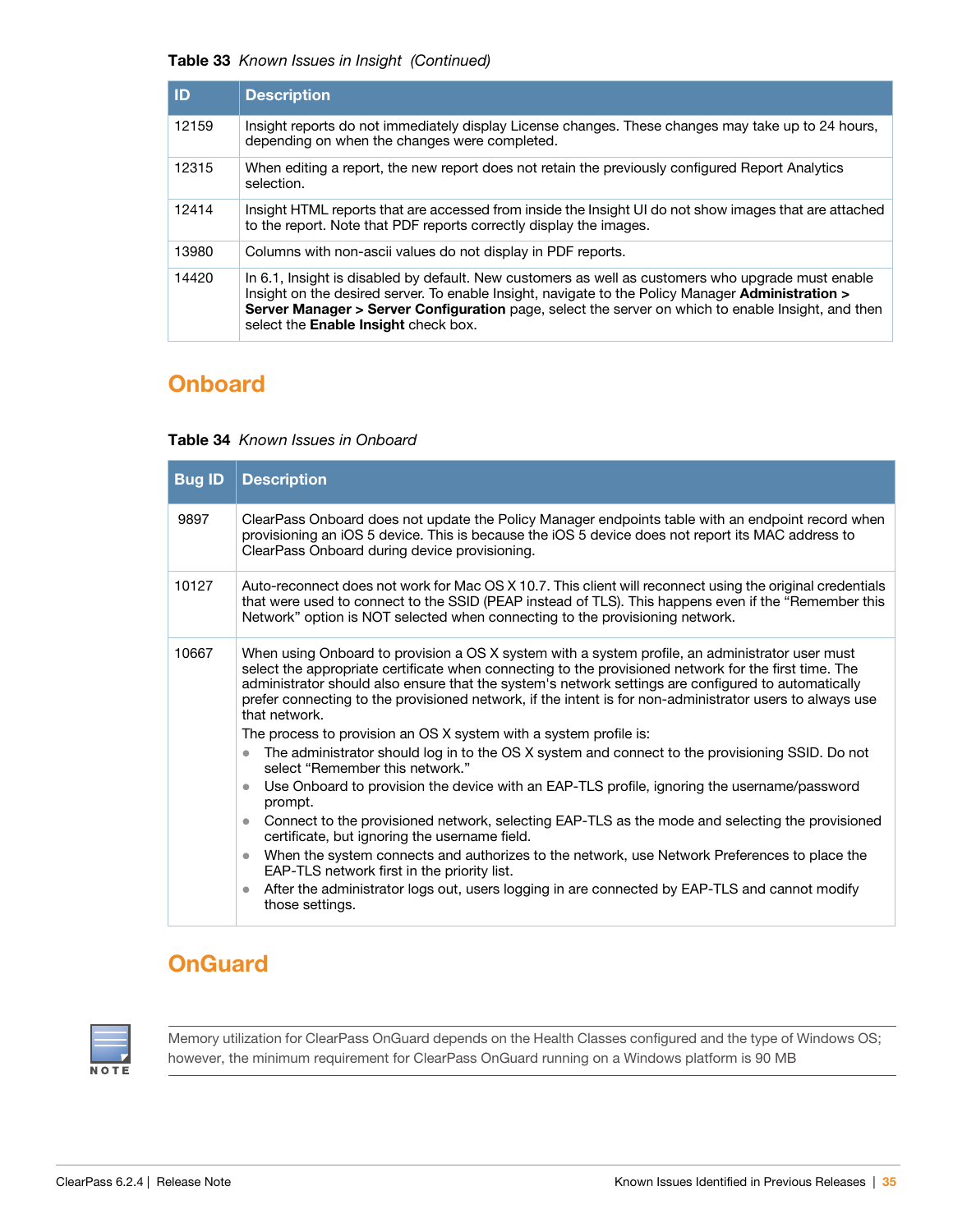#### **Table 35** Known Issues in OnGuard

| ID    | <b>Description</b>                                                                                                                                                                                                                                                                                                                                                                                                                                                                    |
|-------|---------------------------------------------------------------------------------------------------------------------------------------------------------------------------------------------------------------------------------------------------------------------------------------------------------------------------------------------------------------------------------------------------------------------------------------------------------------------------------------|
|       | OnGuard fails to collect health on Windows 8 OS if VMWare Server 2.0.2.X is installed.                                                                                                                                                                                                                                                                                                                                                                                                |
|       | Symptom: Upgrading ClearPass OnGuard from versions 3.5, 4.0, 5.0, 5.0.1, 5.1.1, and 5.2 to 6.0 will<br>fail if the OnGuard installer is invoked without administrative privileges on the client.<br><b>Scenario:</b> This applies to the MSI version only.                                                                                                                                                                                                                            |
|       | <b>Workaround:</b> Execute the msiexec/I ClearPassOnGuardInstall.msi command from the<br>windows command prompt as the administrator user.                                                                                                                                                                                                                                                                                                                                            |
|       | Disabling USB storage devices on Windows 2008 server (64-bit) is not supported.                                                                                                                                                                                                                                                                                                                                                                                                       |
|       | Migration of Posture Policies from earlier versions of ClearPass Policy Manager to 5.1.x/5.2.0/6.0 is not<br>supported.<br>Workaround: Add/configure posture policies directly on the upgraded version of CPPM again.                                                                                                                                                                                                                                                                 |
|       | Live updates for Windows Defender is not supported on Windows 8, and users cannot browse the URL<br>provided in the OnGuard remediation messages.                                                                                                                                                                                                                                                                                                                                     |
|       | Auto-Remediation fails if the OnGuard agent is installed by a domain user (non-administrator).<br>Two workarounds are available:<br><b>Workaround 1:</b> Install OnGuard using administrator privileges from the command prompt.<br>Command to execute: msiexec /i ClearPassOnGuardInstall.msi<br>Workaround 2: Use the EXE version of the installer (ClearPassOnGuardInstall.exe) to install OnGuard.                                                                                |
| 10165 | <b>Symptom:</b> ClearPass OnGuard cannot restrict the clients based on Windows service packs.<br>Scenario: If any of the Windows System Health Validator check fails, the health status of client is set to<br>unhealthy but no SoHR is send to OnGuard. OnGuard cannot display a specific remediation message;<br>however, the icon is set to Red shield to indicate the client is Unhealthy.<br><b>Workaround:</b> There is no workaround at this time.                             |
| 11806 | ClearPass OnGuard 6.1 does not support Sophos 10.0.4 on Windows XP SP3.                                                                                                                                                                                                                                                                                                                                                                                                               |
| 12342 | The OnGuard agent fails to collect health on Windows 8 if VMware Server 2.0.2.X is installed.                                                                                                                                                                                                                                                                                                                                                                                         |
| 13164 | Symptom: The hardware installation pop-up dialog appears to stop installing the ClearPass OnGuard<br>Unified Agent for VIA+Onguard mode. A warning message similar to "The software you are installing<br>has not passed Windows Logo testing" might be displayed during installation.<br>Scenario: This might occur during the installation of the ClearPass OnGuard Unified Agent on WinXP<br>and Windows 2003 SP2.<br>Workaround: Users should click "Continue Anyway" to proceed. |
| 13363 | Symptom/ On MAC OS, The current version of the ClearPass OnGuard Unified Agent VPN component<br>does not show some VPN related information—for example, tunnel IP assigned by the controller, packet<br>count, or diagnostic details.<br><b>Scenario:</b> This occurs on MAC OS. It does not occur on Windows OS.                                                                                                                                                                     |
| 13379 | Uninstalling OnGuard is not supported from the UI. Users must currently run the following script from<br>the CLI for in order to remove OnGuard from the system completely:<br>/usr/local/bin/clearpassonquarduninstaller.sh                                                                                                                                                                                                                                                          |
| 13557 | Auto-Remediation (Enable Real Time Protection) for MacKeeper does not work with MAC OnGuard.<br>MAC OnGuard indicates that the Real Time Protection for MacKeeper is enabled, but on the backend<br>the RTP is still disabled.                                                                                                                                                                                                                                                        |
| 13676 | OnGuard no longer supports the Client Certificate Check feature, which was available in prior versions.                                                                                                                                                                                                                                                                                                                                                                               |
| 13677 | OnGuard does not support the External Captive Portal Support feature.                                                                                                                                                                                                                                                                                                                                                                                                                 |
| 13929 | At times, OnGuard may fail to detect peer-to-peer applications, such as Bittorrent/uTTorrent, on<br>Windows 2008 R2                                                                                                                                                                                                                                                                                                                                                                   |
| 13935 | OnGuard does not support enabling/disabling the Windows Update Agent Patch Management<br>Application.                                                                                                                                                                                                                                                                                                                                                                                 |
| 13970 | After anti-virus software is installed, the system must be rebooted before using ClearPass OnGuard.                                                                                                                                                                                                                                                                                                                                                                                   |
| 13556 | OnGuard fails to read the last scan time for MAC Keeper Antivirus and Kaspersky Antivirus in MAC<br>10.8.                                                                                                                                                                                                                                                                                                                                                                             |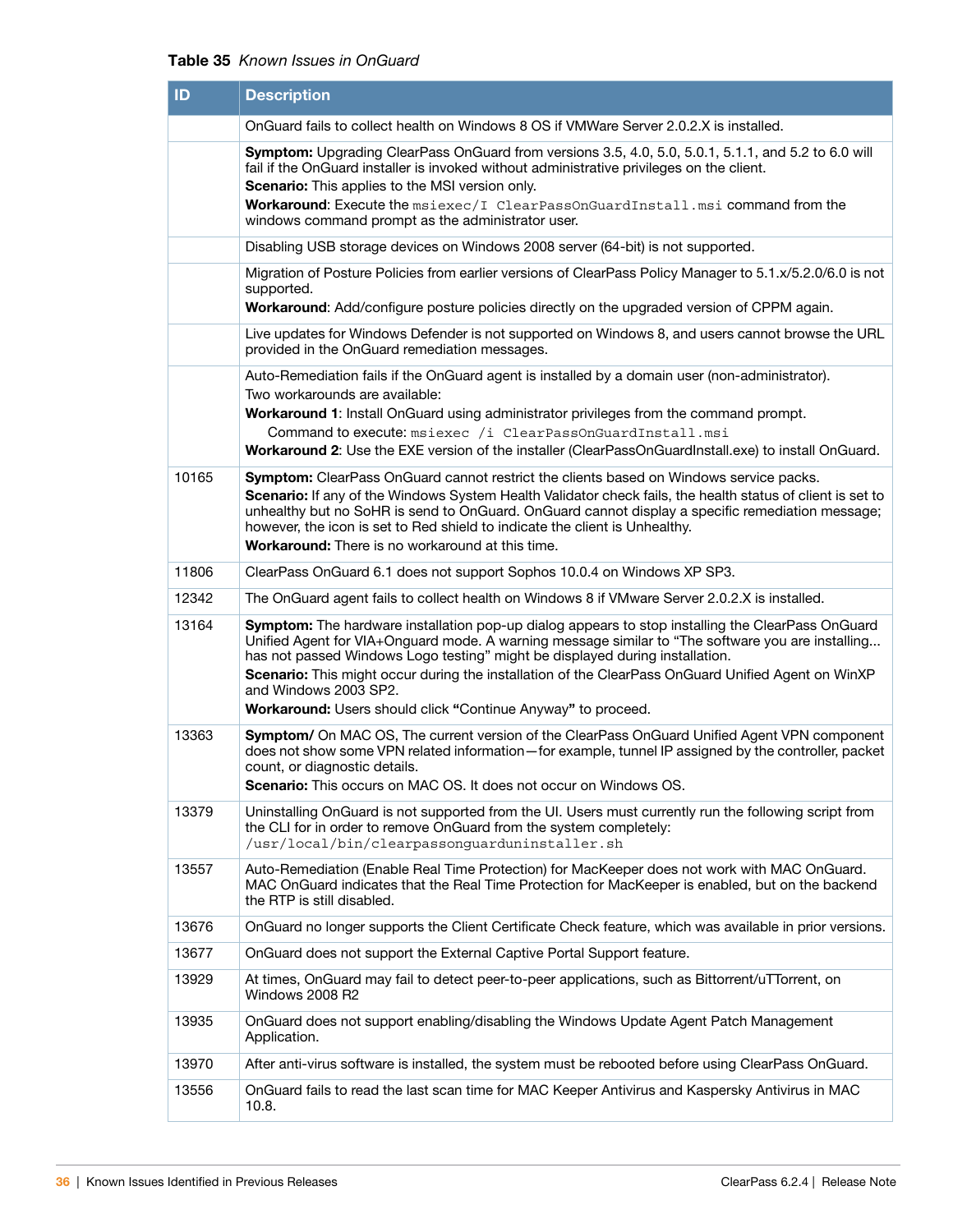#### **Table 35** Known Issues in OnGuard (Continued)

| ID    | <b>Description</b>                                                                                                                                                                                                                                                                                                                                                                  |
|-------|-------------------------------------------------------------------------------------------------------------------------------------------------------------------------------------------------------------------------------------------------------------------------------------------------------------------------------------------------------------------------------------|
| 14196 | ClearPass OnGuard will not be able get the correct status of 'Software Update' PM application on Mac<br>OS X, if "Check for updates" and "Download updates automatically" are not toggled at least once.                                                                                                                                                                            |
| 14673 | The Mac OnGuard Agent does not support bouncing of a VPN Interface other than the Aruba VPN<br>Interface (version 6.1).                                                                                                                                                                                                                                                             |
| 14760 | In some cases, OnGuard fails to connect to the CPPM server from a wired interface if the VPN is<br>connected from a trusted network.                                                                                                                                                                                                                                                |
| 14842 | Installing the ClearPass OnGuard Unified Agent removes an existing VIA installation. To continue to use<br>VPN functionality, go to Administration > Agents and Software Updates > OnGuard Settings and<br>select Install and enable Aruba VPN component from the drop-down list.                                                                                                   |
| 14959 | Users should be aware that Windows 2003 requires Service Pack 2 in order to run the ClearPass<br>OnGuard Unified Agent. Refer to the ClearPass OnGuard Unified Agent Requirements section in the<br>About ClearPass 6.2.4 chapter.                                                                                                                                                  |
| 14996 | If McAfee VE is running on Windows XP, the ClearPass OnGuard Unified Agent VPN will not work.                                                                                                                                                                                                                                                                                       |
| 15072 | VIA connection profile details are not carried forward after upgrade from VIA 2.0 to ClearPass OnGuard<br>Unified Agent 6.1.1.                                                                                                                                                                                                                                                      |
| 15097 | The ClearPass OnGuard Unified Agent does not support installation of a VPN component on Mac OS X<br>10.6.                                                                                                                                                                                                                                                                           |
| 15156 | VPN configuration is not retained after upgrading to the ClearPass OnGuard Unified Agent using MSI<br>Installer on a 64 bit Windows system.                                                                                                                                                                                                                                         |
| 15233 | On Win 7 (64 Bit), upgrading an existing VIA 2.1.1.X to the ClearPass OnGuard Unified Agent can lead<br>to an inconsistent state. Users should first uninstall VIA and then proceed with the ClearPass OnGuard<br>Unified Agent installation.                                                                                                                                       |
| 15362 | Portable versions of applications and antivirus (AV) cannot be detected by OnGuard.                                                                                                                                                                                                                                                                                                 |
| 15586 | Symptom: The ClearPass OnGuard 6.2 Dissolvable agent does not support the following new health<br>classes on Mac OS X: Processes, Patch Management, Peer-To-Peer, Services, USB Devices, and Disk<br>Encryption. The Dissolvable Agent (DA) does not display these health classes as remediation messages<br>in the user interface because java binary sdk support is not included. |
|       | Scenario: The client will be unhealthy if any of the health classes listed above are configured and<br>performing a health scan via the DA.                                                                                                                                                                                                                                         |
| 15956 | ClearPass OnGuard does not support enabling RTP and start Full System Scan for Microsoft Forefront<br>Endpoint Protection 2010 Antivirus.                                                                                                                                                                                                                                           |
| 15986 | ClearPass OnGuard returns the product name of Microsoft Forefront Endpoint protection AntiVirus as<br>"Microsoft Security Essential".                                                                                                                                                                                                                                               |
| 16181 | Symptom: The command level process can be detected using the path "none", but the application<br>level process can't be detected by setting the path to "none".<br><b>Scenario:</b> This applies to MAC OS.<br>Workaround: The application-level process health should be configured with the path set to<br>Applications > Firefox.app.                                            |
| 16550 | Symptom/Scenario: The ClearPass OnGuard Unified Agent does not support checking of disk<br>encryption state using the Mackeeper (ZeoBIT LLC) Disk Encryption Product on MAC OS X. This<br>causes the client to be treated as healthy even if none of the disk is encrypted.<br>Workaround: There is no workaround at this time.                                                     |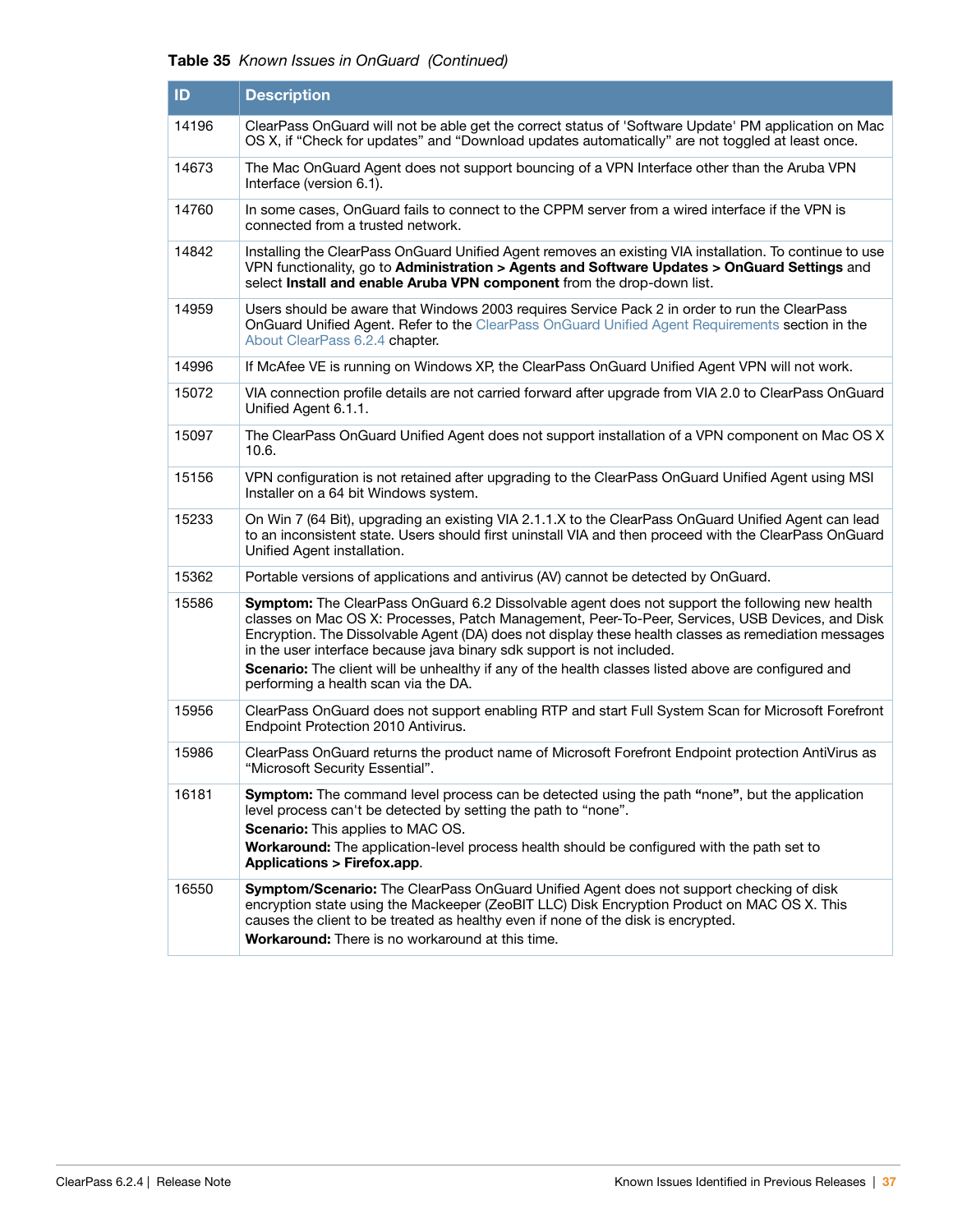# <span id="page-37-0"></span>**WorkSpace**

|  | Table 36 WorkSpace Known Issues in 6.2.4 |  |
|--|------------------------------------------|--|
|--|------------------------------------------|--|

| <b>Bug ID</b>  | <b>Description</b>                                                                                                                                                                                                                                                                                                                                                                                                                                                                           |
|----------------|----------------------------------------------------------------------------------------------------------------------------------------------------------------------------------------------------------------------------------------------------------------------------------------------------------------------------------------------------------------------------------------------------------------------------------------------------------------------------------------------|
| 11152<br>12541 | Symptom/Scenario: The WorkSpace app uses the native iOS email app for sending debug logs.<br>Workaround: Users must configure their native iOS email client in order to send debug logs to the<br>administrator.                                                                                                                                                                                                                                                                             |
| 11315          | Symptom/Scenario: If "Allow app to email the document" is not enabled, then users cannot send the<br>document using the e-mail option in Open-IN.<br>Workaround: Select the e-mail application (Ikonic or TouchDown) from the list of applications shown in<br>the open-IN dialog.                                                                                                                                                                                                           |
| 12095          | Symptom: Dolphin displays a blank page when a Network Access Policy is applied.<br>Scenario: In a Network Access Policy, the type of value specified in the "Hostname/IP/range" field must<br>match that of the "Redirect to Server" field.<br>Workaround: If a hostname is used in the "Hostname/IP/range" field, then a hostname must be used in<br>the "Redirect to Server" field. Similarly, if IP/range is used, it must be used in both fields.                                        |
| 12683          | Insight reporting is not supported for WorkSpace in 6.2.                                                                                                                                                                                                                                                                                                                                                                                                                                     |
| 12726          | Symptom/Scenario: A user search for a location on a map might appear to give the wrong coordinates.<br>In fact, for geo-fencing co-ordinates, when multiple results are returned for a search string, the first<br>result returned is used.                                                                                                                                                                                                                                                  |
| 12739          | Symptom/Scenario: Accessing self-signed certificate Web sites via https does not work with Dolphin<br>for the Aruba App. If the user clicks to accept the certificate when prompted, the page loading process<br>goes into a loop and the screen flickers.<br>Workaround: Add the certificate to the trusted store before accessing the resource.                                                                                                                                            |
| 12752          | Symptom: On some devices, the Box app might not show the 'Use' option after capturing a video.<br>Scenario: This situation can occur with policy-enabled apps. It does not occur with personal apps.<br><b>Workaround:</b> There is no workaround at this time.                                                                                                                                                                                                                              |
| 14654          | Symptom: WorkSpace cannot detect and prevent cloud apps such as Box from providing the option to<br>email a document within the application that uses email on the server.<br>Scenario: If sharing is not disabled, files can be sent to any outside users from the registered email<br>account.<br><b>Workaround:</b> The IT administrator should disable the Share option in Box.                                                                                                          |
| 14758          | Symptom: An error page or a Google search page is displayed when a URL is tapped in an email                                                                                                                                                                                                                                                                                                                                                                                                 |
|                | application.<br>Scenario: This occurs if Dolphin is configured as the default browser and the hostname URL is selected<br>from a policy-enabled app. When a URL is tapped in a policy-enabled email application, WorkSpace<br>opens the link in the policy-enabled browser. If the destination is an internal resource and if the VPN is<br>not connected, then an error page or a Google search page is displayed.<br>Workaround: Refresh the page after the VPN connection is established. |
| 14992          | Symptom/Scenario: When a File is uploaded to Box from another application, the preview for the file<br>may not be displayed correctly.<br>Workaround: There is no workaround at this time.                                                                                                                                                                                                                                                                                                   |
| 15228          | Symptom: The "Enforce Apps up to date" option does not work on the client in this version.<br>Workaround: The user should manually check for updates to third-party applications.                                                                                                                                                                                                                                                                                                            |
| 16123          | <b>Symptom:</b> Devices and users cannot be deleted from WorkSpace.<br><b>Scenario:</b> The Delete button removes the device or user from the page but not from the database, and<br>the device or user is displayed again when the page is reloaded.<br>Workaround: There is no workaround at this time.                                                                                                                                                                                    |
| 16428          | Symptom: Changing the value of "Minimum SDK version for partner apps" in a WorkSpace Policy will<br>make all provisioned WorkSpace apps unusable.                                                                                                                                                                                                                                                                                                                                            |
|                | Scenario: This situation occurs in all WorkSpace apps assigned the WorkSpace policy in which the<br>Minimum SDK version for partner apps" field is changed. This field is in WorkSpace Configuration ><br>WorkSpace > [WorkSpace Settings] > Edit > iOS Devices.<br>Workaround: Delete and reinstall WorkSpace to update the user device ID.                                                                                                                                                 |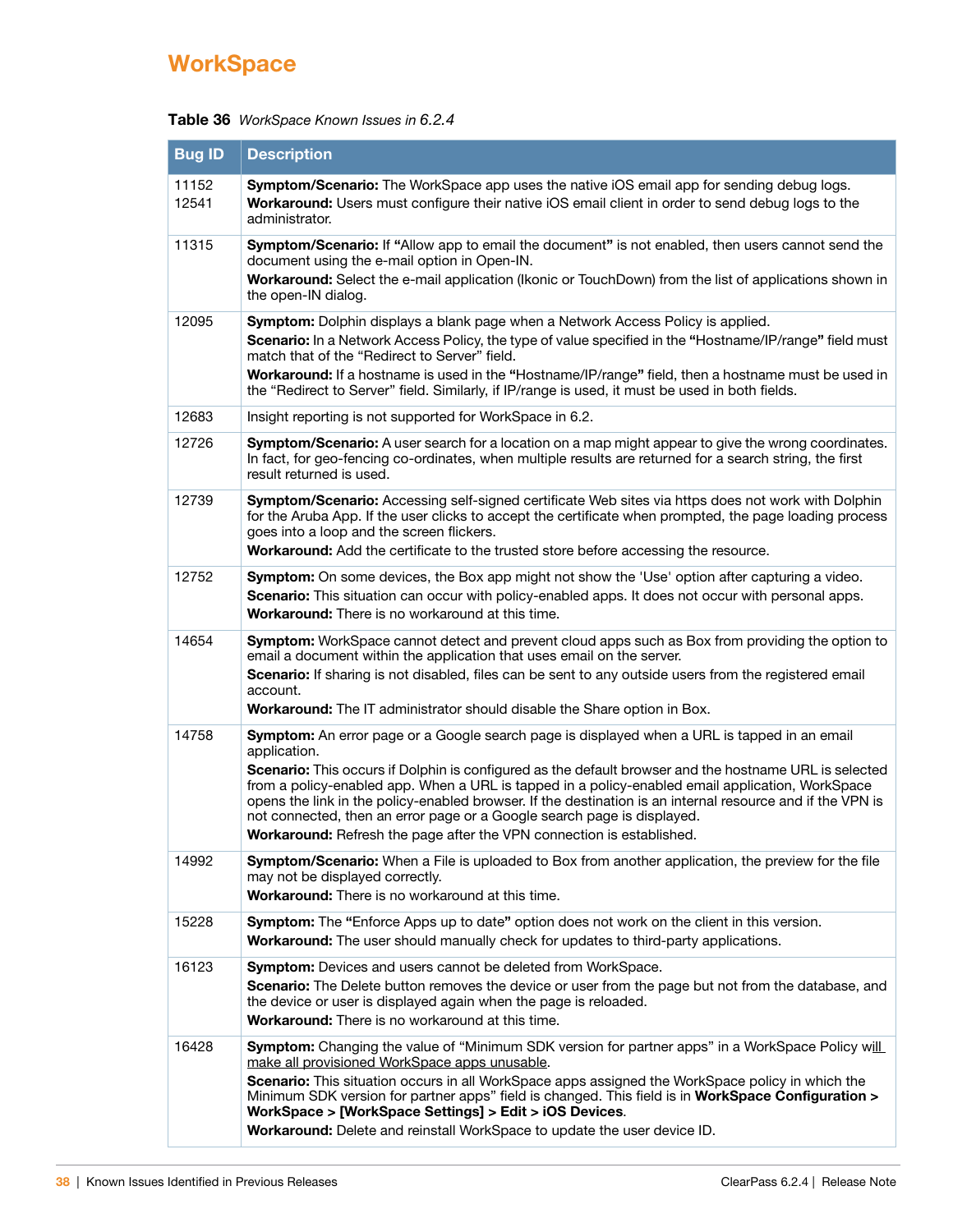#### **Table 36** WorkSpace Known Issues in 6.2.4 (Continued)

|       | <b>Bug ID Description</b>                              |
|-------|--------------------------------------------------------|
| 17160 | ADCS is currently not supported for MDM and WorkSpace. |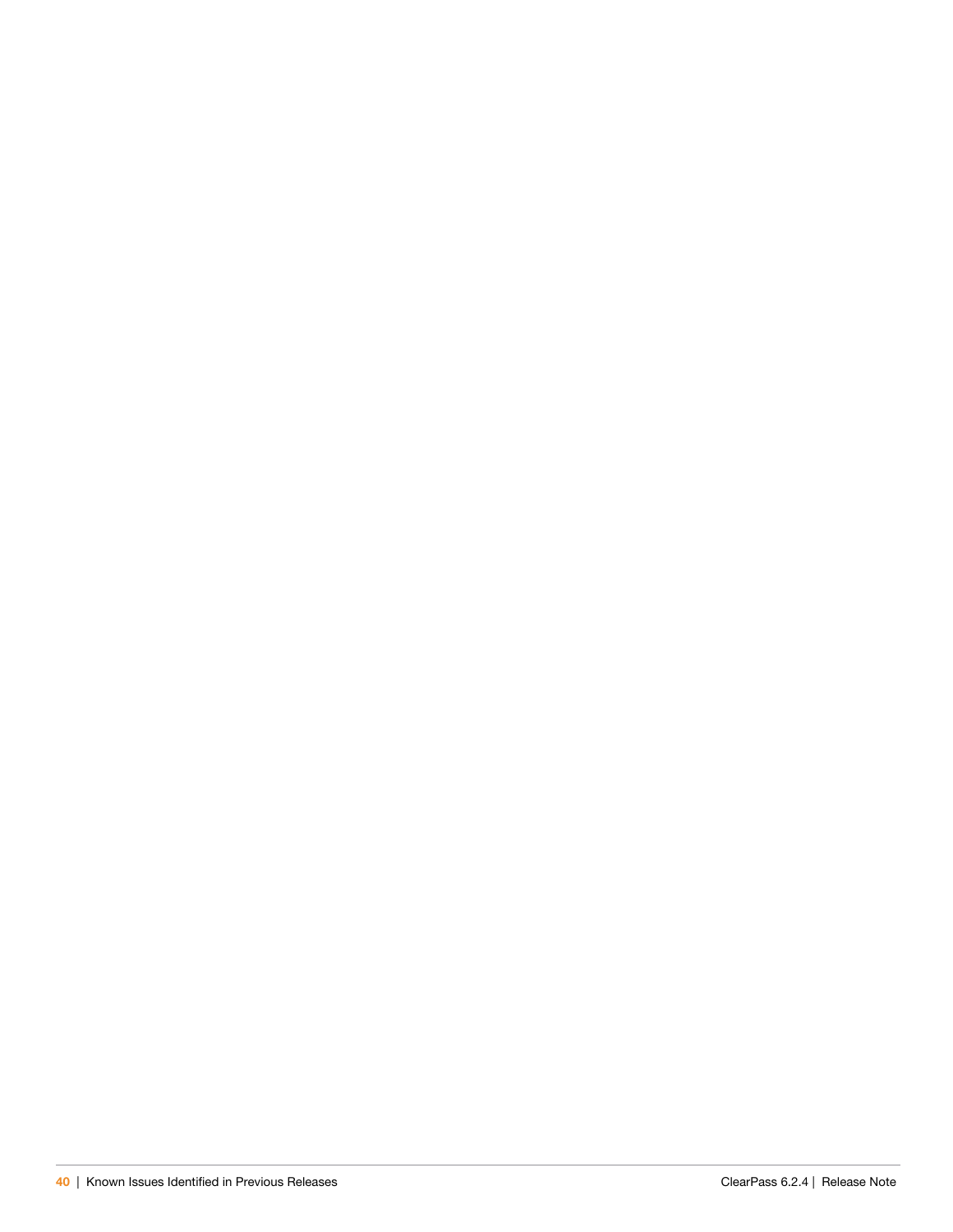# <span id="page-40-4"></span><span id="page-40-1"></span><span id="page-40-0"></span>**Introducing Guest in the Integrated Platform**

If you are migrating from Amigopod to ClearPass 6.x, this chapter helps you know what to expect. It describes what's new, what's changed, and what's the same in your applications.

This chapter contains the following sections:

- ["Integrated Platform Overview" on page 41](#page-40-2)
- ["Using ClearPass Guest in the Integrated Platform" on page 43](#page-42-0)

# <span id="page-40-2"></span>**Integrated Platform Overview**

The ClearPass 6.0 release fully integrated the ClearPass Guest and ClearPass Onboard applications as options with the ClearPass Policy Manager platform. A single login gives access to all ClearPass applications.

#### <span id="page-40-3"></span>**What has Changed in Guest? What's the Same?**

This section briefly summarizes the changes in ClearPass Guest. For detailed information about changes to each functionality area, see ["Using ClearPass Guest in the Integrated Platform" on page 43](#page-42-0) of this chapter.



ClearPass Guest 3.9 and earlier used www.amigopod.com for a number of actions, including updates, SMS, and network diagnostics. The address now used is www.clearpass.arubanetworks.com. If you have opened hostspecific openings in your firewall for the ClearPass appliance, please update it to the new name. The IP address of this server is currently 199.127.104.89.

- Because ClearPass Policy Manager (CPPM) centralizes and automates many access, policy, provisioning, and security management features, most of ClearPass Guest's system-level administrative features have moved to the underlying Policy Manager platform. The RADIUS and Reporting modules, as well as some sections within the Administration and other modules, no longer appear in ClearPass Guest because their features are now managed in CPPM.
- Application-level administrative and configuration features are still managed within the ClearPass Guest application.
- The features within the Guest Manager and Customization modules are mostly unchanged except for some additions.
- WorkSpace was combined with the Onboard module.
- ClearPass Policy Manager's skin is used for all its applications, so ClearPass Guest has a new "look and feel," including a slightly different behavior for its left navigation links.
- There are some changes to login and navigation:
	- You can log in directly to ClearPass Guest or, if you will also be working in ClearPass Policy Manager, a single login provides access to all your applications from the CPPM dashboard.
	- The URL has changed slightly.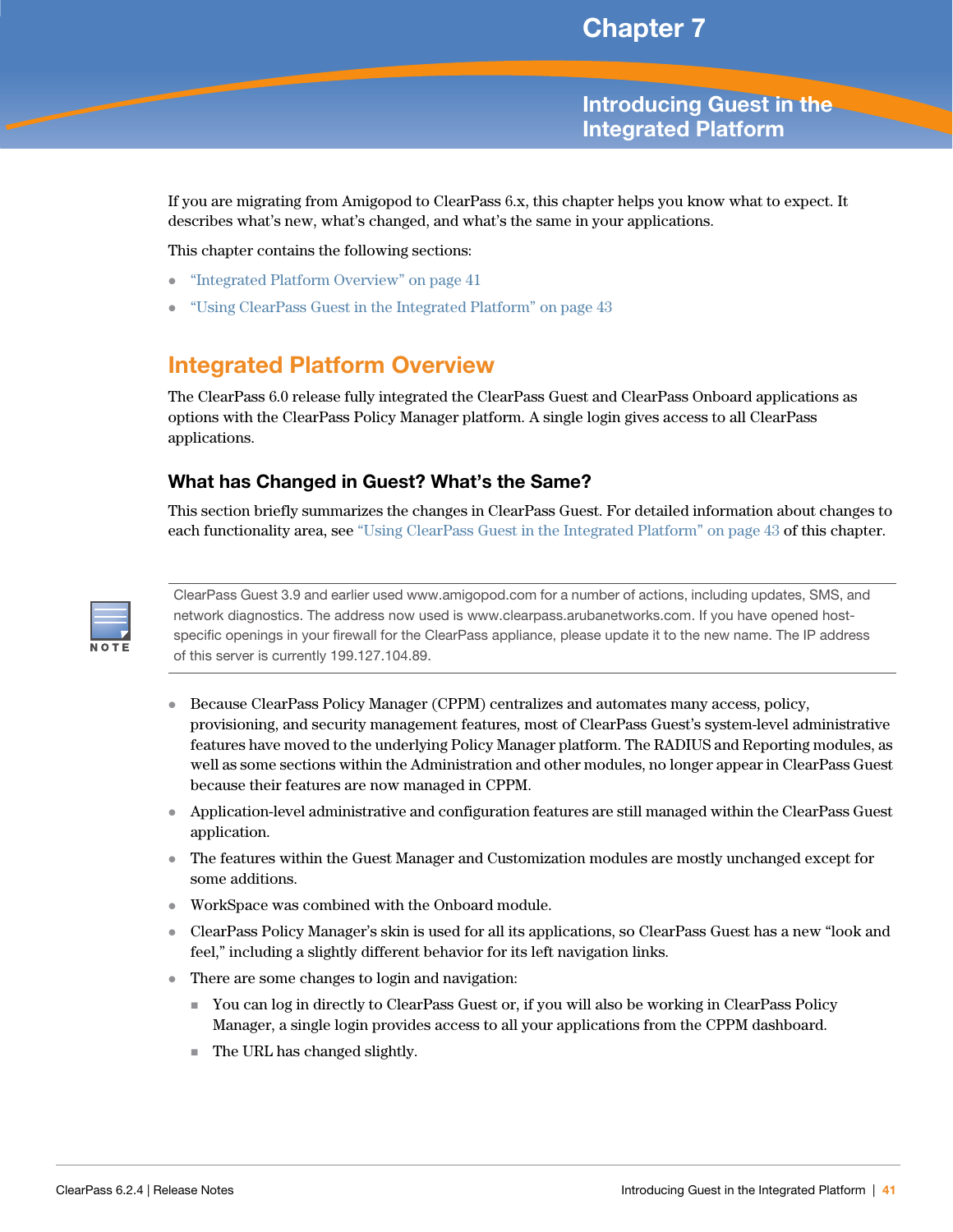- The order of ClearPass Guest's modules has changed slightly in the left navigation, but navigation within most modules is much the same.
- While navigating in ClearPass Guest, you will notice a few name changes: The Administrator module is now Administration, the Customization module is now Configuration, and Onboard is now Onboard + WorkSpace.

See ["Navigation" on page 47](#page-46-0) for details of login and navigation changes.

The Advertising Services feature is not available in this version of ClearPass Guest.

### <span id="page-41-0"></span>**Where Can I Find the Features I'm Used To?**

Most of the features you use regularly are in their familiar locations in ClearPass Guest. See the module descriptions under ["Using ClearPass Guest in the Integrated Platform" on page 43](#page-42-0) for overviews of feature locations. If you log in through ClearPass Policy Manager, the first page that opens is CPPM's Dashboard. To access ClearPass Guest, look for the Quick Links pane on the Dashboard page and click the Guest link. See ["Navigation" on page 47](#page-46-0) for details of login and navigation changes.

To perform system-level administrative tasks that you used to do in ClearPass Guest's RADIUS or Reporting Manager modules or sections of the Administrator module, please refer to the ClearPass Policy Manager documentation.

#### <span id="page-41-1"></span>**Does My Licensing Status Change?**

ClearPass Policy Manager's basic license includes a minimum user count for each of the Guest, Onboard, and OnGuard applications. Each of these applications also has a product-specific license. The user count for each product-specific license is in addition to the count provided by CPPM's basic license, so your ClearPass Guest user limit will now be slightly higher.

ClearPass Guest now follows CPPM's method of measuring and enforcing its user count. Prior to the 6.0 release, ClearPass Guest enforced the user count as the number of concurrent users at any time. In other words, with a license for 500 users, Guest would allow 500 concurrent users but would not authenticate another user until one of the 500 had dropped off.

ClearPass Policy Manager measures usage per day and monitors the average of the past seven days. With this method, occasional spikes that exceed the licensed user count tend to be balanced by times of low usage and produce a seven-day average below the licensed limit. At the end of a month, if the average for any seven days exceeded the licensed count, a notice is displayed to the administrator. If the average continues to be high, licensing needs can be reevaluated. Users will still be authenticated, and enforcement takes the form of limiting the tasks the administrator can perform in CPPM.

#### <span id="page-41-2"></span>**How Can I Migrate my Settings From 3.9 to 6.2?**

After you upgrade your 3.9 system to the latest patch and deploy your 6.2 system, you create a 3.9.x backup file and use the Import Configuration forms in ClearPass Guest's Administration module to import it. You can then review, select, and restore items from the configuration file in your 6.2 system. See the "3.9 Configuration Import" section in the "Administration" chapter of the "ClearPass Guest Deployment Guide" for more information.

#### <span id="page-41-3"></span>**Can I Re-Image my 3.9 Hardware Appliance with 6.2?**

Only your ClearPass Specialist is equipped to do this. Contact them for information and assistance.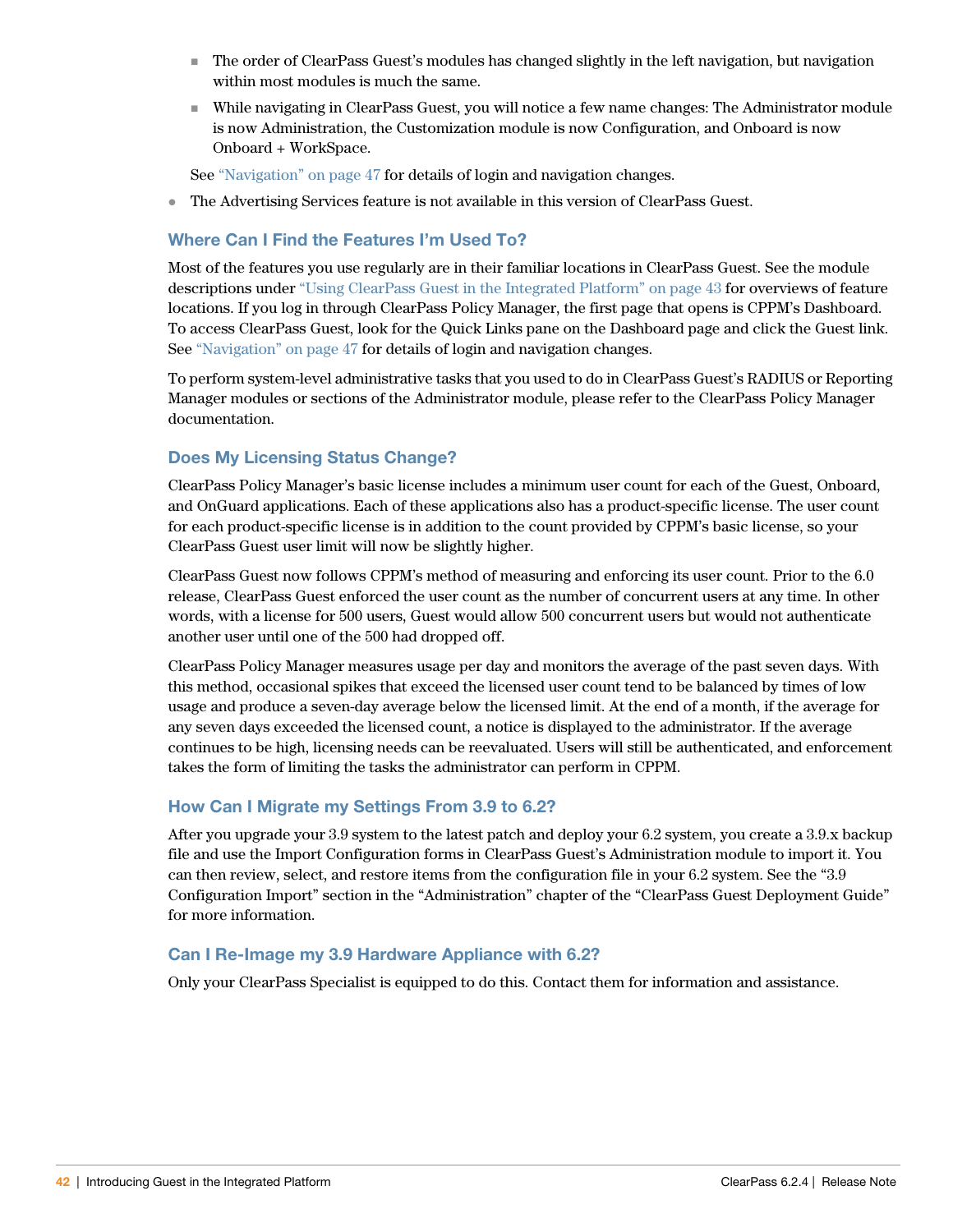# <span id="page-42-0"></span>**Using ClearPass Guest in the Integrated Platform**

This section provides details of user interface and process changes, including documentation and navigation changes. Issue tracking IDs are included when available.

### <span id="page-42-1"></span>**Administration**

#### <span id="page-42-2"></span>**User Interface Changes**

- The module's name was changed from Administrator to Administration.
- The Data Retention page was moved up to the first level in the Administration module's left navigation.
- The Support section used to be a top-level module in the left navigation; it is now part of the Administration module. System logs are no longer included in ClearPass Guest's support items because they are in ClearPass Policy Manager.
- The list view for Operator Logins was removed from ClearPass Guest. It is replaced by the **Configuration > Identity > Local Users** screen in ClearPass Policy Manager. The process of creating a new operator is now performed mostly in ClearPass Policy Manager.
- Subscription management, plugin additions, update checks, and OS updates are now handled in ClearPass Policy Manager. The Available Plugins List and plugin configuration are still in ClearPass Guest.
- Some AirGroup Services processes were added.
- Some MACTrac Services processes were added.
- The SOAP Web Services plugin was added, with Web Services access provided through the Administration module.
- The XML-RPC interface is available to administrators with the appropriate profile.
- The Backup and Restore forms are replaced by the Import Configuration forms.
- The following functionality was removed from the Administration module and is now managed entirely in ClearPass Policy Manager:
	- $\blacksquare$  High Availability
	- Network Setup
	- Notifications
	- SSL Certificate
	- OS Updates
	- Server Time
	- System Log
	- Security Manager
	- System Control

### <span id="page-42-3"></span>**AirGroup Services**

AirGroup is a new feature in the ClearPass platform. AirGroup allows users to register their personal mobile devices on the local network and define a group of friends or associates who are allowed to share them. The ClearPass Policy Manager base license includes AirGroup functionality.

Use ClearPass Guest to:

- Create and manage multiple AirGroup controllers
- Configure the AirGroup plugin and set automatic polling of AirGroup controllers,
- Create AirGroup administrators and operators and set operators' device limits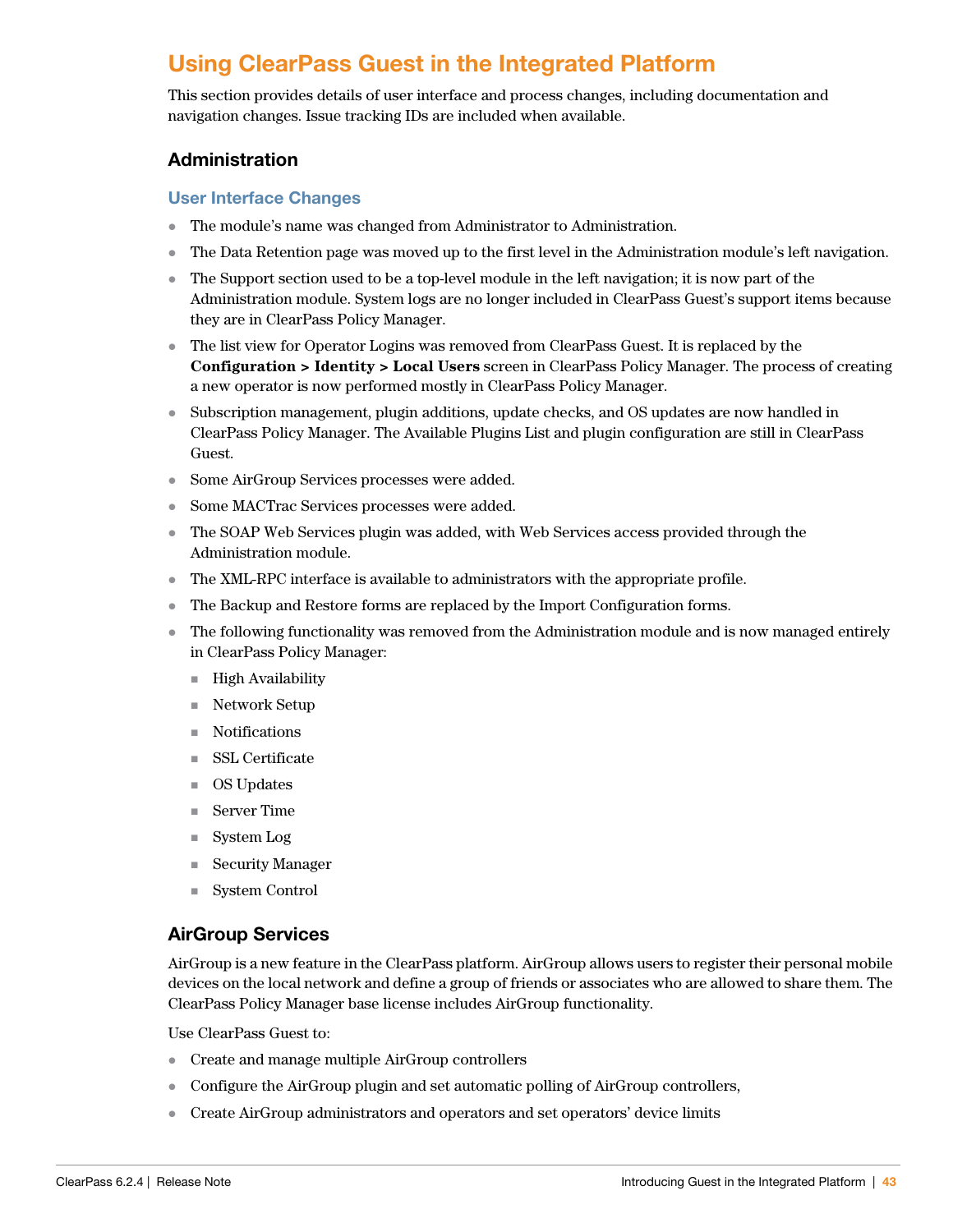- Authenticate AirGroup operators via LDAP
- Configure some fields on AirGroup device registration forms
- Log in as an AirGroup administrator or operator to register and manage shared devices
- Search for and select shared role and shared location accounts in an LDAP directory from the device registration portal

AirGroup configuration is distributed across ClearPass Policy Manager and ClearPass Guest. You use both ClearPass Policy Manager and ClearPass Guest to define AirGroup administrators and operators. AirGroup administrators can then use ClearPass Guest to register and manage an organization's shared devices and configure access according to username, role, or location. AirGroup operators (end users) can use ClearPass Guest to register their personal devices and define the group who can share them. AirGroup operators can also be authenticated via LDAP.

For complete AirGroup information, refer to:

- The "AirGroup Deployment Process" section in the ClearPass Guest Deployment Guide's "Overview" chapter
- The "AirGroup Services" section in the Deployment Guide's "Administration" chapter
- The "AirGroup Device Registration" section in the Deployment Guide's "Guest Manager" chapter
- The "Local Operator Authentication" section in the Deployment Guide's "Operator Logins" chapter
- The "Customizing AirGroup Registration Forms" section in the Deployment Guide's "Configuration" chapter
- The "AirGroup Deployment Guide" and the ClearPass Policy Manager documentation

#### <span id="page-43-0"></span>**Customization**

#### <span id="page-43-1"></span>**User Interface Changes**

- The module's name was changed from Customization to Configuration.
- The Authentication form was added.

#### <span id="page-43-2"></span>**Home Module**

The Home module was removed from ClearPass Guest and all its functionality was moved to ClearPass Policy Manager. For complete information on these features, refer to the ClearPass Policy Manager documentation.

#### <span id="page-43-3"></span>**Onboard**

#### <span id="page-43-4"></span>**User Interface Changes**

- The Device Management page was added. This page lists all your onboarded devices and lets you manage the devices' access to the network.
- The Configuration Profiles section was added. A configuration profile includes information for an application set, Exchange ActiveSync settings, network settings, passcode policy, and VPN settings. Each of these is a "configuration unit." You can define multiple configurations for each of these units, and select them to add to your configuration profiles. The configuration profiles are then available in the Provisioning Settings form, and can be associated with a device provisioning configuration set.
- Some of the settings related to the Web login component for Onboard are now part of the Provisioning Settings forms and are no longer managed through **Configuration > Web Logins**. The Provisioning Settings tabbed form includes a Web Logins tab.
- WorkSpace functionality was added, and the module's name was changed from Onboard to **Onboard + WorkSpace**. WorkSpace features let IT departments secure, distribute, and manage enterprise apps on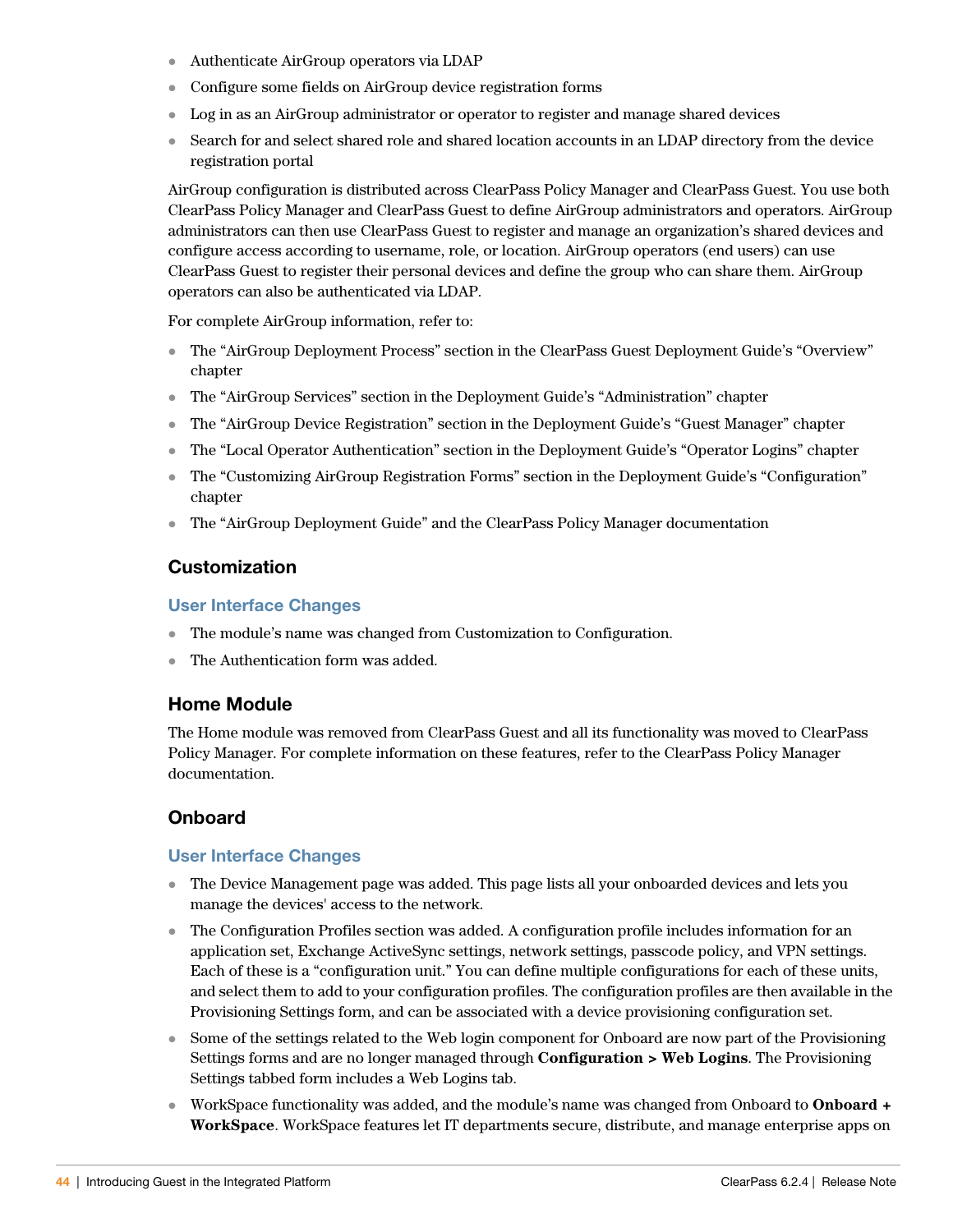mobile devices. The organization of the module is all new; navigation to familiar and new functionality is described in the user documentation.

# <span id="page-44-0"></span>**Operator Logins**

#### <span id="page-44-1"></span>**User Interface Changes**

The **Operator Logins** list and the **Create Operator Logins** form were removed from ClearPass Guest's Administration module. This functionality is now distributed across ClearPass Policy Manager and ClearPass Guest. See ["Procedure Change: Creating a ClearPass Guest User" on page 45.](#page-44-2)

#### <span id="page-44-2"></span>**Procedure Change: Creating a ClearPass Guest User**

The procedure for creating an operator has changed. Some steps are now performed in CPPM, and some are performed in ClearPass Guest, as described below.

To create a new ClearPass Guest operator:

- 1. Create an operator profile in ClearPass Guest, or use an existing one. (To create AirGroup or MACTrac users, choose the AirGroup-specific or MACTrac-specific Administrator or Operator profile, as appropriate.) See the "Operator Profiles" section in the "Operator Logins" chapter of the "ClearPass Guest Deployment Guide".
- 2. If necessary, create a CPPM role for the operator: In ClearPass Policy Manager (CPPM), go to **Configuration > Identity > Roles** and create a role that matches the operator profile. Refer to the ClearPass Policy Manager documentation for information on creating the role. Many of the roles you will use are already provided in CPPM.
- 3. Create a local user for the operator: In CPPM, go to **Configuration > Identity > Local Users**. Select the CPPM role defined for the user. Refer to the ClearPass Policy Manager documentation for information on creating the local user.
- 4. If necessary, create a translation rule to map the CPPM role name to the ClearPass Guest operator profile: Many of the translation rules you will use are already provided in CPPM and mapped to the appropriate role name.
	- a. In ClearPass Guest, go to **Administration > Operator Logins > Translation Rules**.
	- b. In the **Translation Rules** list, choose the profile, then click its **Edit** link.
	- c. Edit the fields appropriately to match the CPPM role name to the ClearPass Guest operator profile. See the LDAP Translation Rules section in the Operator Logins chapter of the ClearPass Guest Deployment Guide.
	- d. Click **Save Changes**.

#### <span id="page-44-3"></span>**RADIUS Services**

RADIUS Services functionality was moved to ClearPass Policy Manager. For complete information on functionality that is now in CPPM, refer to the ClearPass Policy Manager documentation.

### <span id="page-44-4"></span>**Reporting Manager**

Reporting functionality was moved to ClearPass Policy Manager, and includes the ClearPass Insight application. For complete information on functionality that is now in CPPM, refer to the ClearPass Policy Manager documentation.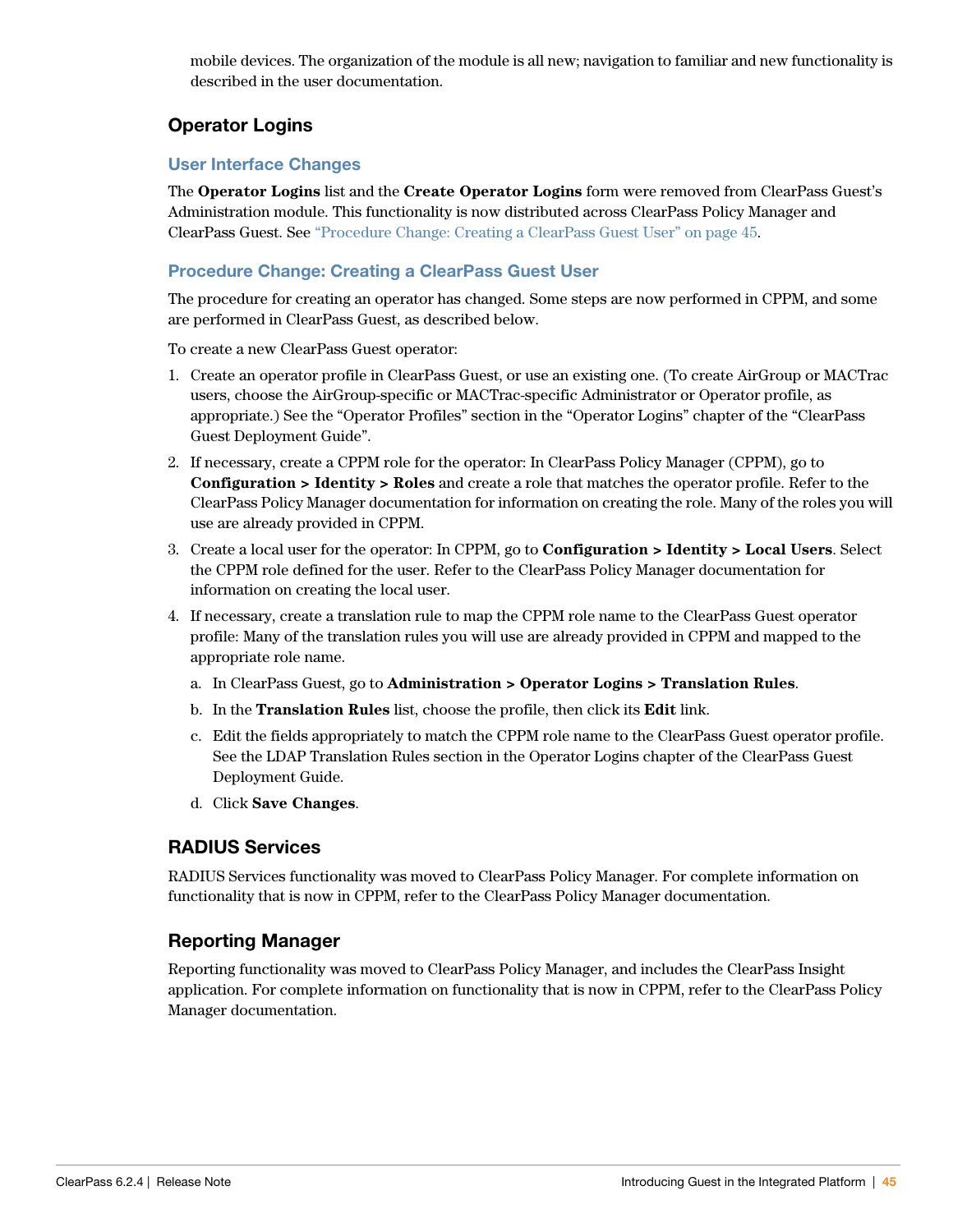#### <span id="page-45-0"></span>**SMTP Services**

#### <span id="page-45-1"></span>**Procedure Change: Configuring SMTP Servers in CPPM**

Before sending email receipts, you must now configure the SMTP server in ClearPass Policy Manager. (#10287)

To configure an SMTP server:

1. In **ClearPass Policy Manager**, go to **Administration > External Servers > Messaging Setup**. The Messaging form opens with the SMTP Servers tab displayed.

#### **Figure 1** The SMTP Servers Tab of CPPM's Messaging Setup Form

| Messaging                                                     |  |                                 |                |                                           |                        |    |         |  |
|---------------------------------------------------------------|--|---------------------------------|----------------|-------------------------------------------|------------------------|----|---------|--|
| Configure SMTP mail servers for email and SMS notifications : |  |                                 | Select Server: |                                           | 10.100.9.87            |    |         |  |
| <b>SMTP Servers</b>                                           |  | <b>Mobile Service Providers</b> |                |                                           |                        |    |         |  |
| ■ Use the same settings for sending both emails and SMSes     |  |                                 |                |                                           |                        |    |         |  |
| <b>Common SMTP settings</b>                                   |  |                                 |                |                                           |                        |    |         |  |
| Server name:                                                  |  |                                 |                |                                           | Use SSL                |    |         |  |
| User Name:                                                    |  |                                 |                |                                           | Port:                  | 25 |         |  |
| Password:                                                     |  |                                 |                | $\overline{\phantom{a}}$<br>Show Password | Connection<br>timeout: | 30 | seconds |  |
| Default<br>From<br>address:                                   |  |                                 |                |                                           |                        |    |         |  |

- 2. In the **Select Server** drop-down list in the upper-right corner, select the server to configure for email receipts.
- 3. To configure the same settings for both SMTP and SMS email servers, mark the **Use the same settings** check box.
- 4. Complete the rest of the fields with the appropriate information. Include the username and password if your email, then click **Save**.



If the SMTP server is not configured in CPPM, Guest emails will not be sent.

#### <span id="page-45-2"></span>**Documentation**

Reflecting the distribution of functionality across the ClearPass Policy Manager platform, some chapters were removed, and some sections were moved to different places within the Deployment Guide. Changes resulting from integration with ClearPass Policy Manager are summarized below. For complete information on functionality that is now in CPPM, refer to the ClearPass Policy Manager documentation.

The following sections were moved to new locations in the Deployment Guide:

- The Content Manager section is now in the Configuration chapter. It used to be in the Administrator Tasks chapter.
- Managing Data Retention is now a top-level section in the Administration chapter. It used to be a subsection within the System Control section.

The following chapters and sections were removed from the Deployment Guide. These tasks are now managed through ClearPass Policy Manager:

- Setup Guide chapter
- High Availability Services chapter
- RADIUS Services chapter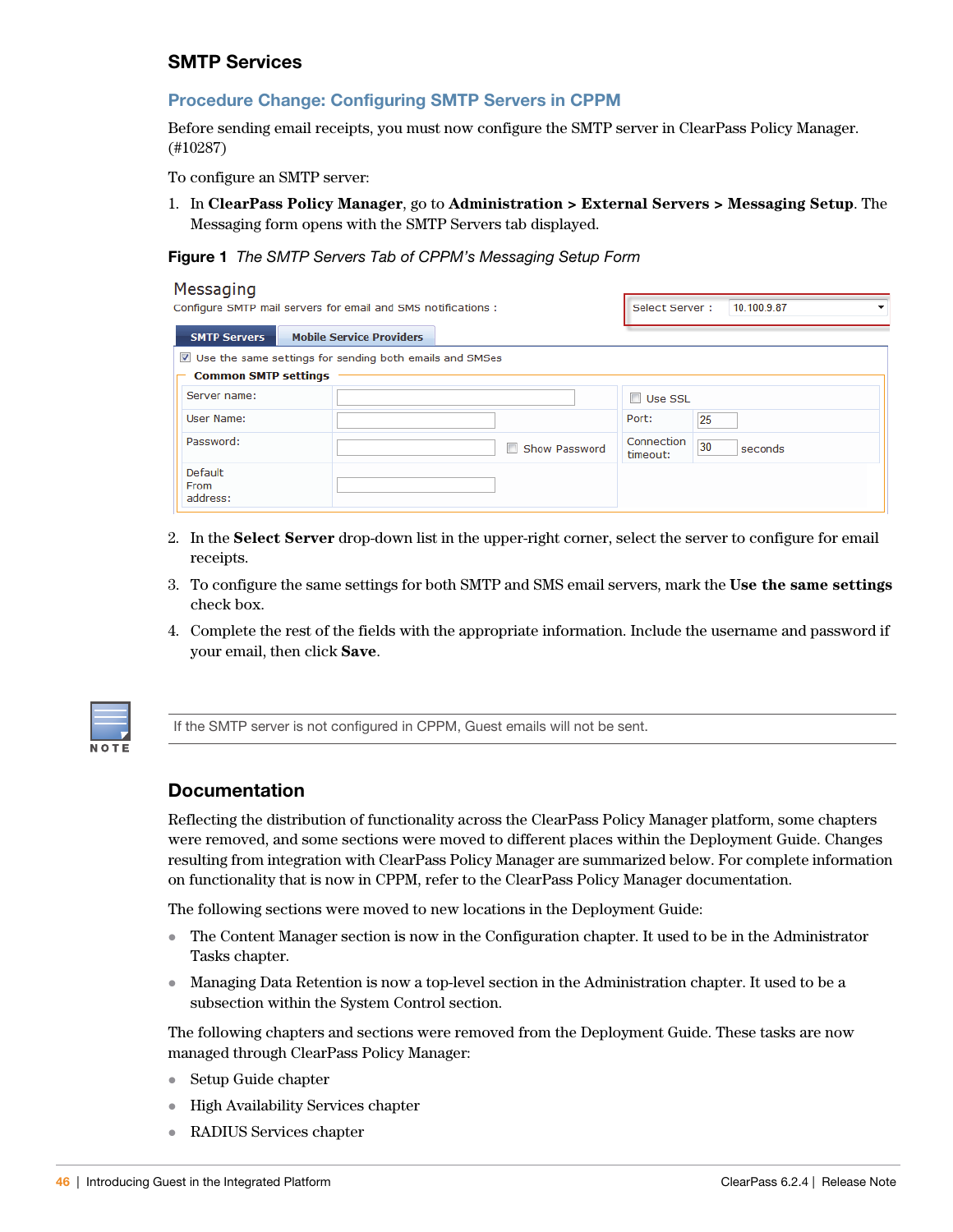- Report Management chapter
- Administrator Tasks chapter, sections removed:
	- Network Setup section
	- SSL Certificate section
	- Backup and Restore section
	- Notifications section
	- OS Updates section
	- Parts of Plugin Manager section
	- Server Time section
	- $\blacksquare$  System Log section
- Operator Logins chapter, section removed:
	- **LDAP Operator Authentication section**
- Onboard chapter, section removed:
	- Configuring ClearPass Servers for Device Provisioning section
- Reference chapter, sections removed:
	- Standard RADIUS Request Functions section
	- RADIUS Server Options section
	- List of Standard RADIUS Attributes section

#### <span id="page-46-0"></span>**Navigation**

There are now two ways you can log in to ClearPass Guest. You can log in to the Guest application by itself, or, to work in ClearPass Guest and ClearPass Policy Manager concurrently, you can use a single login to access all your ClearPass applications from the CPPM dashboard. The URLs for each login and changes to navigation are described below.

#### <span id="page-46-1"></span>**Logging in Directly to ClearPass Guest**

To log in directly to ClearPass Guest:

- 1. Using the hostname or IP address for your installation, point your browser to **https://<hostname or IP address>/guest**. The ClearPass Guest login page opens.
- 2. Enter your username and password and click **Log in**. The ClearPass Guest application opens with the Start page of the Guest Manager module displayed.
- 3. These login credentials are defined in ClearPass Policy Manager at **Configuration > Identity > Local Users**.

#### <span id="page-46-2"></span>**Accessing ClearPass Guest Through CPPM**

To use a single login to log in to ClearPass Policy Manager and navigate to ClearPass Guest and your other ClearPass applications:

- 1. Using the hostname or IP address for your installation, point your browser to **https://<hostname or IP address>/tips**. The ClearPass Policy Manager login page opens.
- 2. Enter your username and password and click **Log In**. ClearPass Policy Manager opens with the **Dashboard** page displayed. The panes on this page display a variety of system information.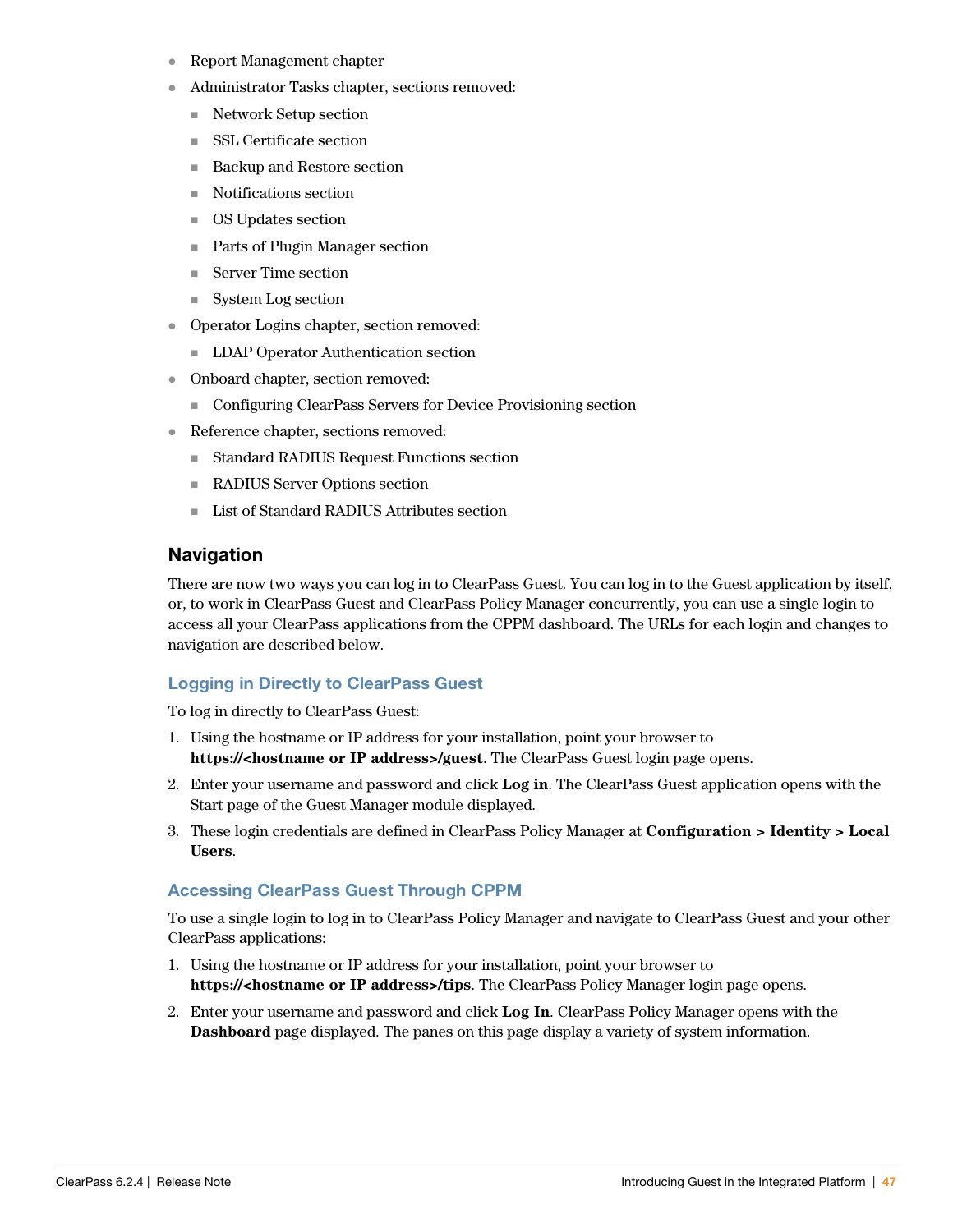#### **Figure 2** The Dashboard Page and CPPM Left Navigation

| $\odot$<br><b>Dashboard</b>                                                                   | <b>Alerts</b>                                              |                                   |                           | ๑                            |
|-----------------------------------------------------------------------------------------------|------------------------------------------------------------|-----------------------------------|---------------------------|------------------------------|
| $\blacktriangle$<br><b>All Requests</b><br><b>Soc</b>                                         | <b>Source</b>                                              | Category                          | <b>Timestamp</b>          |                              |
| <b>Trend all Policy Manager</b><br>requests                                                   | <b>Admin UI</b>                                            | <b>Session destroyed</b>          | Oct 04, 2012 17:33:54 PDT |                              |
|                                                                                               | Admin UI                                                   | Logged in                         | Oct 04, 2012 17:14:24 PDT |                              |
| <b>Health Status</b><br>Trend Healthy and Unhealthy                                           | Admin UI                                                   | <b>Login Failed</b>               | Oct 04, 2012 17:14:12 PDT |                              |
| reauests                                                                                      | ClearPass Firmware Update Checker                          | Firmware Update Checker           | Oct 04, 2012 15:50:16 PDT |                              |
| <b>Authentication Status</b><br><b>Trend Successful and Failed</b><br>authentications         | <b>Admin UI</b>                                            | Logged in                         | Oct 04, 2012 14:19:45 PDT |                              |
| <b>Latest Authentications</b><br><b>Latest Authentications</b>                                |                                                            |                                   |                           |                              |
| <b>Device Category</b><br><b>Device Categories</b>                                            | <b>Authentication Status</b><br>1<br>Requests              | ۰<br><b>All Requests</b><br>$1 -$ |                           | $\bullet$                    |
| <b>Device Family</b><br><b>Device Family</b>                                                  | 28-Sep<br>30-Sep<br>$2-0$ ct<br>Time                       | Requests<br>$4-0ct$               | 30-Sep 2-Oct<br>28-Sep    | $4-0ct$                      |
| <b>Successful</b><br><b>Authentications</b><br>Track the latest successful<br>authentications | O [Failed Requests]<br><b>O</b> -[Successful Requests]     |                                   | Time<br>[All Requests]    |                              |
| <b>Failed Authentications</b><br><b>Track the latest failed</b><br>authentications            |                                                            |                                   |                           |                              |
| <b>Service Categorization</b>                                                                 | <b>Quick Links</b>                                         | $\bullet$<br><b>A</b> Alerts      |                           | ø                            |
| <b>Monitor Service</b><br>Categorization of                                                   | Start Configuring Policies                                 | <b>Source</b>                     | Category                  | <b>Timestamp</b>             |
| authentications                                                                               | <b><i>AManage Services</i></b>                             | <b>Admin UI</b>                   | Logged in                 | Oct 04, 2012<br>17:14:24 PDT |
| <b>Alerts</b>                                                                                 | Access Tracker                                             | Admin UT                          | Login Failed              | Oct 04, 2012<br>17:14:12 PDT |
| <b>Latest Alerts</b>                                                                          | MAnalysis and Trending                                     | <b>ClearPass Firmware</b>         | <b>Firmware Update</b>    | Oct 04, 2012                 |
| <b>Quick Links</b>                                                                            | <b><i><u><i><u><b>W</b>Network</u></i></u></i></b> Devices | <b>Update Checker</b>             | Checker                   | 15:50:16 PDT<br>Oct 04, 2012 |
| Launch configuration<br>interfaces with a single click                                        | <b>B</b> Server Manager                                    | <b>Admin UI</b>                   | Logged in                 | 14:19:45 PDT                 |
|                                                                                               | <b>WClearPass Guest</b>                                    | <b>RADIUS</b>                     | Authentication            | Oct 04, 2012<br>11:44:49 PDT |
| $\bullet$<br>冋<br><b>Monitoring</b>                                                           | ClearPass Onboard                                          |                                   |                           |                              |
| <b>Configuration</b>                                                                          |                                                            |                                   |                           |                              |
| <b>Administration</b><br>0                                                                    |                                                            |                                   |                           |                              |

3. Look for the **Quick Links** pane in the lower left of the Dashboard. This pane contains top-level navigation links to some areas of CPPM, as well as links to ClearPass Guest and Onboard. Click the **ClearPass Guest** link.



| <b>A</b> Quick Links                          | ∞ |
|-----------------------------------------------|---|
| Start Configuring Policies                    |   |
| <b><i>AManage Services</i></b>                |   |
| <b>Access Tracker</b>                         |   |
| <b>AAnalysis and Trending</b>                 |   |
| <b><i><u><i>X</i></u></i></b> Network Devices |   |
| <b>A</b> Server Manager                       |   |
| <b>W</b> ClearPass Guest                      |   |
| ClearPass Onboard                             |   |

The ClearPass Guest application opens in a new browser tab, with the Guest Manager module displayed. ClearPass Policy Manager stays open in the first tab so you can work in both ClearPass Guest and ClearPass Policy Manager concurrently.

#### <span id="page-47-0"></span>**Using CPPM's Dashboard Page**

When you first log in to ClearPass Policy Manager, the Dashboard page is displayed by default. The Dashboard link in the left navigation is expanded to show options, and CPPM's other left-navigation links are below.

The Dashboard is an interactive page: Its left-navigation options are not clickable links; instead, they are drag-and-drop items you can display in any pane on the Dashboard. When you drag an option to a pane, it